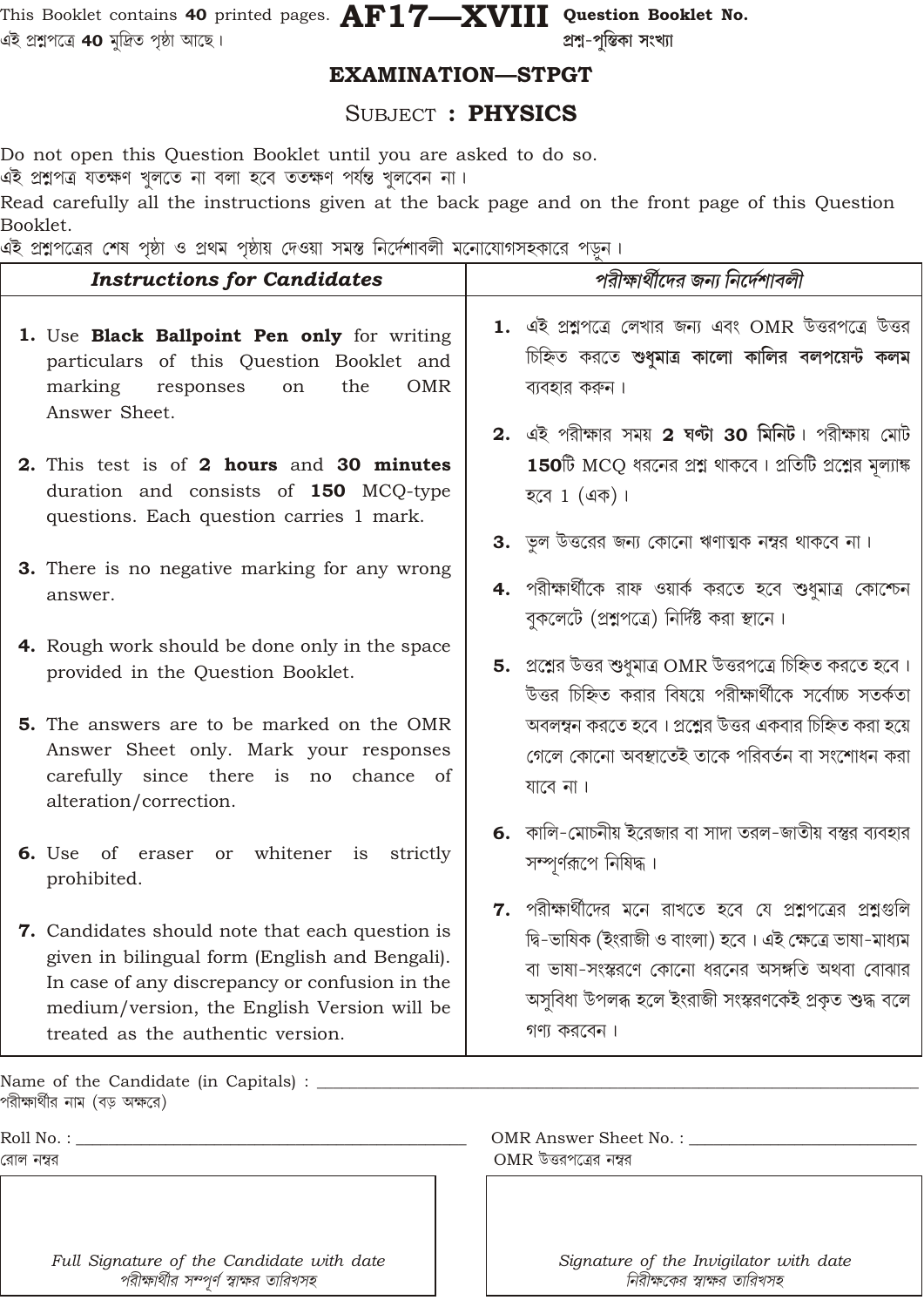*Direction* : Answer the following questions by selecting the *correct option*.

1. In a one-dimensional collision between two identical particles *A* and *B*, *B* is stationary and *A* has momentum *P* before impact. During the impact, *B* gives impulse *J* to *A*. In this case, the coefficient of restitution is

(A) 
$$
\frac{2J}{P}
$$
 1  
\n(B)  $\frac{2J}{P}$  1  
\n(C)  $\frac{J}{P}$  1

(D) None of the above

- 2. A sphere *A*, moving with a speed *u* and rotating with an angular velocity , makes a head-on elastic collision with an identical stationary sphere *B*. There is no friction between the surfaces of *A* and *B*. Disregarding gravity
	- (A) *A* will come to rest and stop rotating
	- (B) *B* will move with a speed *u* and rotate with an angular velocity
	- (C) *B* will move with a speed *u* without rotating
	- (D) None of the above
- 3. A charged particle *X* moves directly towards another charged particle *Y*. For the  $(X \ Y)$  system, the total momentum is *P* and the total energy is *E*. Then
	- (A) if *Y* is fixed, neither *E* nor *P* is conserved
	- (B) if *Y* is fixed, *E* is conserved but not *P*
	- (C) *P* and *E* are not conserved if both *X* and *Y* are free to move
	- (D) None of the above

*নির্দেশিকা : সঠিক উত্তর* নির্বাচন করে নীচের প্রশ্নগুলির উত্তর দাও।

 $1.$  কোন একমাত্রিক সংঘর্ষে লিপ্ত দুইটি সদৃশ কণা  $A$  $\cdot$ ও  $B$ -এর মধ্যে  $B$  কণাটি স্থির ছিল। সংঘর্ষের  $\gamma$ র্বে  $A$  কণার ভরবেগ ছিল  $P$ . সংঘর্ষের সময়ে  $B$  কণা  $A$  কণাটিকে  $J$  পরিমাণ ঘাত প্রদান করিল। এক্ষেত্রে সংঘর্ষের স্থিতিস্থাপক গুণাঙ্ক হইল

\n- (A) 
$$
\frac{2J}{P}
$$
 1
\n- (B)  $\frac{2J}{P}$  1
\n- (C)  $\frac{J}{P}$  1
\n- (D)  $\frac{1}{2}$  1
\n

- $\, {\bf 2.} \quad$  কৌণিক বেগে ঘূর্ণায়মান এবং  $\, u \,$  বেগে ধাবমান  $\epsilon$ কান গোলক  $A$  উহার সদৃশ অপর একটি স্থির <u>গোলক B-এর সহিত মুখোমুখি স্থিতিস্থা</u>পক সংঘৰ্ষে লিপ্ত হইল। A এবং B-এর তল দুইটির মধ্যে কোনরূপ ঘর্ষণ বল অনুপস্থিত। অভিকর্ষজ ক্ষেত্ৰ উপেক্ষণীয় হইলে
	- (A) *A* গোলকটি থামিয়া যাইবে এবং ঘূৰ্ণনও বন্ধ হইবে
	- (B)  $B$  গোলকটি  $u$  বেগে চলিতে থাকিবে এবং কৌণিক বেগে ঘুরিতে থাকিবে
	- $(C)$  *B* গোলকটি না ঘুরিয়া  $u$  বেগে ধাবমান হইবে
	- (D) উপরের কোনর্টিই নয়
- **3.** কোন আহিত কণা  $X$  অপর একটি আহিত কণা  $Y$ -এর অভিমূখে অগ্রসর হইতেছে।  $(X \ Y)$  $\widehat{P}$ স্টেমটির মোট ভরবেগ  $P$  এবং মোট শক্তি  $E$ ইইলে
	- (A) যদি *Y* স্থির থাকে, তবে *E* এবং *F* কোনটিই সংরক্ষী নয়
	- (B) যদি Y স্থির থাকে, তবে *E* সংরক্ষী কিন্তু *F* নয়
	- (C) *P* \* *E* ëA¡à>[iÒü Î}¹Û ã >Ú ™[ƒ *X* \* *Y* উভয়েই গতিশীল হয়
	- (D) উপরের কোনর্টিই নয়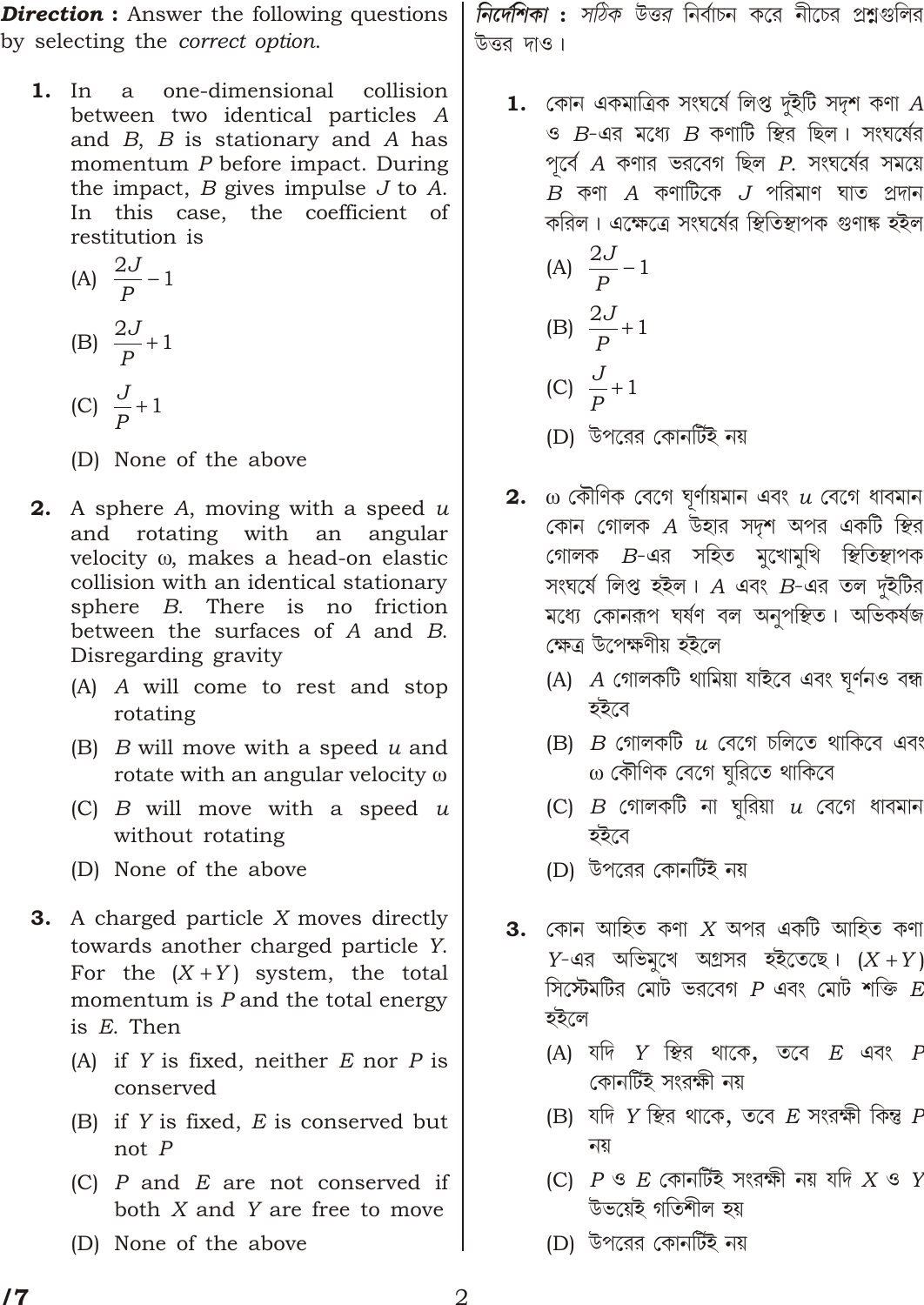4. A ball A, moving with kinetic energy E, makes a head-on elastic collision with a stationary ball with mass  *times that of*  $*A*$ *. The* maximum potential energy stored in the system during the collision is

$$
(A) \frac{nE}{n \quad 1}
$$

$$
(B) \frac{nE}{n \quad 1}
$$

$$
\text{(C)}\ \ \frac{E}{n}
$$

(D) None of the above

- Two bodies of masses  $m$  and  $M$ 5.  $m$ ) are attached to the two  $(M<sup>2</sup>)$ ends of a light string passing over a fixed ideal pulley. When the bodies are in motion, the tension in the string is approximately
	- $(A)$   $(M \n m)q$
	- $(B)$  mg
	- $(C)$  2mg
	- (D) None of the above
- **6.** A frame of reference  $S_2$  moves with velocity  $\vec{v}$  with respect to another frame  $S_1$ . When an object is observed from both the frames, its velocity is found to be  $\vec{v}_1$  in  $S_1$  and  $\vec{v}_2$  in  $S_2$ . Then  $\vec{v}_2$  is equal to
	- (A)  $\vec{v}_1$   $\vec{v}$
	- (B)  $\vec{v}_1$  $\vec{v}$
	- (C)  $\vec{v}$   $\vec{v}_1$
	- (D) None of the above

4.  $\,$  গতিশক্তিতে ধাবমান একটি বল  $A$  উহা অপেক্ষা  $n$  গুণ ভরসম্পন্ন অপর একটি স্থির বলের সহিত মুখোমুখি স্থিতিস্থাপক সংঘর্ষে লিপ্ত হইল। সংঘৰ্ষের সময় সিস্টেমে সর্বাধিক যে পরিমাণ স্থিতিশক্তি সঞ্চিত থাকিল তাহা হইল

(A) 
$$
\frac{nE}{n-1}
$$
  
(B) 
$$
\frac{nE}{n-1}
$$
  
(C) 
$$
\frac{E}{n}
$$

- (D) উপরের কোনর্টিই নয়
- **5.** একটি হালকা তারের দুই প্রান্তে  $m$  ও  $M$  ভরের  $m$ ) দুইটি বস্তু বাঁধা রয়েছে। তারটি একটি  $(M$ স্থির আদর্শ পুলির উপর দিয়া অতিক্রান্ত। বস্তু দুইটি যখন গতিতে থাকে, তখন তারের মধ্যে যে পরিমাণ টান তৈরী হইবে তাহা হইল প্রায়
	- $(A)$   $(M \, m)g$
	- $(B)$  mg
	- $(C)$  2mg
	- (D) উপরের কোনর্টিই নয়
- $\, {\bf 6.} \ \,$   $S_1 \,$  ফ্রেমের সাপেক্ষে অপর একটি ফ্রেম  $S_2$  $\overrightarrow{\nu}$  বেগে গতিশীল আছে। উভয় ফ্রেম হইতে কোন একটি বস্তুকে প্রত্যক্ষ করিলে  $S_1$  ফ্রেম হইতে বেগ হয়  $\vec{v}_1$  এবং  $S_2$  ফ্রেম হইতে বেগ হয়  $\vec{v}_2$ . এক্ষেত্রে  $\vec{v}_2$  হইবে
	- (A)  $\vec{v}_1$   $\vec{v}$
	- (B)  $\vec{v}_1$   $\vec{v}$
	- (C)  $\vec{v}$   $\vec{v}_1$
	- (D) উপরের কোনর্টিই নয়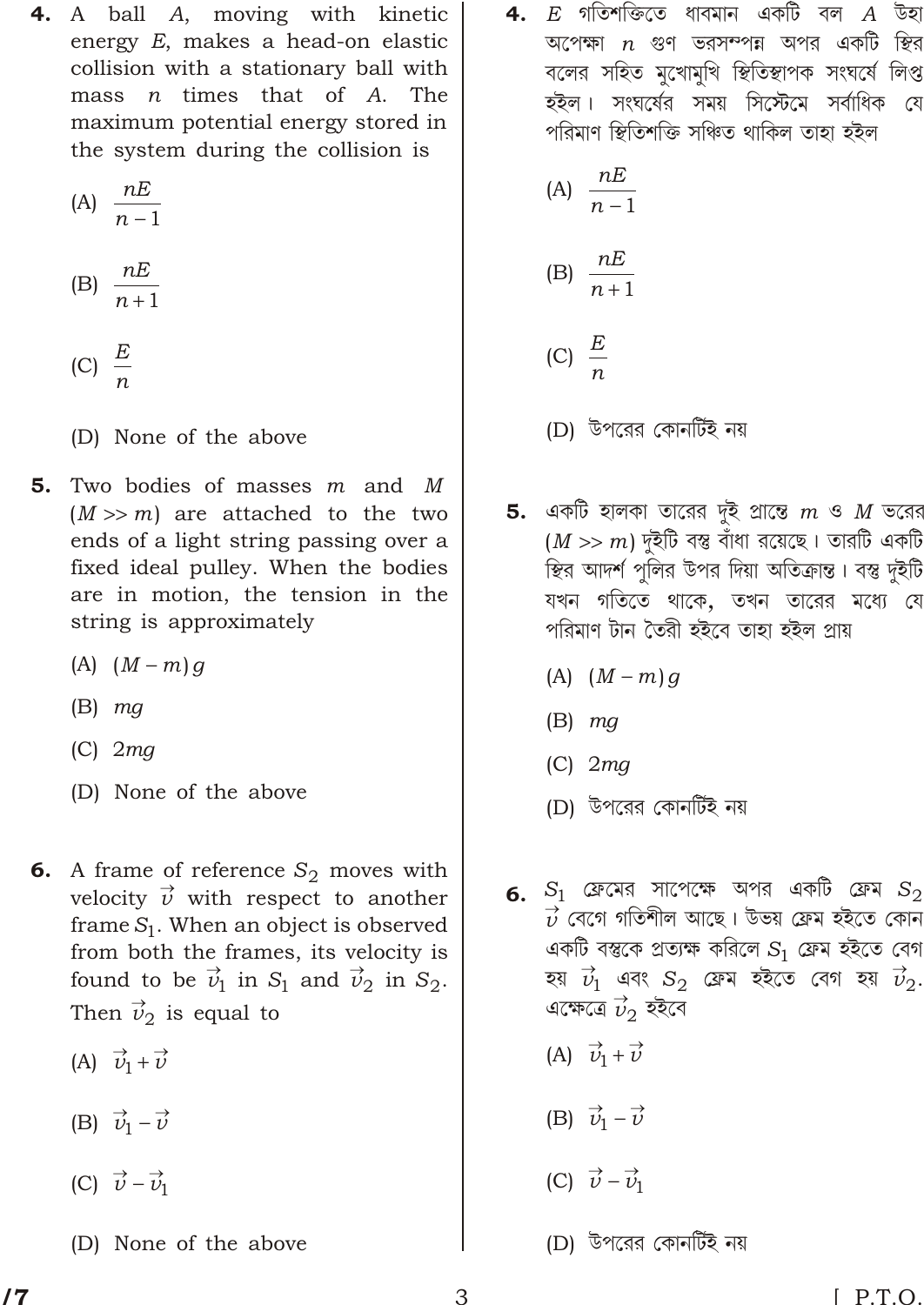**7.** A man of mass m stands on a long flat car of mass  $M$ , moving with velocity  $v$ . If he now begins to run with velocity  $u$ , with respect to the car, in the same direction as  $\nu$ , the velocity of the car will be

(A) 
$$
v = \frac{mu}{M}
$$
  
\n(B)  $v = \frac{mu}{m \cdot M}$ 

$$
[C] \ v \ \frac{m}{m} \frac{1}{M}
$$

- (D) None of the above
- 8. A uniform chain of mass m hangs from a light pulley, with unequal lengths hanging from the two sides of the pulley. The force exerted by the moving chain on the pulley is
	- $(A)$  *mg*
	- $(B)$ mg
	- $(C)$ mq
	- (D) None of the above
- 9. A uniform rod of mass  $m$  and length *l* makes a constant angle with an axis of rotation which passes through one end of the rod. Its moment of inertia about this axis is

(A) 
$$
\frac{ml^2}{3}\sin
$$
  
\n(B) 
$$
\frac{ml^2}{3}\sin^2
$$
  
\n(C) 
$$
\frac{ml^2}{3}\cos^2
$$

- (D) None of the above
- **10.** If the total energy of a particle is negative but not minimum, then the path is
	- (A) hyperbolic
	- (B) circular
	- (C) elliptical
	- (D) None of the above

 $m$  ভরের কোন ব্যক্তি দণ্ডায়মান আছে। ব্যক্তিটি হঠাৎ করিয়া গাড়ির অভ্যন্তরে গাড়ির বেগ  $\nu$ -এর অভিমুখে গাড়ির সাপেক্ষে  $\mu$  বেগে ধাবিত হইলে গাড়িটির বেগ হইবে

(A) 
$$
v = \frac{mu}{M}
$$
  
\n(B)  $v = \frac{mu}{m \cdot M}$   
\n(C)  $v = \frac{mu}{m \cdot M}$ 

- (D) উপরের কোনর্টিই নয়
- 8.  $m$  ভরের কোন সুষম শিকল একটি ভরহীন পুলির উপর দিয়া উভয় দিকে অসম দৈর্ঘ্যে অবস্থান করিতেছে। এক্ষেত্রে গতিশীল শিকলটি পলির উপরে যে পরিমাণ বল প্রয়োগ করিবে তাহা হইল
	- $(A)$  *mg*
	- $(B)$ mg
	- $(C)$ ma
	- (D) উপরের কোনর্টিই নয়
- **9.**  $m$  ভরের  $l$  দৈর্ঘ্যবিশিষ্ট কোন সুষম দণ্ড উহার এক প্রান্তগামী ঘূর্ণন অক্ষের সহিত স্থির কোণে আনত থাকিলে ঐ ঘূর্ণন অক্ষের সাপেক্ষে দণ্ডের জড়তা ভ্ৰামক হইবে

(A) 
$$
\frac{ml^2}{3} \sin
$$
  
\n(B) 
$$
\frac{ml^2}{3} \sin^2
$$
  
\n(C) 
$$
\frac{ml^2}{2} \cos^2
$$

- 3 (D) উপরের কোনর্টিই নয়
- 10. যদি কোন কণার মোট শক্তি ঋণাত্মক কিন্তু ন্যূনতম না হয়, তবে উহার অনুসৃত পথটি হইবে
	- (A) পরাবৃত্তাকার
	- (B) বত্তাকার
	- (C) উপবত্তাকার
	- (D) উপরের কোনর্টিই নয়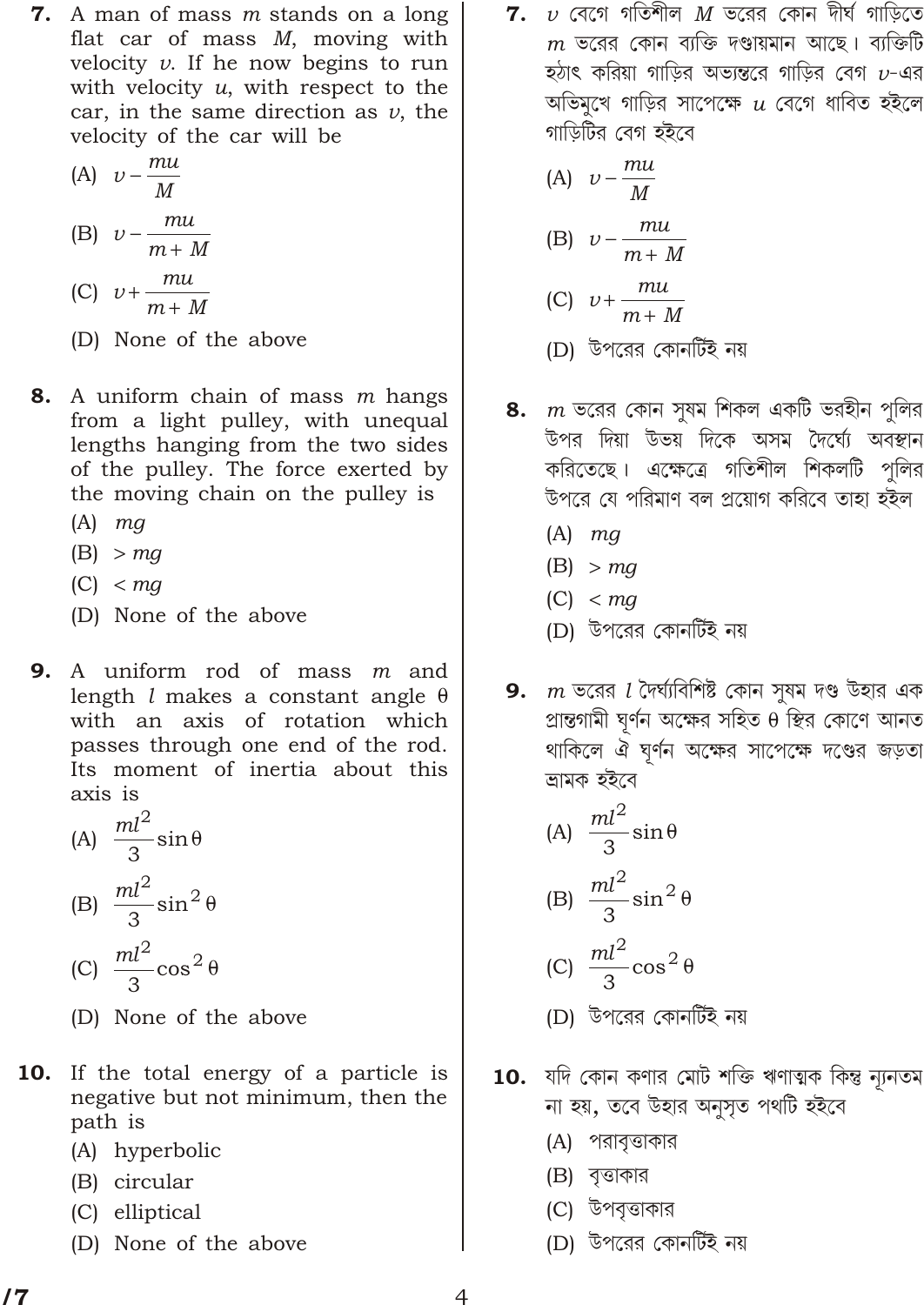- 11. The numbers <sub>of</sub> coordinates required to describe a collision in laboratory frame and centre of mass frame are respectively
	- $(A)$  6 and 1
	- $(B)$  6 and 3
	- $(C)$  6 and 2
	- (D) None of the above
- The orbit of an artificial satellite is 12.
	- (A) hyperbolic
	- (B) circular
	- (C) elliptical
	- (D) None of the above
- 13. Which of the following operator relations is true for rotating and non-rotating frames (where dashed operator is in rotating frame and undashed in non-rotating frame)?
	- (A)  $\frac{d}{dt}$   $\frac{d}{dt}$   $\rightarrow$  X (B)  $\frac{d}{dt}$   $\frac{d}{dt}$   $\rightarrow$  X
	- (C)  $\frac{d}{dt}$   $\frac{d}{dt}$
	- (D) None of the above
- The Hamiltonian  $H$  of a system has 14. the dimension of
	- (A) force
	- (B) work
	- (C) displacement
	- (D) None of the above
- The relation between linear accelera-15. tion  $a$  and angular acceleration of a rigid body is given by (symbols have their usual meanings)
	- (A)  $\vec{a} \rightarrow \vec{r} \rightarrow \vec{v}$ (B)  $\vec{a} \rightarrow \vec{r} \rightarrow \vec{v}$ (C)  $\vec{a} \rightarrow \vec{r}$
	- (D) None of the above
- ল্যাবোরেটরী ফ্রেম ও ভর-কেন্দ্রের ফ্রেমে কোন 11. সংঘর্ষ ব্যাখ্যা করিতে গেলে যে কয়টি স্থানাঙ্কের প্ৰয়োজন হয় তাহা যথাক্ৰমে
	- (A) 6 এবং 1
	- (B) 6 এবং 3
	- (C) 6 এবং 2
	- (D) উপরের কোনর্টিই নয়
- 12. কোন কৃত্রিম উপগ্রহের কক্ষপথ হইবে
	- (A) পরাবৃত্তাকার
	- (B) বত্তাকার
	- (C) উপবত্তাকার
	- (D) উপরের কোনর্টিই নয়
- নীচের কোন্ অপারেটর সম্পর্কটি ঘূর্ণায়মান ও  $13.$ ঘূর্ণনবিহীন ফ্রেমের ক্ষেত্রে সত্য (যেখানে ড্যাশ্ড অপারেটর ঘূর্ণায়মান ফ্রেমের এবং ড্যাশ্ডবিহীন অপারেটর ঘূর্ণনবিহীন ফ্রেমের)?
	- (A)  $\frac{d}{dt}$   $\frac{d}{dt}$   $\rightarrow$  X (B)  $\frac{d}{dt}$   $\frac{d}{dt}$   $\rightarrow$  X
	- (C)  $\frac{d}{dt}$   $\frac{d}{dt}$
	- (D) উপরের কোনর্টিই নয়
- 14. কোন সিস্টেমের হ্যামিলটনিয়ান  $H$  এর মাত্রা হইল
	- (A) বলের মাত্রা
	- (B) কার্যের মাত্রা
	- (C) সরণের মাত্রা
	- (D) উপরের কোনর্টিই নয়
- $\,$  15. কোন দৃঢ় বস্তুর রৈখিক ত্বরণ  $\,a\,$ ও কৌণিক ত্বরণ -এর মধ্যে সম্পর্ক হইল (চিহ্নগুলি প্রচলিত অর্থ বহন করে)
	- (A)  $\vec{a} \rightarrow \vec{r} \rightarrow \vec{v}$ <br>
	(B)  $\vec{a} \rightarrow \vec{r} \rightarrow \vec{v}$
	-
	- (C)  $\vec{a}$  $\rightarrow$   $\rightarrow$
	- (D) উপরের কোনর্টিই নয়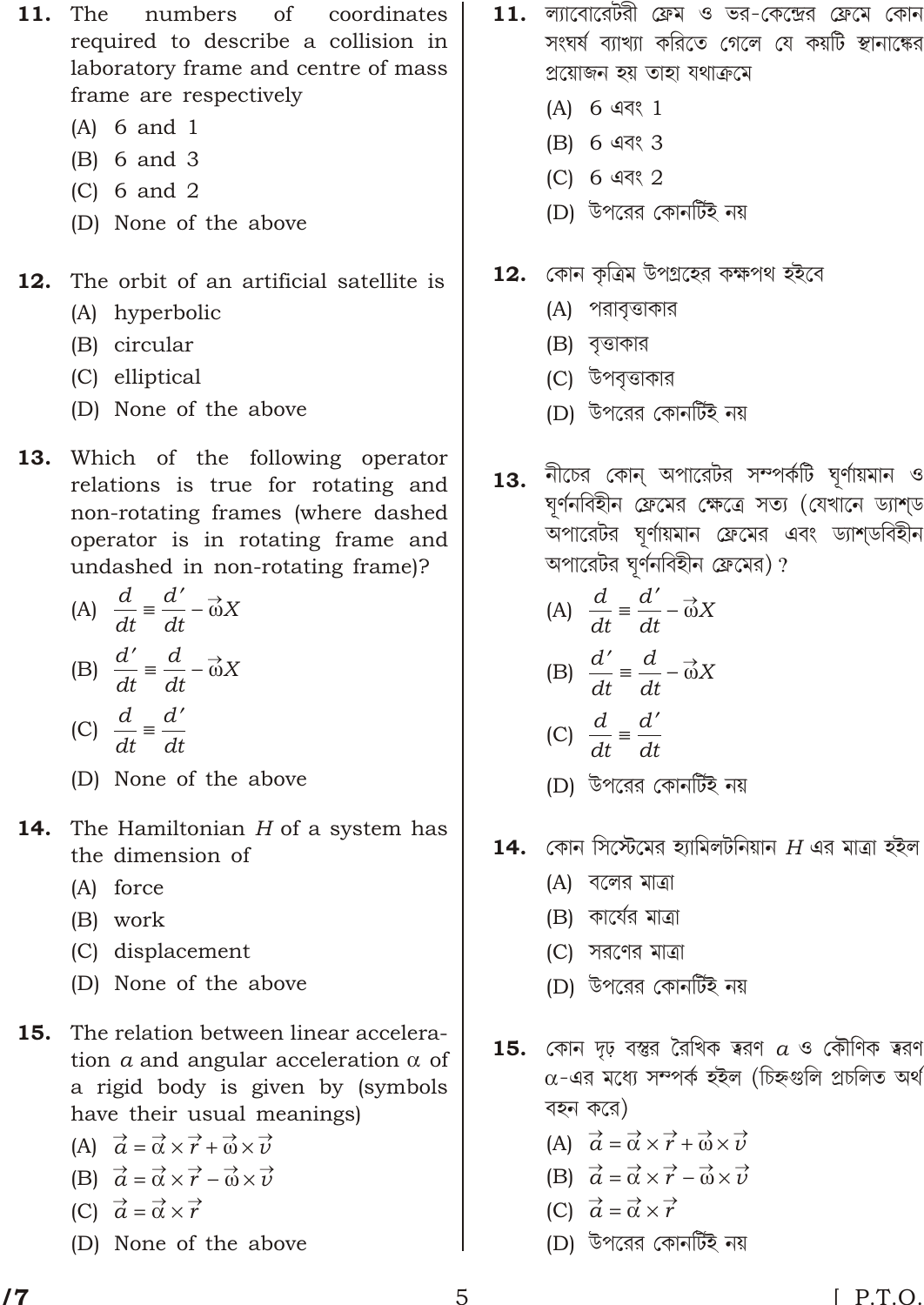- The moment of inertia of a hollow 16. cone of mass M about its own axis is (where  $R$  is radius of bottom surface of the cone)
	- (A)  $MR^2$

$$
(B) \frac{MR^2}{3}
$$

$$
(C) \frac{MR}{2}
$$

- (D) None of the above
- 17. The principal axes of a rigid body represent
	- (A) three mutually perpendicular axes fixed in the body
	- (B) option (A) along with the condition that the product of inertia about the axes is non-zero
	- (C) option (A) along with the condition that the product of inertia about the axes is zero
	- (D) None of the above
- 18. The general equation of a central orbit is (symbols have their usual meanings with  $P$  radial acceleration)

(A) 
$$
\frac{d^2u}{d^2} = u + \frac{p}{h^2u^2}
$$
  
\n(B)  $\frac{d^2u}{d^2} = u + \frac{p}{h^2u^2}$   
\n(C)  $\frac{d^2u}{d^2} = u + \frac{p}{h^2u^3}$ 

- (D) None of the above
- **19.** A particle moves in the xy-plane so that its position vector is given by
	- $\vec{r}$  acos ti bsin t j

The force acting on it is

- (A) towards the origin and proportional to distance
- (B) away from the origin and proportional to distance
- (C) towards the origin and proportional to square of distance
- (D) None of the above

 $\, {\bf 16.} \quad M \,$  ভরবিশিষ্ট কোন ফাঁপা শঙ্কুর নিজস্ব অক্ষের সাপেক্ষে জড়তা ভ্ৰামক হইল (যেখানে  $R$  হইল শঙ্কুর ভূমির ব্যাসার্থ)

$$
(A) \quad MR^2
$$

$$
MR^2
$$

$$
(B) \frac{mn}{3}
$$

$$
(C) \frac{MR^2}{2}
$$

- কোন দৃঢ় বস্তুর মুখ্য অক্ষগুলি হইল 17.
	- (A) বস্তুর সহিত সংযুক্ত তিনটি পরম্পর লম্ব অক্ষ
	- (B) উপরোক্ত বিবেচনা (A) এবং অক্ষ তিনটির সাপেক্ষে প্রোডাক্ট অফ ইনারসিয়া শূন্য নহে
	- (C) বিবেচনা (A) এবং অক্ষ তিনটির সাপেক্ষে প্ৰোডাক্ট অফ ইনারসিয়া শূন্য
	- (D) উপরের কোনর্টিই নয়
- $\bf{18.}$  কেন্দ্রীয় কক্ষপথের সাধারণ সমীকরণটি হইল (চিহ্নগুলি প্ৰচলিত অৰ্থ বহন এবং করে  $\overline{P}$ অরীয় ত্বরণ)

(A) 
$$
\frac{d^2u}{d^2} = u + \frac{p}{h^2u^2}
$$
  
\n(B)  $\frac{d^2u}{d^2} = u + \frac{p}{h^2u^2}$ 

(C) 
$$
\frac{u}{d^2} u \frac{1}{h^2 u^3}
$$

- (D) উপরের কোনর্টিই নয়
- 19. কোন কণা  $xy$ -তলে এমনভাবে বিচরণশীল যে উহার অবস্থান ভেক্টর  $\overrightarrow{r}$  acos  $t\hat{i}$  bsin  $t\,\hat{j}$ . উহার উপর ক্রিয়ারত বল
	- (A) কেন্দ্র অভিমুখী এবং দূরত্বের সমানুপাতিক
	- (B) কেন্দ্র বহির্মুখী এবং দূরত্বের সমানুপাতিক
	- এবং দূরত্বের বর্গের (C) কেন্দ্ৰ অভিমখী সমানুপাতিক
	- (D) উপরের কোনর্টিই নয়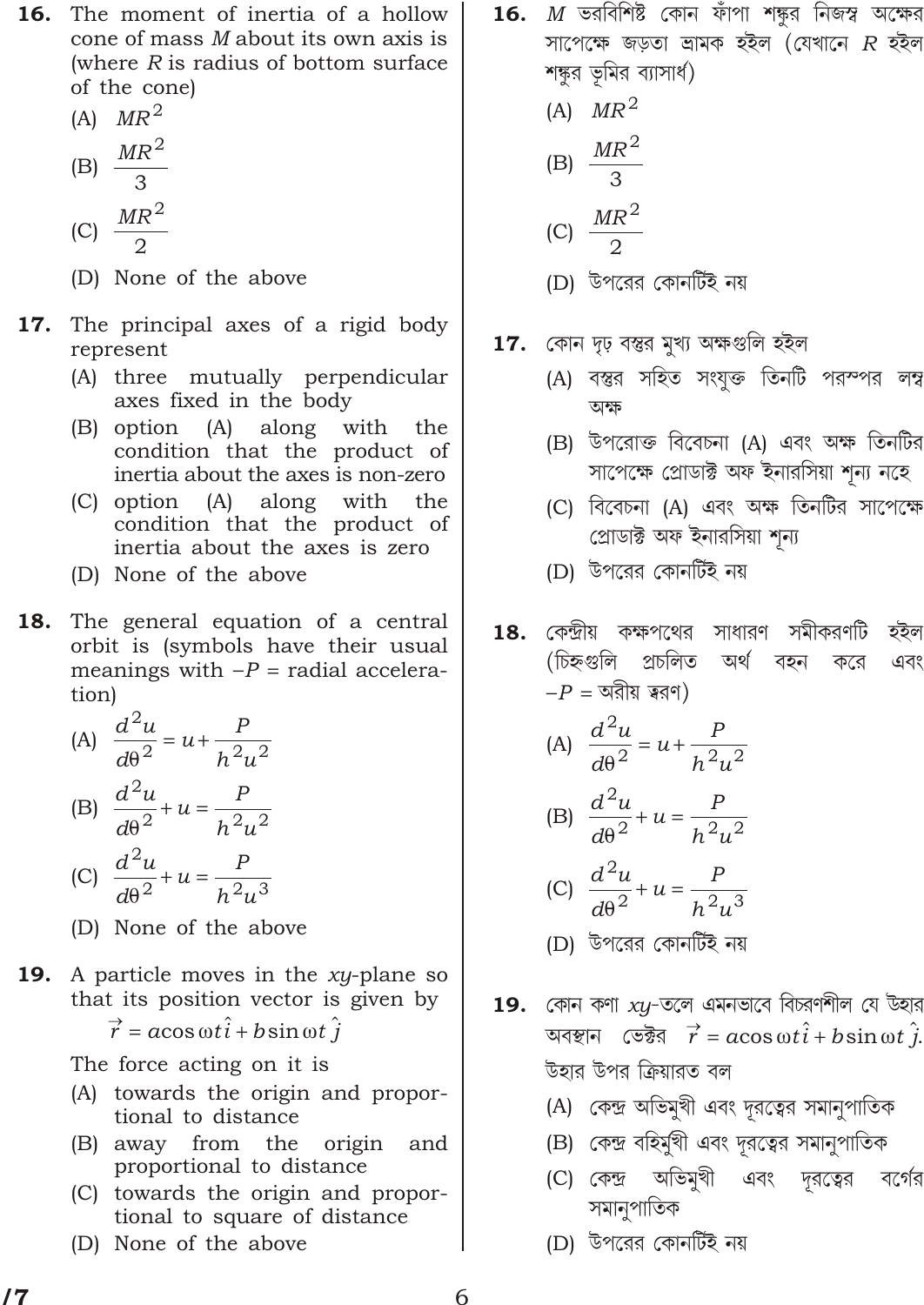- **20.** When a sphere rolls down an inclined plane, then identify the correct statement related to the work done by the friction force.
	- (A) The friction force does positive translational work
	- (B) The friction force does negative rotational work
	- (C) The net work by friction is zero
	- (D) None of the above
- The velocity profile of a liquid 21. flowing through a capillary tube is
	- (A) straight line
	- (B) parabolic
	- (C) hyperbolic
	- (D) None of the above
- 22. Two small balls of same metal, one having a radius twice the other, are dropped in a tall jar filled with a liquid. The terminal velocity of the larger ball as compared to that of the smaller ball will be
	- (A) same
	- (B) four times
	- (C) twice
	- (D) None of the above
- 23. The relation among Y, and is (symbols have their usual meanings)
	- $(A)$   $Y$  2  $(1)$  $\Box$
	- $(B)$  Y  $(1)$  $\mathcal{L}$
	- $(1 \t2)$  $(C) Y$
	- (D) None of the above
- $\,$  20. কোন আনত তলের উপর দিয়া একটি গোলক গড়াইয়া নামিতে থাকিলে ঘৰ্ষণ বল কৰ্তৃক কতকাৰ্যের মান হইবে
	- (A) ধনাত্মক রৈখিক
	- (B) ঋণাত্মক কৌণিক
	- $(C)$  শূন্য
	- (D) উপরের কোনর্টিই নয়
- 21. কোন কৈশিক নল দিয়া প্ৰবাহিত তরলের ক্ষেত্রে গতিবেগের প্রোফাইল হইবে
	- (A) সরলরৈখিক
	- (B) অধিবৃত্তাকার
	- (C) পরাবত্তাকার
	- (D) উপরের কোনর্টিই নয়
- 22. তরলপূর্ণ কোন দীর্ঘ পাত্রের মধ্যে একই ধাতুর তৈরী দুটি ক্ষুদ্র বলকে ফেলা হইল। একটি বলের ব্যাসার্ধ অপরটির দ্বিগুণ। অপেক্ষাকত বড় বলটির প্রান্তীয় বেগ হইবে ছোট বলটির
	- (A) সমান
	- $(B)$  চার গুণ
	- (C) দ্বিগুণ
	- (D) উপরের কোনর্টিই নয়
- $Y$ , এবং -এর মধ্যে বিদ্যমান সম্পর্কটি হইল 23. (চিহ্নগুলি প্রচলিত অর্থ বহন করে)
	- $(A)$  Y  $2(1)$  $\lambda$
	- $(B)$  Y  $(1)$  $\overline{\phantom{a}}$
	- $(C)$  Y  $(1 \t2)$
	- (D) উপরের কোনর্টিই নয়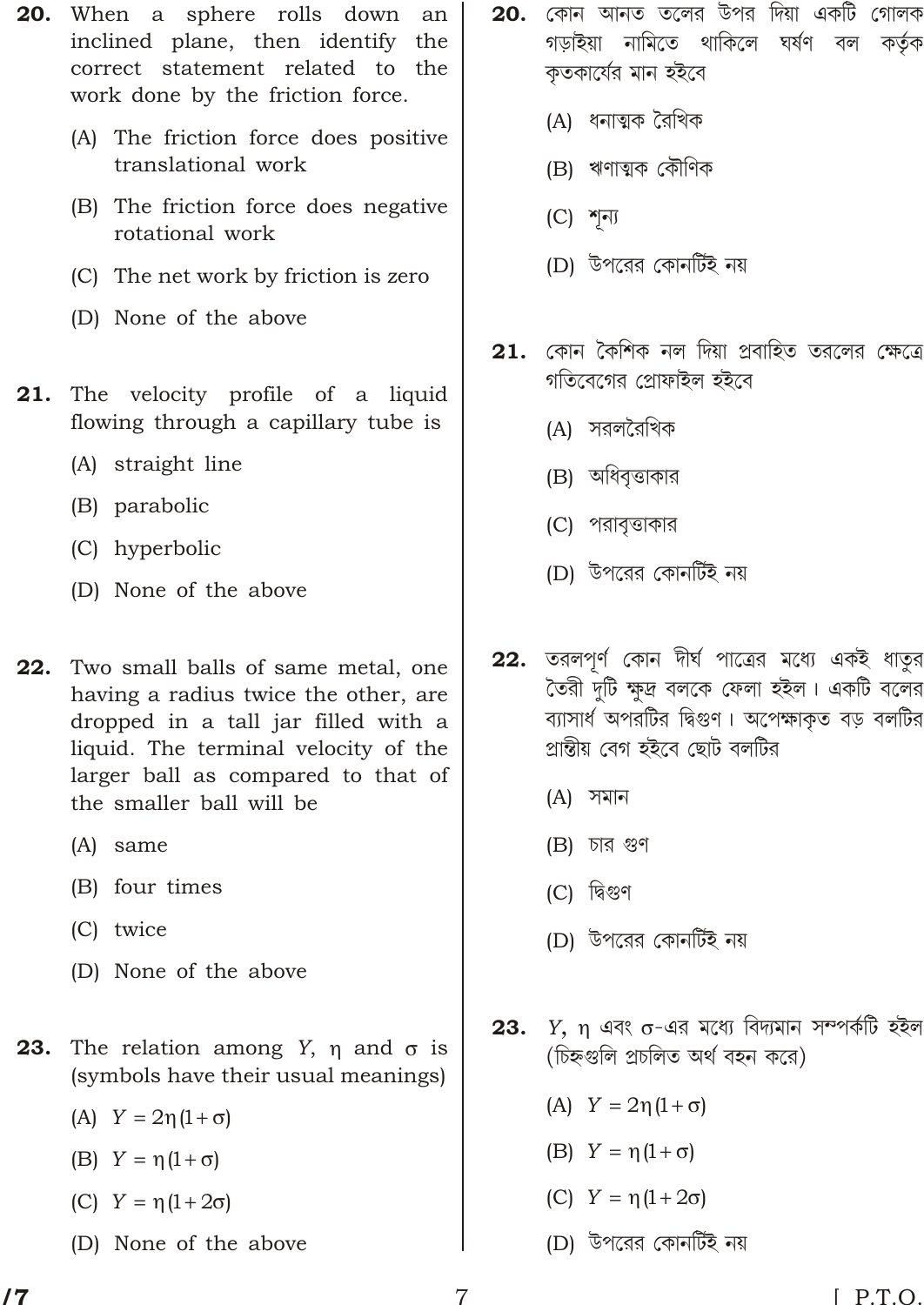**24.** A rectangular block of mass m and area of cross-section A floats in a liquid of density. If it is given a small vertical displacement from equilibrium, it undergoes oscillation with a time period  $T$ , where

- $\sqrt{m}$  $(A)$   $T$
- $(B)$  T  $m$
- (C)  $T \, m^2$
- (D) None of the above
- 25. The time period of a simple pendulum of infinite length is
	- (A) infinite
	- (B) 2  $\sqrt{R/g}$

$$
(C) \ \ \frac{1}{2} \sqrt{R/g}
$$

(D) None of the above

[where  $R$  is radius of the earth]

- **26.** A raindrop reaching the ground with terminal velocity has momentum P. Another drop of twice the radius, also reaching the ground with terminal velocity, will have momentum
	- $(A)$  32 $P$
	- $(B)$  16P
	- $(C)$  8P
	- (D) None of the above

 $27.$ Two small satellites move in circular orbits around the earth, at distances  $r$  and  $r$   $r$  from the centre of the earth. Their time periods of rotation are  $T$  and  $T$  $T$  $(r \, r, \, T \, T)$ . Then

- (A)  $T = \frac{3}{2}T \frac{r}{r}$
- (B)  $T = \frac{3}{2}T \frac{r}{r}$
- (C)  $T \frac{2}{3}T \frac{r}{r}$
- (D) None of the above
- $m$  ভরবিশিষ্ট এবং  $A$  প্রস্থচ্ছেদবিশিষ্ট কোন 24. আয়তঘনাকার ব্লক ঘনত্বের তরলে ভাসিতেছে। সাম্যাবন্থা হইতে ব্লকটিকে সামান্য পরিমাণে উল্লম্ব দিকে সরণ দিলে উহার দোলনের পর্যায়কাল  $\emph{T}$ হইবে
	- (A)  $T \sqrt{m}$
	- $(B)$  T  $\boldsymbol{m}$
	- (C)  $T$   $m^2$
	- (D) উপরের কোনর্টিই নয়
- অসীম দৈৰ্ঘ্যবিশিষ্ট 25. কোন সরল দোলকের দোলনকাল হইবে
	- (A) অসীম
	- (B) 2  $\sqrt{R/g}$
	- (C)  $\frac{1}{2} \sqrt{R/g}$
	- (D) উপরের কোনর্টিই নয়

[যেখানে  $R$  হইল পৃথিবীর ব্যাসার্ধ]

- $26.$  ভূপৃষ্ঠের দিকে অগ্রগামী প্রান্তীয় বেগে ধাবমান কোন বারিবিন্দুর ভরবেগ  $P$ . উহার দ্বিগুণ ব্যাসার্ধবিশিষ্ট অপর একটি বারিবিন্দু প্রান্তীয় বেগে ভূপৃষ্ঠের দিকে অগ্রসর হইলে উহার ভরবেগ হইবে
	- $(A)$  32P
	- $(B)$  16P
	- $(C)$  8P
	- (D) উপরের কোনর্টিই নয়
- 27. দুইটি ক্ষুদ্র উপগ্রহ পৃথিবীর চতুর্দিকে পৃথিবীর কেন্দ্র থেকে  $r \circ r$  r দূরত্বের বৃত্তপথে ঘূরিতেছে। উহাদের ঘূর্ণনের পর্যায়কাল  $T$  ও  $T$   $T$  হইলে
	- $(r \, r, \, T \, T)$ (A)  $T = \frac{3}{2}T - \frac{r}{r}$
	- (B)  $T = \frac{3}{2}T \frac{r}{r}$
	- (C)  $T \frac{2}{3}T \frac{r}{r}$
	- (D) উপরের কোনর্টিই নয়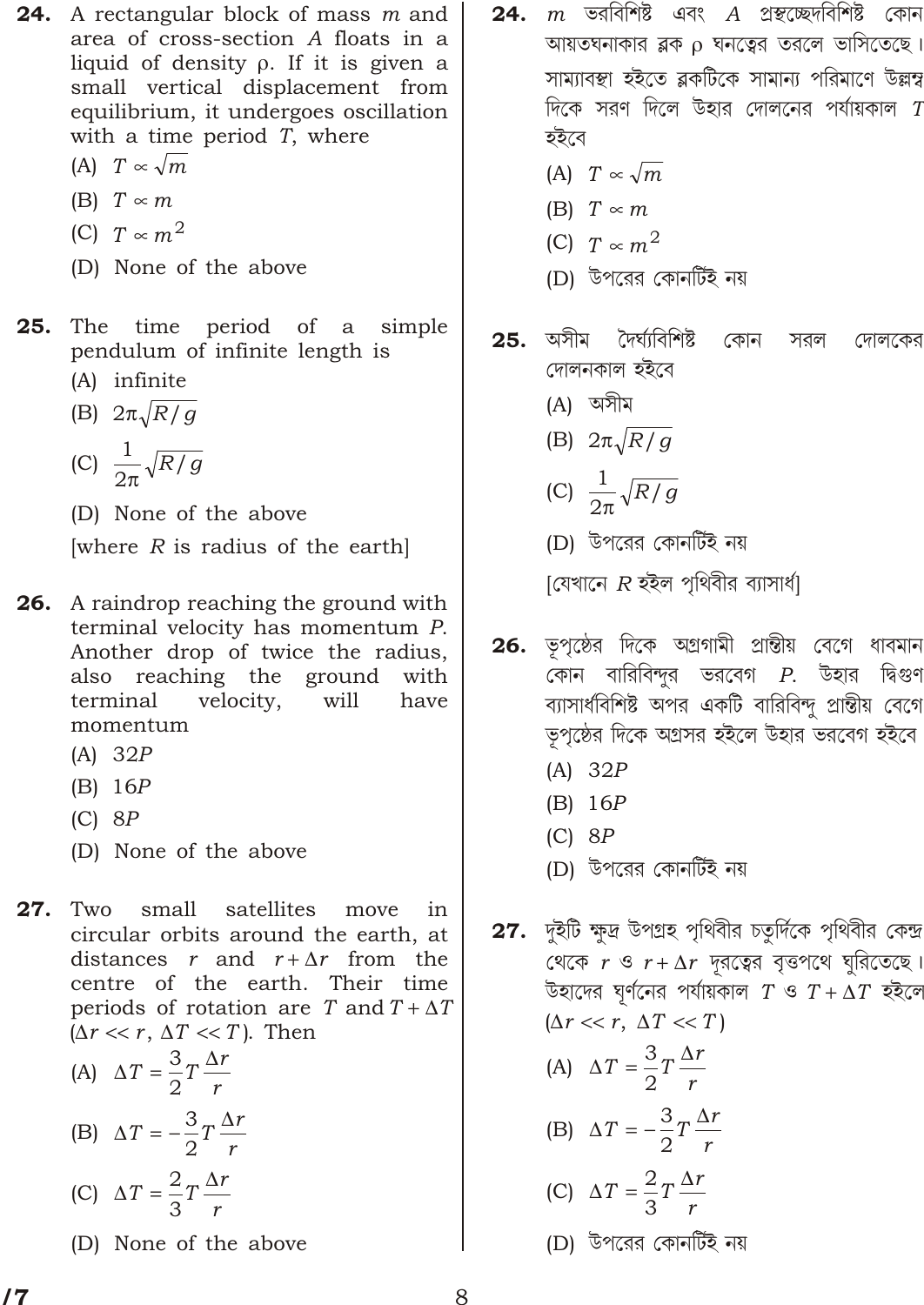- 28. When an air bubble rises from the bottom of a deep lake to a point just below the water surface, the pressure of air inside the bubble
	- (A) is greater than the pressure outside it
	- (B) is less than the pressure outside it
	- (C) increases as the bubble moves up
	- (D) None of the above
- 29. The escape velocity for a planet is  $v_e$ . A particle is projected from its surface with a speed  $v$ . For this particle to move as a satellite around the planet
	- (A)  $\frac{v_e}{2}$  v  $v_e$ (B)  $\frac{v_e}{\sqrt{2}}$  v  $v_e$
	- (C)  $v_e$  v  $\sqrt{2}v_e$
	- (D) None of the above
- 30. The escape velocity for a planet is  $v_e$ . A particle starts from rest at a large distance from the planet, reaches the planet only under gravitational attraction and passes through a smooth tunnel through its centre. Its speed at the centre of the planet will be
	- $(A)$   $v_e$
	- (B)  $15v_e$
	- (C)  $\sqrt{1.5}v_e$
	- (D) None of the above
- 31. A uniform rod of mass  $m$  is hinged at its upper end. It is released from a horizontal position. When it reaches the vertical position, what force does it exert on the hinge?
	- (A)  $2.5mg$
	- (B)  $1.5mg$
	- $(C)$  2 mg
	- (D) None of the above
- যখন একটি বায়ু বুদবুদ কোন গভীর জলাশয়ের 28. তলদেশ থেকে উপরের তরলপৃষ্ঠের ঠিক নীচে পৌঁছায় তখন বুদবুদের অভ্যন্তরন্থ বায়ু-চাপ
	- (A) বাহিরের চাপ অপেক্ষা বেশী
	- (B) বাহিরের চাপ অপেক্ষা কম
	- (C) বুদবুদ উপরে উঠার সাথে সাথে বৃদ্ধি পাবে
	- (D) উপরের কোনর্টিই নয়
- $\,$  29. কোন গ্রহের ক্ষেত্রে মুক্তি বেগ  $\,v_e^{}\!$ . কোন কণাকে  $\nu$  বেগে ঐ গ্রহের পৃষ্ঠদেশ হইতে প্রক্ষিপ্ত করা হইল। ঐ কণাটি গ্রহের চতুর্দিকে উপগ্রহের ন্যায় পরিভ্রমণ করিবে, যদি

$$
(A) \frac{v_e}{2} \quad v \quad v_e
$$

(B) 
$$
\frac{v_e}{\sqrt{2}}
$$
  $v$   $v_e$ 

- (C)  $v_e$  v  $\sqrt{2}v_e$
- (D) উপরের কোনর্টিই নয়
- **30.** কোন গ্রহের ক্ষেত্রে মুক্তি বেগ  $v_e$ . স্থির অবস্থা হইতে বহু দূরবতী কোন বিন্দু হইতে শুধুমাত্র অভিকর্ষজ আকর্ষণের প্রভাবে একটি কণিকা গ্রহের কেন্দ্রগামী সুড়ঙ্গ পথে অগ্রসর হইল। সুড়ঙ্গের কেন্দ্রে কণিকাটির বেগ হইবে
	- $(A)$   $v_e$
	- (B) 1  $5v_e$
	- (C)  $\sqrt{1.5}v_e$
	- (D) উপরের কোনর্টিই নয়
- $m$  ভরের একটি সুষম দণ্ডের উপরের প্রান্ত 31. আলম্বের সহিত আটকানো আছে। অনুভূমিক অবস্থান হইতে ছেড়ে দেওয়া হইলে দণ্ডটি যখন উল্লম্ব অবস্থায় আসিল তখন উহা আলম্বে যে পরিমাণ বল প্রয়োগ করিবে তাহা হইল
	- (A)  $2.5mg$
	- (B)  $1.5mg$
	- $(C)$  2 mg
	- (D) উপরের কোনর্টিই নয়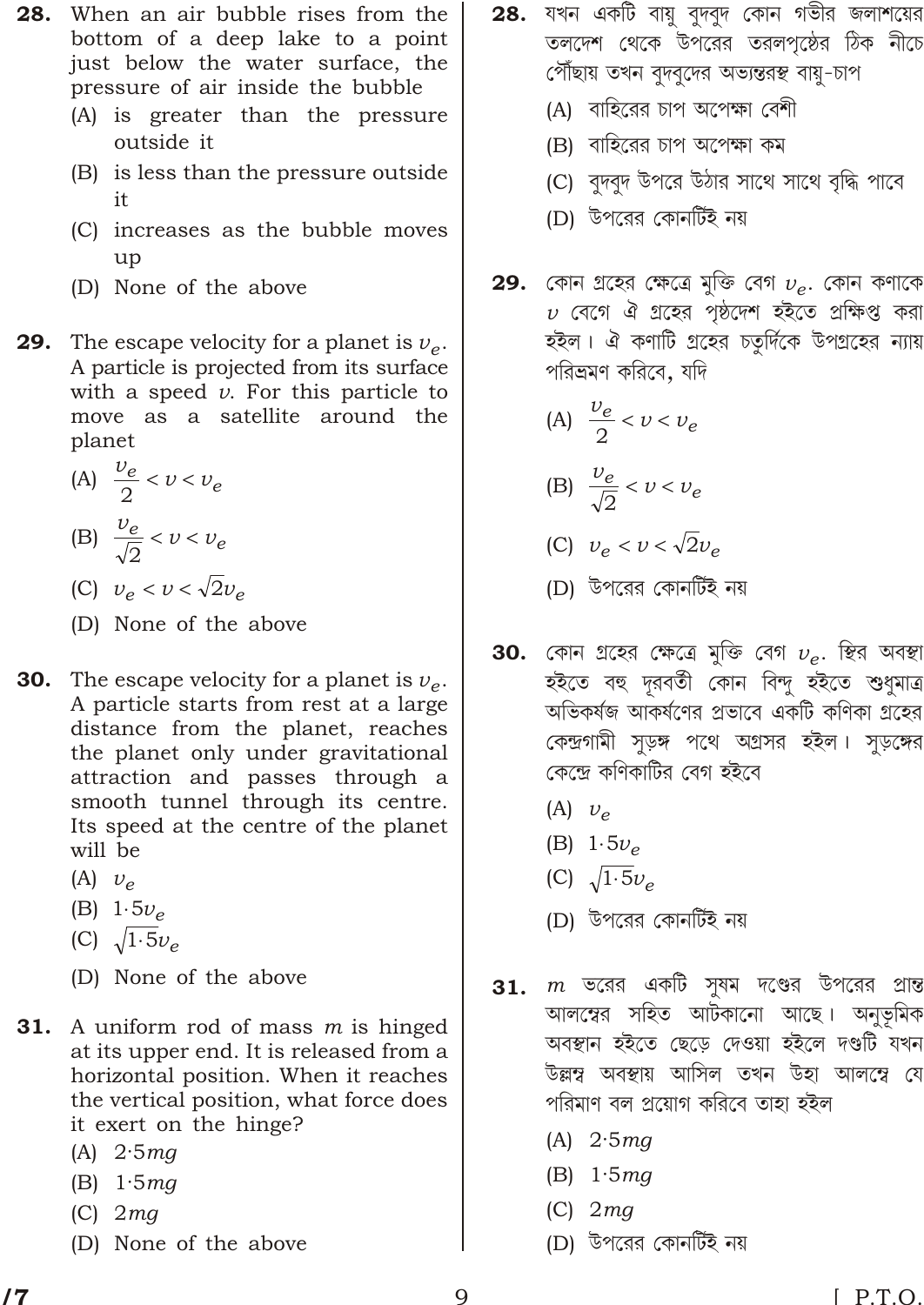**32.** A solid sphere of radius r rolls without slipping on the floor, with linear momentum *P*. Its angular momentum with respect to a point on the floor is

$$
(A) \frac{2Pr}{5}
$$

$$
(B) \frac{7Pr}{5}
$$

- (C)  $\frac{3Pr}{5}$
- (D) None of the above
- **33.** A vertical cylinder is filled with a liquid. A small hole is made in the wall of the cylinder at a depth H below the free surface of the liquid. The force exerted on the cylinder by the liquid flowing out the hole initially will be proportional to
	- $(A)$   $H$
	- (B)  $\sqrt{H}$
	- (C)  $H^{3/2}$
	- (D) None of the above
- **34.** A ring of mass m rolls down an inclined plane with acceleration  $a$ without slipping. The plane makes an angle with the horizontal. The force of friction acting on the ring is equal to
	- $(A)$  ma
	- $(B)$  *mgsin*
	- (C)  $m(g\sin$ a)
	- (D) None of the above
- **35.** A simple pendulum swings with angular amplitude. The tension in the string when it is vertical is twice the tension in its extreme position. Then cos is equal to
	- (A)  $\frac{3}{4}$ (B)  $\frac{1}{3}$ (C)  $\frac{1}{2}$
	- (D) None of the above

 $\,$  P মানের রৈখিক ভরবেগসম্পন্ন  $\,$  ব্যাসার্ধের কোন 32. দৃঢ় গোলক অনুভূমিক তলে না হড়কিয়ে গড়িয়ে চলিতেছে। অনুভূমিক তলের কোন বিন্দুর সাপেক্ষে গোলকটির কৌণিক ভরবেগ হইবে

(A) 
$$
\frac{2Pr}{5}
$$
  
\n(B) 
$$
\frac{7Pr}{5}
$$
  
\n(C) 
$$
\frac{3Pr}{5}
$$

- (D) উপরের কোনর্টিই নয়
- একটি উল্লম্ব চোঙ তরলে পূর্ণ করা আছে। 33. তরলের মুক্ত তল হইতে  $H$  গভীরতায় চোঙের গায়ে একটি ছোট ছিদ্র করা আছে। ছিদ্র দিয়ে তরল নির্গমনের সময় প্রথমে চোঙে যে পরিমাণ বল প্রযুক্ত হয় তাহা নিম্নের কোন্ রাশির সমানুপাতিক ?
	- $(A)$   $H$
	- (B)  $\sqrt{H}$
	- (C)  $H^{3/2}$
	- (D) উপরের কোনর্টিই নয়
- $m$  ভরের কোন বৃত্তাকার রিং একটি আনত তল 34. বরাবর  $a$  ত্বরণ নিয়ে না হড়কিয়ে গড়িয়ে নামিতেছে। আনত তল অনুভূমিকের সাথে কোণ তৈরী করিল। রিং-এ ক্রিয়ারত ঘর্ষণ বলের মান হইবে
	- $(A)$  ma
	- $(B)$  *mgsin*
	- (C)  $m(g\sin$  $\alpha$
	- (D) উপরের কোনর্টিই নয়
- বিস্তারে একটি কৌণিক 35. সরল দোলক দুলিতেছে। দোলকের সুতাটিতে উল্লম্ব অবস্থানের টান উহার সর্বাধিক বিস্তার অবস্থানের টানের দ্বিগুণ। তাহলে cos -এর মান হইবে
	- (A)  $\frac{3}{4}$
	- (B)  $\frac{1}{3}$ 
		-
	- (C)  $\frac{1}{2}$
	- (D) উপরের কোনটিই নয়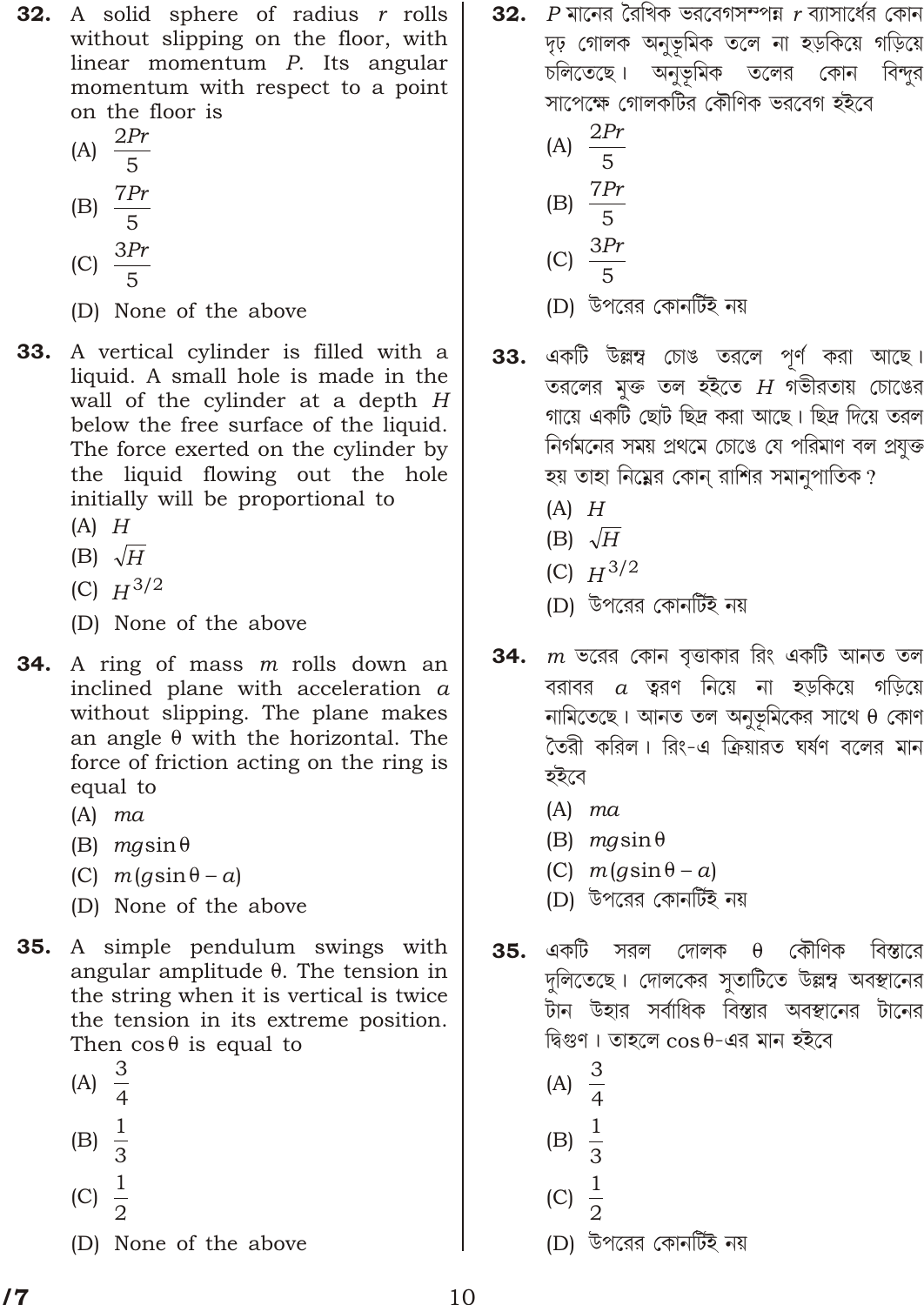36. Two containers of equal volume contain the same gas at pressures  $P_1$  and  $P_2$  and absolute temperatures  $T_1$  and  $T_2$  respectively. On joining the containers, the gas reaches a common pressure P and a common temperature *T*. The ratio  $\frac{P}{T}$ is equal to

(A) 
$$
\frac{P_1}{T_1} \frac{P_2}{T_2}
$$

- (B)  $\frac{1}{2} \frac{P_1}{T_1} \frac{P_2}{T_2}$ (C)  $\frac{P_1 T_2 \quad P_2 T_1}{T_1 \quad T_2}$
- (D) None of the above
- 37. The internal energy of a system remains constant, when it undergoes
	- (A) an isothermal process
	- (B) an adiabatic process
	- (C) an isobaric process
	- (D) None of the above
- **38.** A gas undergoes a process in which its pressure  $P$  and volume  $V$  are related as  $VP^n$  constant. The bulk modulus for the gas in this process is
	- (A)  $\frac{P}{n}$
	- (B)  $P^n$
	- (C)  $P^{1/n}$
	-
	- (D) None of the above
- **39.** A body cools from  $50^{\circ}$ C to  $40^{\circ}$ C in 5 minutes. The surrounding  $20 °C$ . In temperature is what further time (in minutes) will it cool to 30 °C?
	- (A)  $\frac{15}{2}$
	-
	- (B)  $\frac{25}{3}$
	- $(C)$  5
	- (D) None of the above

 $\,$  36. সমআয়তনের দুইটি গ্যাস পাত্রে চাপ  $P_1$  ও  $P_2$ এবং পরম তাপমাত্রা যথাক্রমে  $T_1$  ও  $T_2$ . পাত্র দুইটিকে একসাথে সংযুক্ত করিলে সাধারণ চাপ  $\emph{F}$ ও সাধারণ তাপমাত্রা  $T$  হইল। এক্ষেত্রে  $\frac{P}{T}$ -এর মান হইবে

(A) 
$$
\frac{P_1}{T_1} \frac{P_2}{T_2}
$$
  
\n(B)  $\frac{1}{2} \frac{P_1}{T_1} \frac{P_2}{T_2}$   
\n(C)  $\frac{P_1 T_2}{T_1} \frac{P_2 T_1}{T_2}$ 

- (D) উপরের কোনটিই নয়
- **37.** কোন সিস্টেমের আভ্যন্তরীণ শক্তি ধ্রুবক থাকিবে, যদি উহার পরিবর্তনটি হয়
	- $(A)$  সমোষঃ
	- (B) রুদ্ধতাপ
	- (C) সমভারিক (আইসোবারিক)
	- (D) উপরের কোনর্টিই নয়
- **38.** একটি গ্যাসের উপরে এরূপ একটি প্রক্রিয়া সম্পাদন করা হইল যাহাতে উহার চাপ  $P$  ও আয়তন  $V$ এরূপে পরিবর্তিত হয় যে  $VP^n$  গ্রুবক। এই প্রক্রিয়ায় গ্যাসের আয়তন গুণাঙ্ক হইবে
	- (A)  $\frac{P}{r}$ 
		-
	- (B)  $P^n$
	- (C)  $P^{1/n}$
	- (D) উপরের কোনর্টিই নয়
- একটি বস্তু 5 মিনিটে 50 °C হইতে 40 °C 39. তাপমাত্রাতে ঠাণ্ডা হইল। পারিপার্শ্বিকের তাপমাত্রা 20 °C. পরবর্তী কত মিনিট সময়ে উহার তাপমাত্রা 30 °C-এ পৌঁছাইবে ?
	- (A)  $\frac{15}{2}$
	- (B)  $\frac{25}{3}$
	-
	- $(C)$  5
	- (D) উপরের কোনর্টিই নয়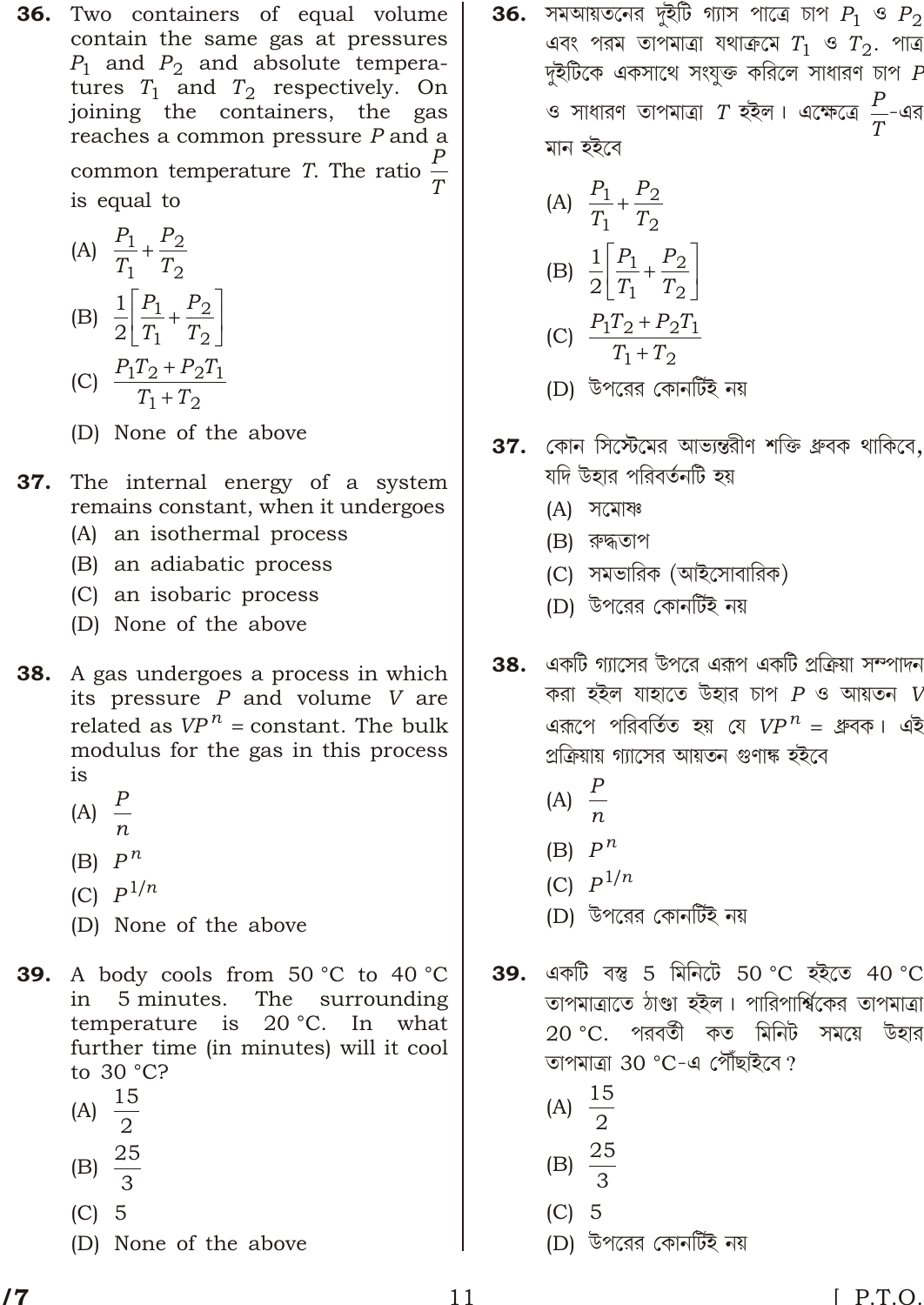- The temperature of an isolated 40. blackbody falls from  $T_1$  to  $T_2$  in time t. Let c be a constant. Then which of the following relations is true?
	- (A) t c  $\frac{1}{T_2}$   $\frac{1}{T_1}$ (B) t c  $\frac{1}{T_2^3}$   $\frac{1}{T_1^3}$ (C) t c  $\frac{1}{T_2^4}$   $\frac{1}{T_1^4}$
	- (D) None of the above
- 41. The Fourier equation related to three-dimensional heat flow (without radiation) may be expressed as
	- (A)  $h^2$   $\frac{1}{t}$ (B)  $^{2}$   $h_{-}$
	- (C)  $h^2$   $^2$   $^-$

(D) None of the above [where  $h =$  diffusivity]

#### 42. Which one is correct in P-V diagram?

- (A) Adiabatics are more steeper than isotherms
- (B) Isotherms are more steeper than adiabatics
- (C) Adiabatics and isotherms bear equal slope
- (D) None of the above
- 43. The entropy for an ideal gas may be written as (symbols have their usual meanings)
	- (A) S  $C_v \ln T$  RlnV const.
	- (B) S  $C_v \ln T$  RlnV const.
	- (C) S  $C_v \ln V$  RlnT const.
	- (D) None of the above

**40.**  $t$  সময়ে কোন একটি বিচ্ছিন্ন কৃষ্ণবস্তুর তাপমাত্র  $T_1$  হইতে  $T_2$ তে পৌঁছাইল।  $c$  একটি ধ্রুবরাশি হইলে নিম্নের কোন সম্পর্কটি সঠিক?

(A) 
$$
t
$$
  $c$   $\frac{1}{T_2}$   $\frac{1}{T_1}$   
\n(B)  $t$   $c$   $\frac{1}{T_2^3}$   $\frac{1}{T_1^3}$   
\n(C)  $t$   $c$   $\frac{1}{T_2^4}$   $\frac{1}{T_1^4}$ 

- (D) উপরের কোনর্টিই নয়
- **41. ত্রিমাত্রিক তাপপ্রবাহ সংক্রান্ত ফোরিয়ার সমীকরণটি** হইল (বিকিরণ ব্যতিরেকে)
	- (A)  $h^{2}$   $\frac{1}{t}$ (B)  $^{2}$   $h_{\frac{1}{4}}$

$$
(C) \; h^2 \quad 2 \quad -t
$$

(D) উপরের কোনটিই নয়

 $[$ যেখানে  $h$  = পরিব্যাপ্ততা]

- নিয়ের কোনটি  $P-V$  লেখচিত্রের ক্ষেত্রে সঠিক? 42.
	- (A) রুদ্ধতাপ লেখ সমোষঃ লেখ অপেক্ষা অধিকতর খাড়া
	- (B) সমোষ্ণ লেখ রুদ্ধতাপ লেখ অপেক্ষা অধিকতর খাড়া
	- (C) সমোষ্ণ ও রুদ্ধতাপ লেখ-এর নতি সমান
	- (D) উপরের কোনর্টিই নয়
- 43. আদর্শ গ্যাসের ক্ষেত্রে এনট্রপি হইবে (চিহ্নগুলি প্ৰচলিত অৰ্থ বহন করে)
	- (A) S  $C_v \ln T$   $R \ln V$  ধ্রুবক
	- (B)  $S$   $C$ ,  $\ln T$   $R \ln V$  ধ্রুবক
	- (C)  $S$   $C_v$   $\ln V$   $R \ln T$  ধ্রুবক
	- (D) উপরের কোনর্টিই নয়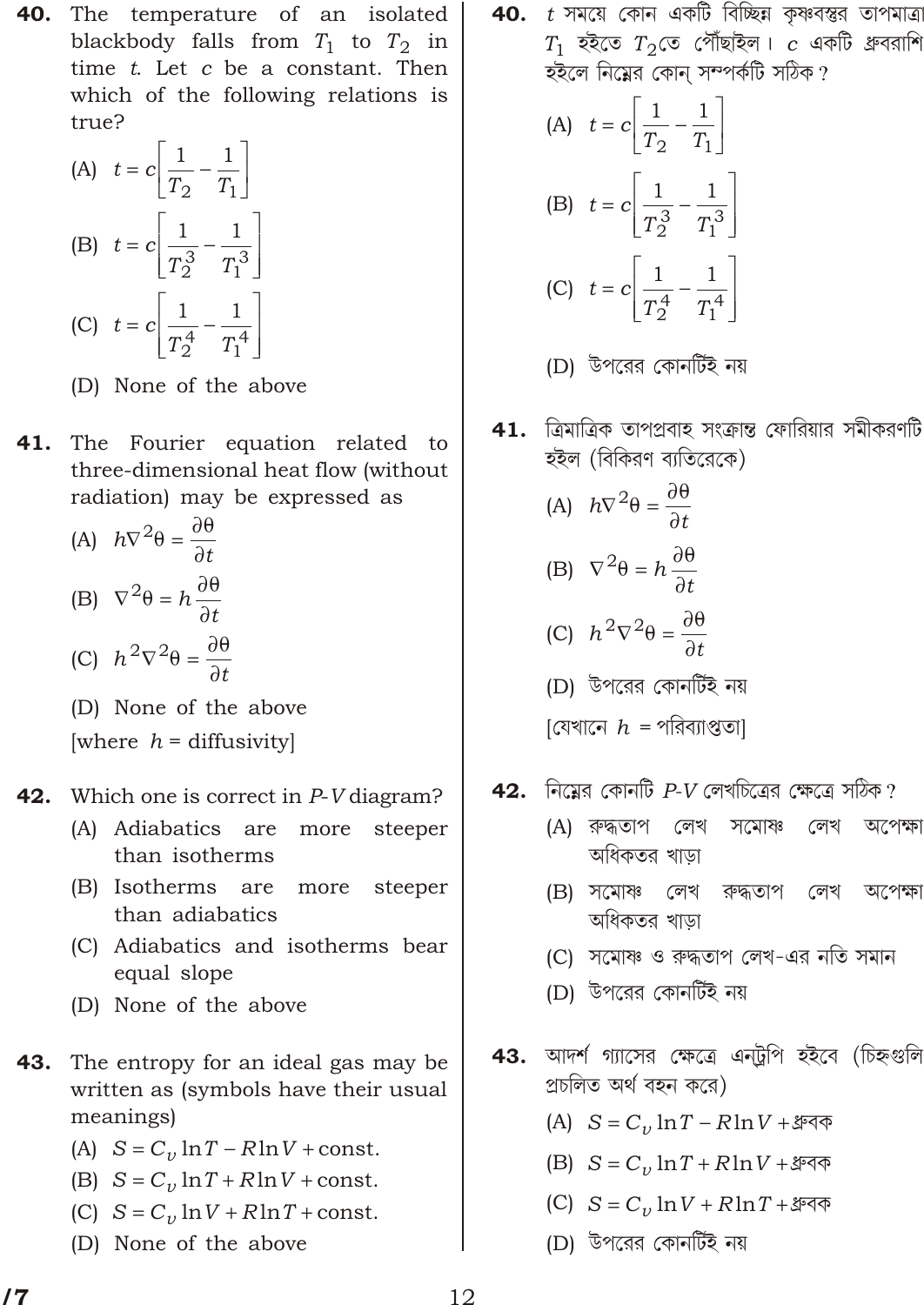- **44.** For a van der Waals' gas, which one of the following is correct? (Symbols have their usual meanings)
	- (A)  $C_p$   $C_v$   $R$  1  $\frac{a}{RTV}$ (B)  $C_p$   $C_v$   $R$  1  $\frac{2a}{RTV}$ (C)  $C_p$   $C_v$   $R$  1  $\frac{a}{RTV}$
	- (D) None of the above
- Which one of the following is the 45. correct thermodynamical relation? (Symbols have their usual meanings)

(A)  $\frac{1}{V}(C_v)$   $T \frac{P}{T}$ (B)  $\frac{1}{V}(C_v)$   $T \frac{2p}{T^2}$ (C)  $\frac{P}{V}(C_v)$   $\frac{2p}{T^2}$ 

- (D) None of the above
- 46. For an ideal gas, the Joule-Thomson coefficient is
	- $(A)$  zero
	- $(B)$  +ve
	- $(C)$  -ve
	- (D) None of the above
- 47. Which one of the following is correct for cooling of a van der Waals' gas? (a, b are van der Waals' gas constants)
	- $(A)$  a 0
	- $(B)$  b 0
	- (C) Both  $a \neq 0$  and  $b \neq 0$
	- (D) None of the above

**44.** ভ্যান ডার ওয়াল্স গ্যাসের ক্ষেত্রে নিম্নের কোন সম্পৰ্কটি সঠিক? (চিহ্নগুলি প্ৰচলিত অৰ্থ বহন করে)

(A) 
$$
C_p
$$
  $C_v$   $R$  1  $\frac{a}{RTV}$   
\n(B)  $C_p$   $C_v$   $R$  1  $\frac{2a}{RTV}$   
\n(C)  $C_p$   $C_v$   $R$  1  $\frac{a}{RTV}$ 

- (D) উপরের কোনর্টিই নয়
- তাপগতিবিদ্যা সংক্রান্ত নিম্নের কোন্ সম্পর্কটি 45. সঠিক? (চিহ্নগুলি প্ৰচলিত অৰ্থ বহন করে)

(A) 
$$
\frac{1}{V}(C_v)
$$
  $T$   $\frac{P}{T}$   
\n(B)  $\frac{1}{V}(C_v)$   $T$   $\frac{2P}{T^2}$ 

$$
\text{(C)} \quad -\frac{1}{V} \text{(C)} \, \frac{P}{T} \, \frac{P}{T^2} \, \frac{P}{V}
$$

- 46. একটি আদর্শ গ্যাসের ক্ষেত্রে জুল-থমসন গুণাঙ্ক হইবে
	- $(A)$  শূন্য
	- (B) ধনাত্মক
	- (C) ঋণাত্মক
	- (D) উপরের কোনর্টিই নয়
- ভ্যান ডার ওয়ালস গ্যাসের শীতলীকরণ সংক্রান্ত 47. নিম্নের কোন্ সম্পর্কটি সঠিক?  $(a, b)$  হইল ভ্যান ডার ওয়ালস গ্যাস ধ্রুবক)
	- $(A)$  a 0
	- $(B)$  b  $\overline{0}$
	- (C)  $a \neq 0$  এবং  $b \neq 0$  উভয়ই
	- (D) উপরের কোনর্টিই নয়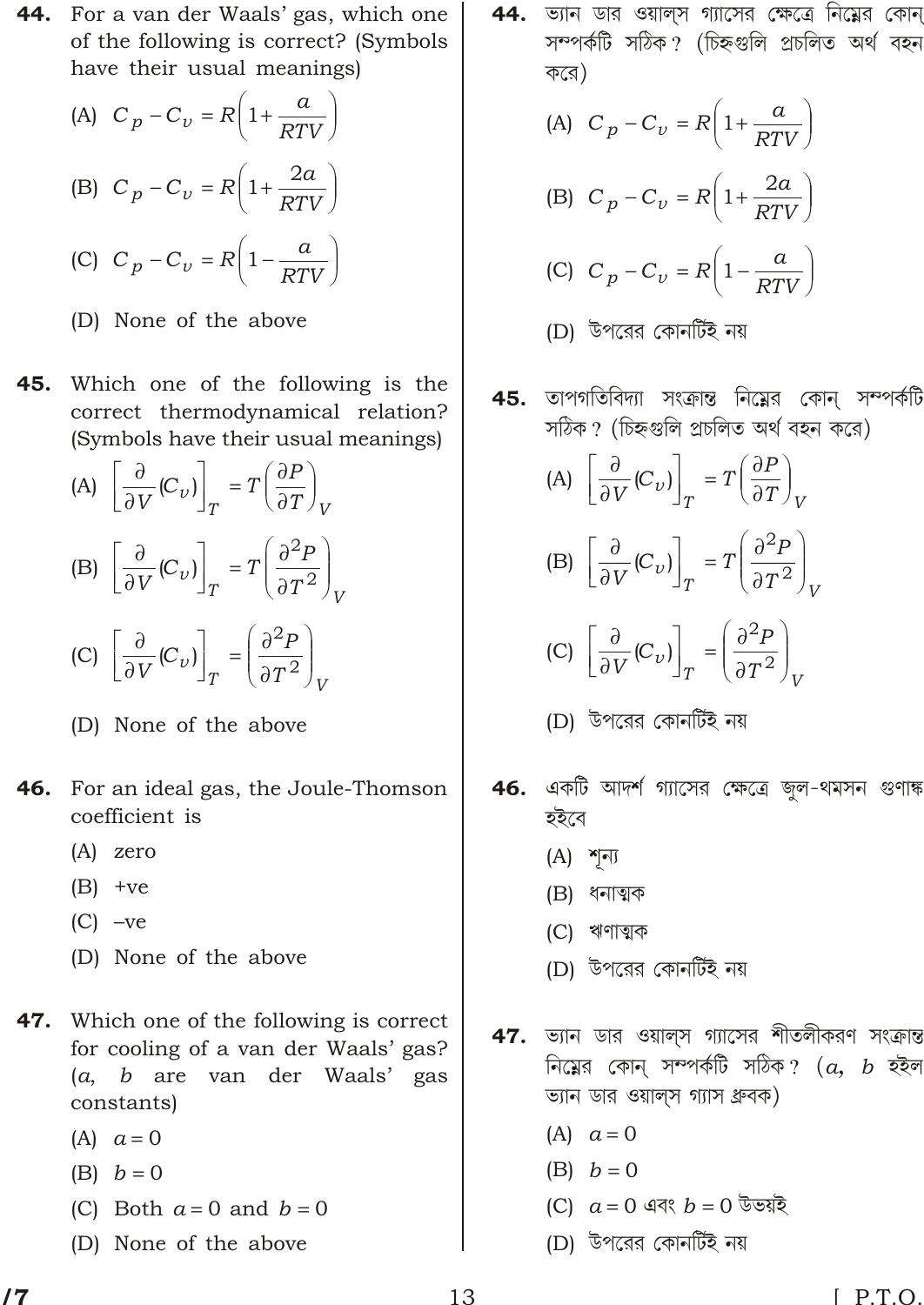**48.** A gas has volume *V* and pressure *P*. The total translational kinetic energy of all the molecules of the gas is (A)  $\frac{3}{2}$ PV only if the gas is mono-

- atomic
- (B)  $\frac{3}{2}$ PV only if the gas is diatomic
- (C)  $\frac{3}{2}$ PV in all cases
- (D) None of the above

# **49.** Each molecule of a gas has  $f$  degrees of freedom. The ratio  $\frac{C_p}{C_p}$

gas is

- (A) 1  $\frac{f}{2}$ (B) 1  $\frac{2}{f}$ (C) 1  $\frac{1}{f}$
- (D) None of the above
- 50. When an ideal diatomic gas is heated at constant pressure, the fraction of heat energy supplied, which increases the internal energy of the gas, is
	- (A)  $\frac{2}{5}$ (B)  $\frac{3}{5}$ (C)  $\frac{5}{7}$
	- (D) None of the above
- **51.** A closed organ pipe and an open pipe of same length produce 4 beats when they are set into vibration simultaneously. If the length of each of them were twice their initial length, the number of beats produced will be
	- $(A)$  2
	- $(B)$  4
	- $(C)$  1
	- (D) None of the above
- একটি গ্যাসের আয়তন  $V$  ও চাপ  $P$ . ঐ গ্যাসের 48. অণুসমূহের মোট রৈখিক গতিশক্তি হইবে
	- (A)  $\frac{3}{2}$ PV কেবল যদি গ্যাসটি একপরমাণুক হয়
	- (B)  $\frac{3}{2}$ PV কেবল যদি গ্যাসটি দ্বিপরমাণুক হয়
	- (C) সকলক্ষেত্ৰেই  $\frac{3}{2}PV$
	- (D) উপরের কোনর্টিই নয়
- 49. কোন একটি গ্যাসের প্রতিটি অণুর স্বাধীনতার মাত্রা  $f$  হইলে ঐ গ্যাসের ক্ষেত্রে  $\frac{C_p}{C_p}$  এর মান

হইবে

for the

(A) 1  $\frac{f}{2}$ (B) 1  $\frac{2}{f}$ (C) 1  $\frac{1}{f}$ 

- (D) উপরের কোনর্টিই নয়
- যখন একটি আদর্শ দ্বিপরমাণুক গ্যাসকে উত্তপ্ত 50. করা হয় (স্থির চাপে) তখন গ্যাসের আভ্যন্তরীণ শক্তি বৃদ্ধি করিতে যে ভগ্নাংশের তাপশক্তি ব্যয়িত হয় তাহা হইল
	- (A)  $\frac{2}{5}$
	- (B)  $\frac{3}{5}$
	-
	- (C)  $\frac{5}{7}$
	- (D) উপরের কোনর্টিই নয়
- একটি বদ্ধ অৰ্গ্যান পাইপ ও একটি উন্মুক্ত 51. সমদৈৰ্ঘ্যবিশিষ্ট পাইপ একসাথে কম্পিত হইলে 4টি স্বরকম্প সৃষ্টি হয়। যদি উভয় নলের দৈর্ঘ্য উহাদের প্রাথমিক দৈর্ঘ্যের দ্বিগুণ করা হয়, তবে এখন উৎপন্ন স্বরকম্পের সংখ্যা হইবে
	- $(A)$  2
	- $(B)$  4
	- $(C)$  1
	- (D) উপরের কোনর্টিই নয়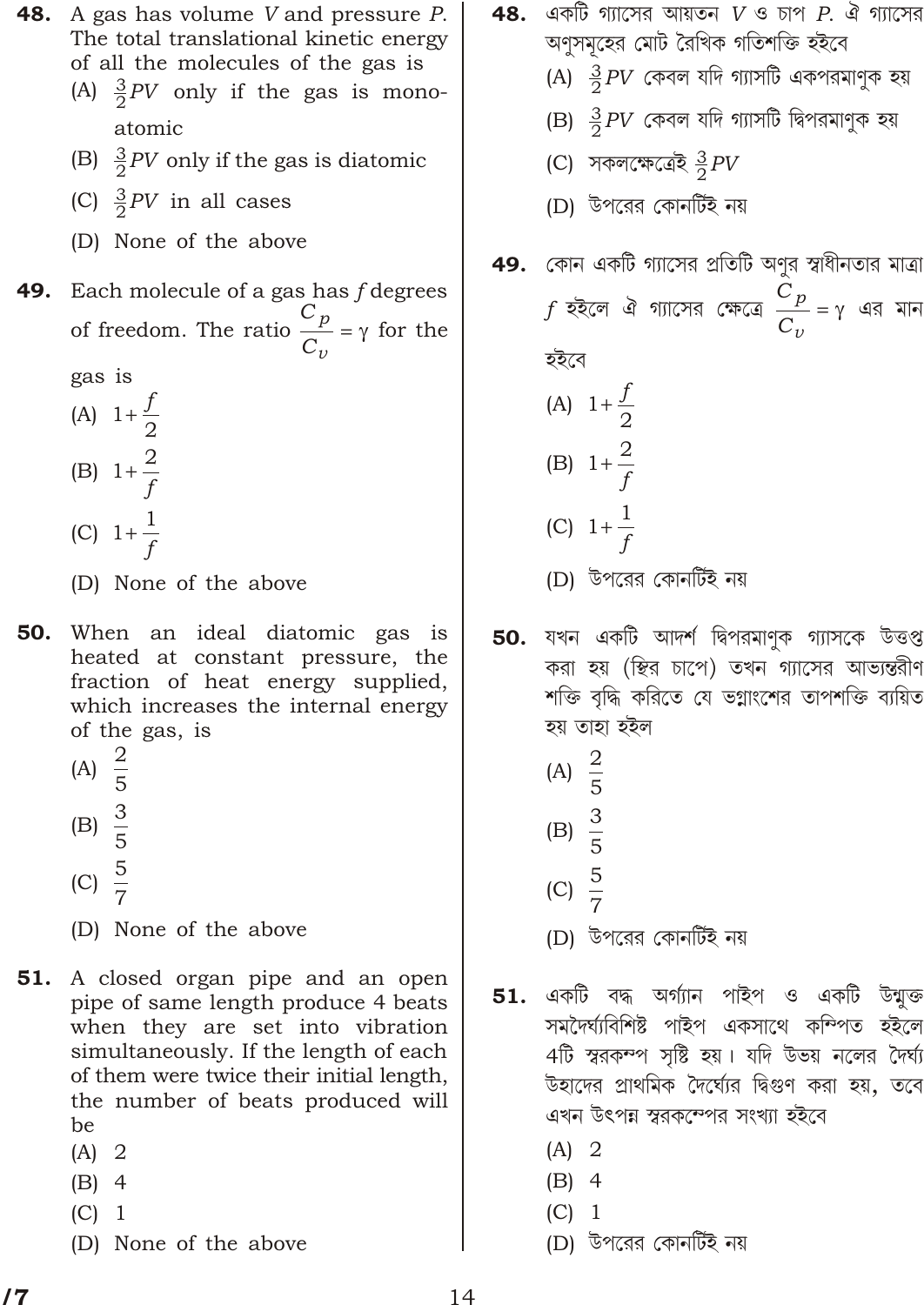- 52. Four sources of sound, each of sound level 10 dB, are sounded together in phase. The resultant intensity level will be  $(\log_{10} 2 \ 0 \ 3)$ 
	- (A) 40 dB
	- (B) 26 dB
	- (C) 22 dB
	- (D) None of the above
- 53. Sound waves of frequency 600 Hz fall normally on a perfectly reflecting wall. The distance from the wall at which the air particles have the maximum amplitude of vibration is (speed of sound in air is 330 m/sec)
	- (A) 13·75 cm
	- (B) 40·25 cm
	- (C) 70·50 cm
	- (D) None of the above
- **54.** A fixed source of sound is emitting a certain frequency which appears as  $f_a$  when the observer is approaching the source with speed  $v_0$  and  $f_r$ when the observer recedes from the source with the same speed. The frequency of the source is

(A) 
$$
\frac{f_r \quad f_a}{2}
$$
  
(B) 
$$
\frac{f_r \quad f_a}{2}
$$

$$
(C) \sqrt{f_a f_r}
$$

- (D) None of the above
- **55.** A transverse wave described by an equation *y* 0 02sin(*x* 30*t*), where *x* and *t* are in metre and in second, is travelling along a wire of area of cross-section  $1 \text{ mm}^2$  and density 8000  $\mathrm{kg\,m}^{-3}$ . What is the tension in the string?
	- $(A)$  7.2 N
	- (B) 20 N
	- (C) 14·4 N
	- (D) None of the above
- $\,$  52.  $\,$  10 dB শব্দের লেভেলবিশিষ্ট চারটি শব্দ-উৎস সমদশাতে একত্রে শব্দ নিঃসরণ করিলে লব্ধ শব্দের লেভেল হইবে ( $\log_{10} 2$  0 3)
	- (A) 40 dB
	- (B) 26 dB
	- (C) 22 dB
	- (D) উপরের কোনর্টিই নয়
- $53.$   $600 \text{ Hz}$  কম্পাক্ষের শব্দতরঙ্গ একটি আদর্শ <u>প্রতিফলকের উপরে লম্বভাবে পডিতেছে।</u> গ্রতিফলক হইতে যত দূরের বায়ু কণিকা সর্বাধিক বিস্তারে কাঁপিতে থাকিবে তাহা হইল (বায়তে শব্দের বেগ  $330 \text{ m/sec}$ )
	- (A) 13·75 cm
	- (B) 40·25 cm
	- (C) 70·50 cm
	- (D) উপরের কোনর্টিই নয়
- $\bf 54.$  কোন শ্রোতা  $v_0$  বেগে কোন স্থির শব্দ-উৎসের  $\widehat{\mathbb{F}}$ কে অগ্রসর হইলে আপাত কম্পাঙ্ক হয়  $f_a$  এবং শ্রোতা উৎস থেকে ঐ বেগে দূরে সরিয়া গেলে আপাত কম্পাঙ্ক হয়  $f_r.$  উৎসের প্রকৃত কম্পাঙ্ক হইল

(A) 
$$
\frac{f_r \quad f_a}{2}
$$
  
(B) 
$$
\frac{f_r \quad f_a}{2}
$$

$$
(C) \sqrt{f_a f_r}
$$

- (D) উপরের কোনটিই নয়
- 55. 1 mm<sup>2</sup> প্র<del>স্</del>থচেছদ এবং 8000 kg m $^{\rm 3}$ ঘনত্ববিশিষ্ট কোন তারে উৎপাদিত তির্যক তরঙ্গের সমীকরণ হইল
	- *y* 0 02sin(*x* 30*t*)

াবেখানে *x* এবং *t* যথাক্ৰমে মিটার ও সেকেণ্ড এককে গ্রকাশিত। তারের টান হইবে

- $(A)$  7.2 N
- (B) 20 N
- (C) 14·4 N
- (D) উপরের কোনর্টিই নয়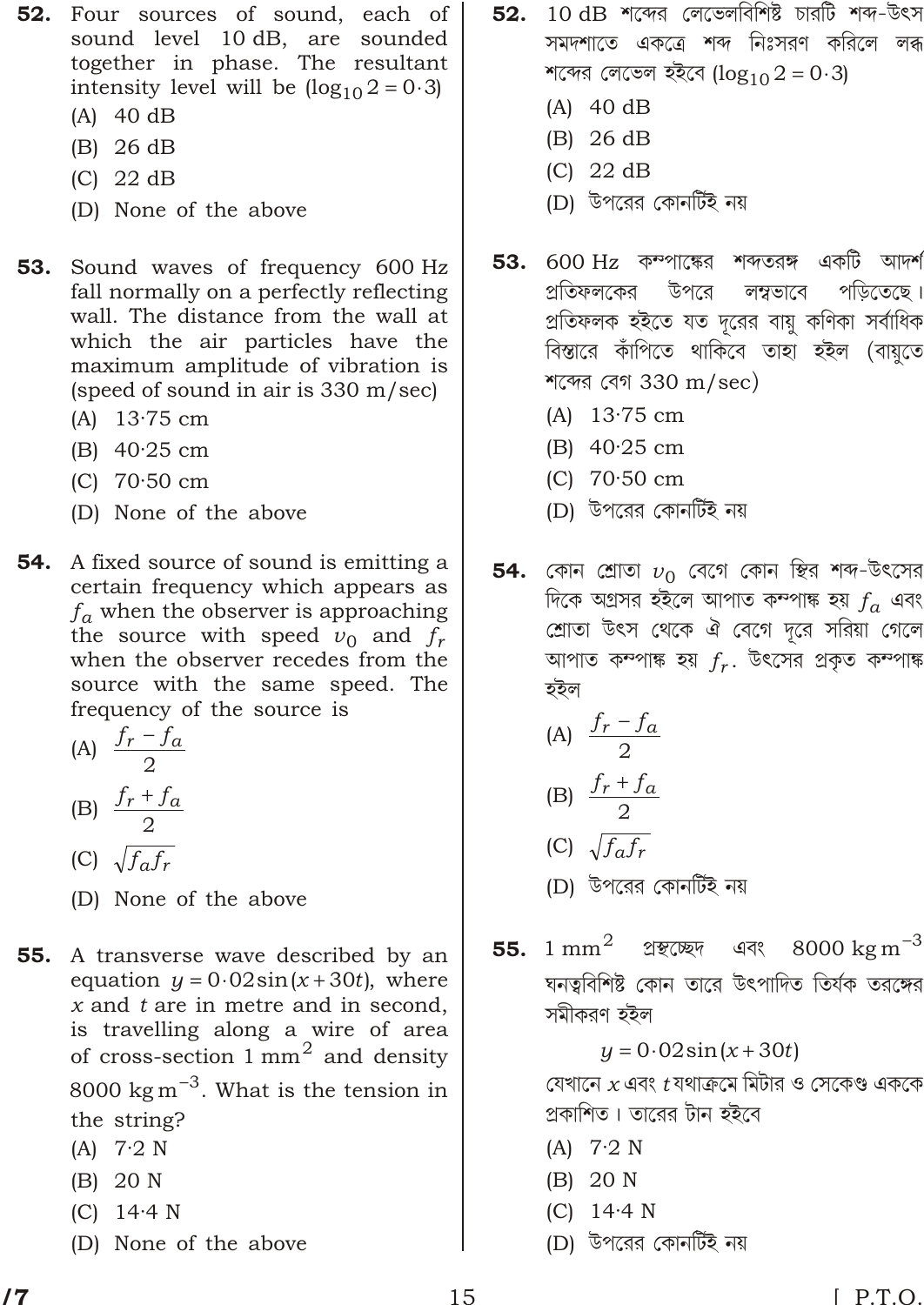- **56.** A string vibrates in 5 segments to a frequency of 480 Hz. The frequency that will cause it to vibrate in 2 segments will be
	- $(A)$  96 Hz
	- (B) 192 Hz
	- $(C)$  1200 Hz
	- (D) None of the above
- 57. Two waves  $y_1$  Asin( t kx) and  $y_2$  Asin( t kx) superimpose to produce a stationary wave. Then
	- (A)  $x \neq 0$  is a node
	- (B)  $x \frac{-}{k}$  is a node
	- (C)  $x \frac{2}{k}$  is an antinode
	- (D) None of the above
- **58.** If  $f_1$ ,  $f_2$  and  $f_3$  are the fundamental frequencies of three segments into which a string is divided, then the original fundamental frequency  $f_0$  of the whole string is

(A) 
$$
f_0
$$
  $f_1$   $f_2$   $f_3$   
\n(B)  $\frac{1}{f_0}$   $\frac{1}{f_1}$   $\frac{1}{f_2}$   $\frac{1}{f_3}$   
\n(C)  $\frac{1}{\sqrt{f_0}}$   $\frac{1}{\sqrt{f_1}}$   $\frac{1}{\sqrt{f_2}}$   $\frac{1}{\sqrt{f_3}}$ 

- (D) None of the above
- 59. A wave travelling in a material medium is described by the equation y  $A\sin(kx)$  $t$ ). The maximum particle velocity is
	- $(A)$   $A$
	- $(B)$  /k
	- $(C)$  d / dk
	- (D) None of the above
- **56.** একটি তার যখন 5টি অঞ্চলে বিভক্ত হইয়া কাঁপিতে থাকে তখন নিঃসৃত শব্দের কম্পাঙ্ক হয়  $480$  Hz. তারটি  $2$ টি অঞ্চলে বিভক্ত হইয়া কাঁপিতে থাকিলে নিঃসৃত শব্দের কম্পাঙ্ক হইবে
	- $(A)$  96 Hz
	- (B) 192 Hz
	- (C) 1200 Hz
	- (D) উপরের কোনটিই নয়
- 57.  $y_1$  Asin( t kx)  $y_2$  Asin( t kx)

দুটি তরঙ্গ উপরিপাতিত হইয়া একটি স্থাণ তরঙ্গ সৃষ্টি করিল। এক্ষেত্রে

- (A)  $x$  0 হইবে নিম্পন্দ বিন্দু
- (B)  $x = \frac{1}{k}$  হইবে নিম্পন্দ বিন্দু
- (C)  $x = \frac{2}{k}$  হইবে সুম্পন্দ বিন্দু
- (D) উপরের কোনর্টিই নয়
- **58.** একটি তারকে তিনটি টুকরোয় বিভক্ত করিলে টুকরো তিনটির মূল সুরের কম্পাঙ্ক যথাক্রমে  $f_1$ ,  $f_2$  এবং  $f_3$  হইলে সমগ্র তারটির মূল সুরের কম্পাঙ্ক ছিল  $f_0$ . তবে

(A) 
$$
f_0
$$
  $f_1$   $f_2$   $f_3$   
\n(B)  $\frac{1}{f_0}$   $\frac{1}{f_1}$   $\frac{1}{f_2}$   $\frac{1}{f_3}$ 

(C) 
$$
\frac{1}{\sqrt{f_0}}
$$
  $\frac{1}{\sqrt{f_1}}$   $\frac{1}{\sqrt{f_2}}$   $\frac{1}{\sqrt{f_3}}$ 

 $\mathbf{1}$ 

- (D) উপরের কোনর্টিই নয়
- 59. কোন একটি মাধ্যমের মধ্য দিয়া অগ্রগামী তরঙ্গের সমীকরণ  $y$  Asin( $kx$  t). মাধ্যমের কণার সর্বাধিক বেগের মান
	- $(A)$   $A$
	- $(B)$  /k
	- $(C)$  d / dk
	- (D) উপরের কোনর্টিই নয়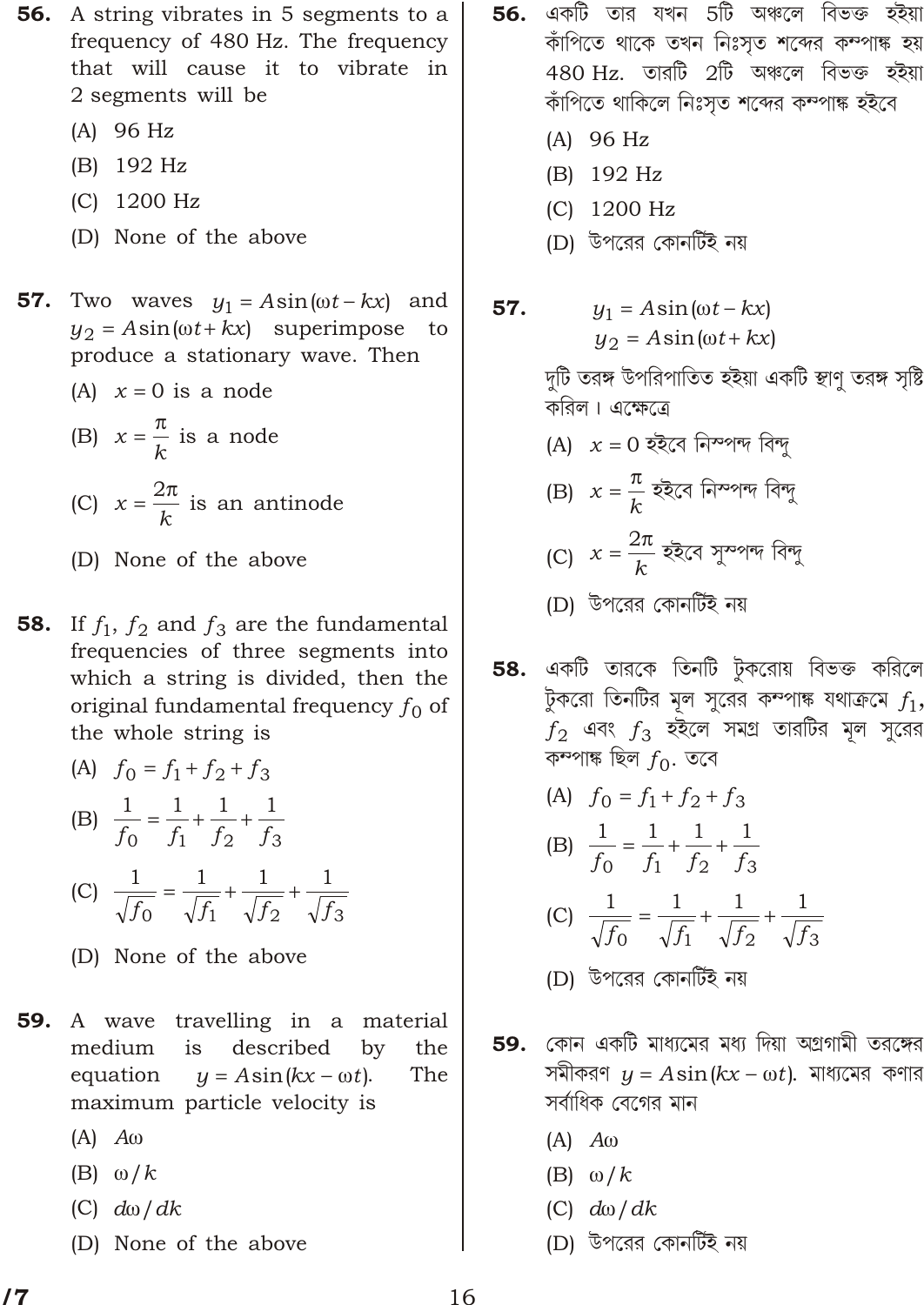- **60.** A string of length  $L$  is stretched along the  $x$ -axis and is rigidly clamped at its two ends. It undergoes transverse vibration. If  $n$ is an integer, which of the following relations may represent the shape of the string at any time  $t$ ?
	- (A) y Asin  $\frac{n x}{l}$  cos t
	- (B)  $y$  Acos  $\frac{n x}{L}$  cos t

(C) 
$$
y
$$
 Acos  $\frac{n x}{L}$  sin t

- (D) None of the above
- 61. In a stationary wave system, all the particles
	- (A) of the medium vibrate in the same phase
	- (B) in the region between two antinodes vibrate in the same phase
	- (C) in the region between two nodes vibrate in the same phase
	- (D) None of the above
- **62.** In a mixture of gases, the average number of degrees of freedom per molecule is 6. The r.m.s. speed of the molecules of the gas is c. The velocity of sound in the gas is
	- (A)  $\frac{2c}{3}$
	- (B)  $\frac{3c}{4}$
	- (C)  $\frac{c}{\sqrt{2}}$
	- (D) None of the above

দুইপ্রান্ত দৃঢ়ভাবে আবদ্ধ রয়েছে। ইহা তির্যকভাবে কম্পমান। যদি  $n$  একটি পূর্ণ সংখ্যা হয়, তাহা হইলে যে-কোন সময়  $t$ তে নিম্নের কোন্ সম্পর্কটি তারের আকৃতিকে প্রকাশ করিবে?

(A) 
$$
y
$$
 Asin  $\frac{n x}{L}$  cos  $t$ 

(B) 
$$
y
$$
 Acos  $\frac{n x}{L}$  cos  $t$ 

- (C) y Acos  $\frac{n x}{L}$  sin t
- (D) উপরের কোনর্টিই নয়
- $61.$  স্থাণ তরঙ্গের ক্ষেত্রে
	- (A) মাধ্যমের কণাগুলি একই দশায় কম্পিত হয়
	- (B) দুইটি সুস্পন্দ বিন্দুর মাঝে কণাগুলি একই দশায় কম্পিত হয়
	- (C) দুইটি নিম্পন্দ বিন্দুর মাঝে কণাগুলি একই দশায় কম্পিত হয়
	- (D) উপরের কোনটিই নয়
- 62. একটি গ্যাস মিশ্রণের প্রতিটি অণুর গড় স্বাধীনতার মাত্রা 6. অণুগুলির  $r.m.s.$  বেগের মান  $c.$  ঐ গ্যাসে শব্দের বেগ হইবে
	- (A)  $\frac{2c}{3}$
	- (B)  $\frac{3c}{4}$
	- (C)  $\frac{c}{\sqrt{2}}$
	- (D) উপরের কোনর্টিই নয়

71

 $[ P.T.O.$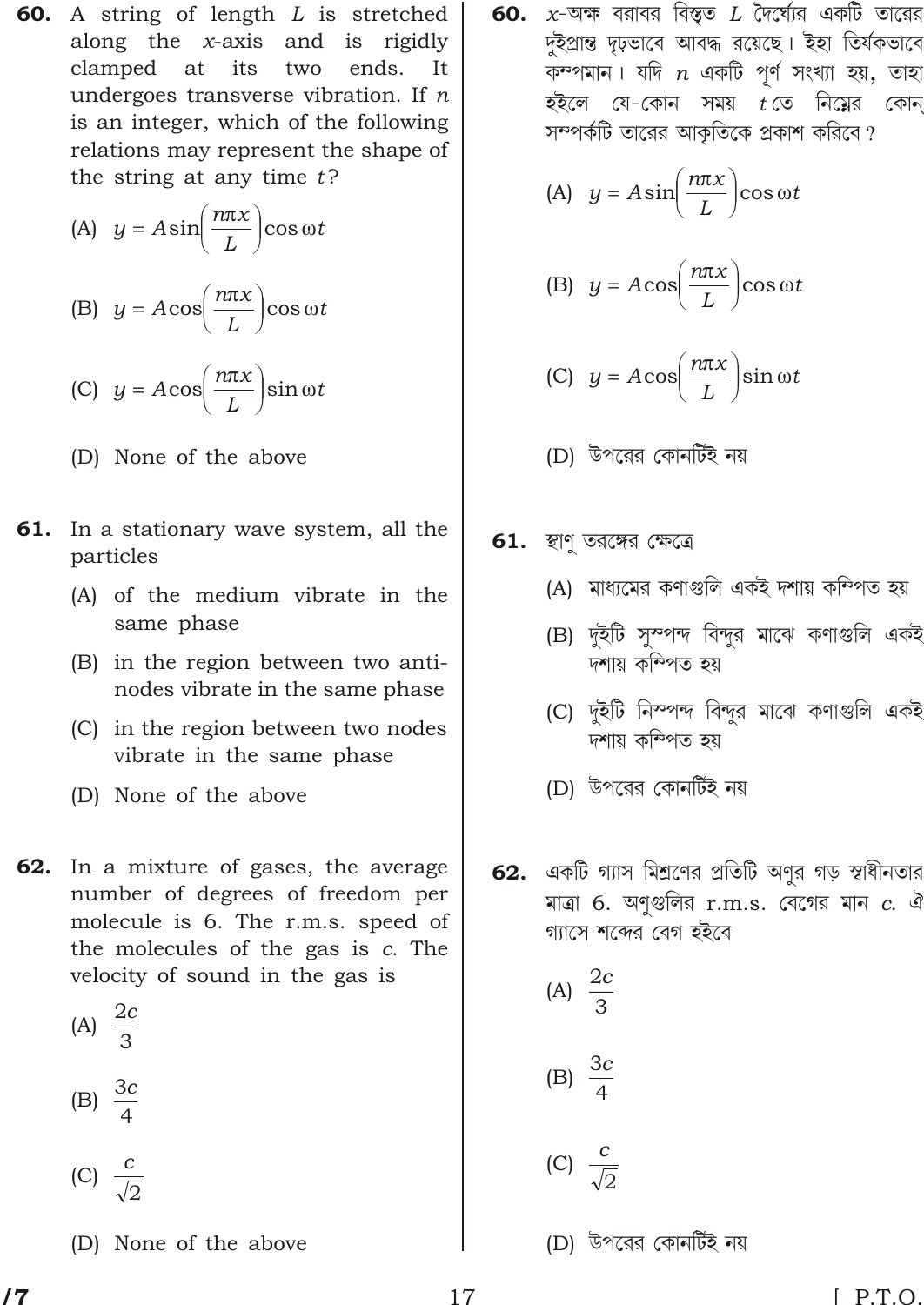- 63. Two coherent monochromatic light beams of intensities I and 4I are superimposed. The maximum and minimum possible intensities in the resulting beam are
	- $(A)$  5*I* and *I*
	- $(B)$  5*I* and 3*I*
	- (C)  $9I$  and  $I$
	- (D) None of the above
- 64. In a Young's double-slit experiment using identical slits, the intensity at a bright fringe is  $I_0$ . If one of the slits is now covered, the intensity at any point on the screen will be
	- $(A)$   $I_0$
	- (B)  $I_0/4$
	- (C)  $I_0/2$
	- (D) None of the above
- 65. If  $\alpha$  and  $\alpha$  are the electric permittivity and magnetic permeability of free space respectively, and and are the corresponding quantities in a medium, the index of refraction of the medium in terms of the above parameters is
	- $(A)$  $0 \quad 0$  $1/2$  $(B)$  $0\quad 0$
	- $\begin{array}{c} 0 & 0 \end{array}$  1/2  $(C)$
	- (D) None of the above
- **63.** দুইটি সুসংহত একবৰ্ণী আলোক উৎস হইতে যথাক্রমে  $I$  ও 4 $I$  প্রাবল্যের আলোক উপরিপাতিত হইল। এক্ষেত্রে লব্ধ আলোকীয় পটিতে সর্বাধিক ও সর্বনিয়ু সম্ভাব্য প্রাবল্য হইবে যথাক্রমে
	- (A)  $5I \text{ } \text{ } S I$
	- (B)  $5I \text{ }^{\circ}3I$
	- $(C)$  9*I*  $\mathcal{I}$  *I*
	- (D) উপরের কোনর্টিই নয়
- সদৃশ রেখাছিদ্রবিশিষ্ট ইয়ং-এর যুগ্ম রেখাছিদ্র 64. পরীক্ষাতে কোন উজ্জ্বল পটিতে প্রাবল্য  $I_0$ . যদি একটি রেখাছিদ্রকে ঢেকে দেওয়া হয়, তবে পর্দার যে-কোন বিন্দুতে সৃষ্ট প্ৰাবল্য হইবে
	- $(A)$   $I_0$
	- (B)  $I_0/4$
	- (C)  $I_0/2$
	- (D) উপরের কোনর্টিই নয়
- 65. শূন্য মাধ্যমে চৌম্বক ভেদ্যতা  $\alpha$  এবং তাড়িতিক ভেদনযোগ্যতা 0. অপর একটি মাধ্যমে এই রাশি দৃইটির মান যথাক্রমে এবং হইলে ঐ মাধ্যমের প্রতিসরাঙ্ক হইবে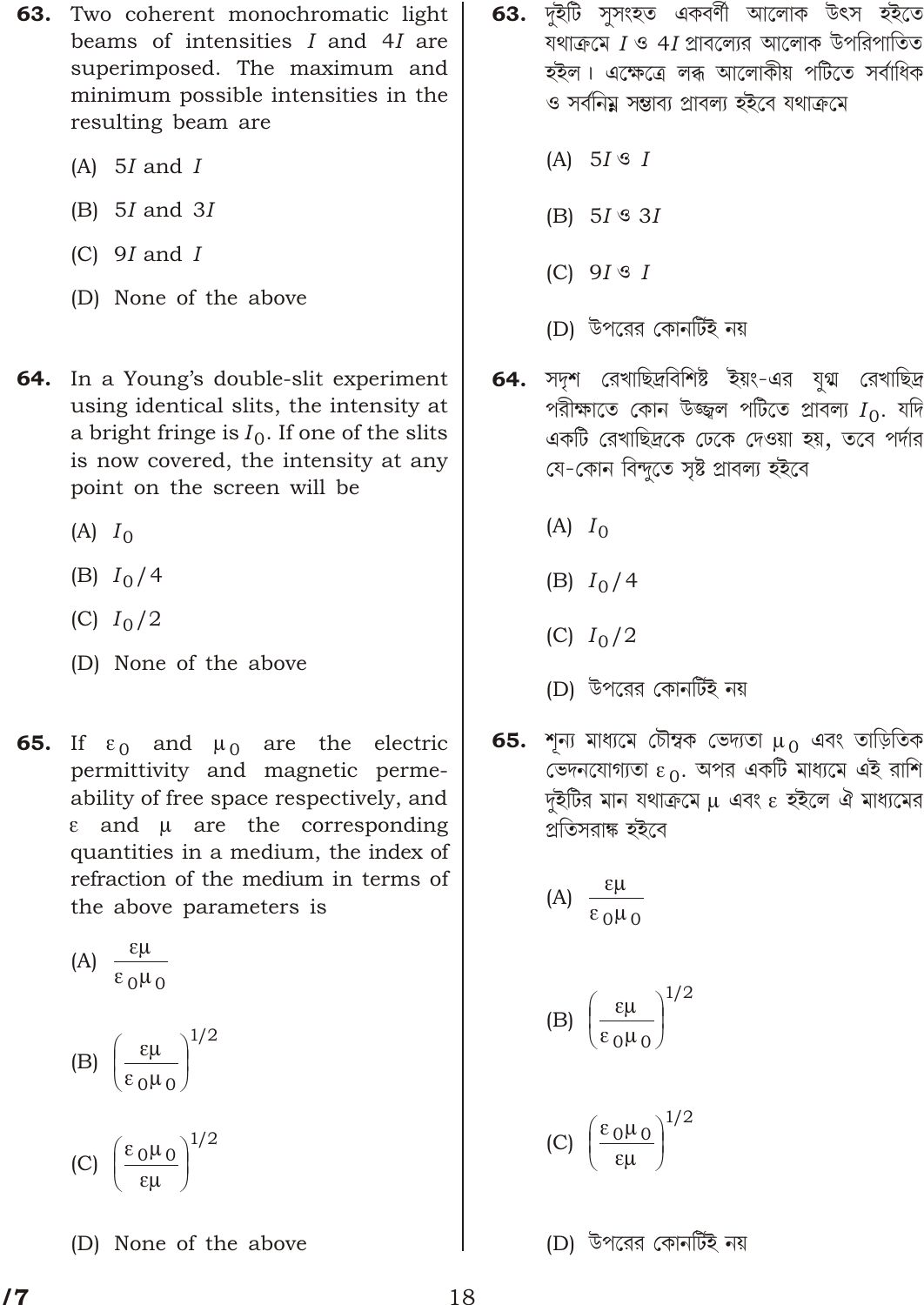**66.** A transparent sphere of radius R and refractive index is kept in air. At what distance from the surface of the sphere should a point object be placed so as to form a real image at the same distance from the sphere?

$$
(A)
$$
  $\stackrel{R}{-}$ 

$$
(B) \frac{R}{1}
$$

- (C)  $\frac{R}{1}$
- (D) None of the above
- **67.** A thin lens of refractive index 1.5 has a focal length of 15 cm in air. When the lens is placed in a medium of refractive index  $\frac{4}{3}$ , its focal length

will become

- $(A)$  30 cm
- $(B)$  45 cm
- $(C)$  60 cm
- (D) None of the above
- **68.** If two convex lenses of focal lengths  $f_1$  and  $f_2$   $(f_1 \quad f_2)$  are separated by a distance  $a$ , then the condition for minimum spherical aberration is
	- (A)  $f_1$   $f_2$  $\alpha$
	- (B)  $f_1$   $f_2$  $\alpha$
	- (C)  $f_1$   $f_2$  2a
	- (D) None of the above
- The angle of incidence at which 69. reflected light is totally polarized for reflection from air to glass (refractive index ) is
	- (A)  $\sin^{-1}$
	- (B) tan  $^1$
	- (C)  $\tan^{-1} \frac{1}{x}$
	- (D) None of the above

66. ব্যাসার্ধের কোন স্বচ্ছ  $\boldsymbol{R}$ গোলক প্রতিসরাঙ্কবিশিষ্ট। গোলকটিকে বায়ু মাধ্যমে রাখিয়া উহার পৃষ্ঠ হইতে কত দূরে কোন বিন্দু বস্তু রাখিলে গোলক হইতে সমদূরত্বে তাহার বাস্তব প্রতিবিম্ব গঠিত হইবে ?

(A) 
$$
\frac{R}{1}
$$
  
\n(B)  $\frac{R}{1}$   
\n(C)  $\frac{R}{1}$ 

- (D) উপরের কোনটিই নয়
- 67.  $1.5$  প্রতিসরাঙ্কবিশিষ্ট কোন পাতলা লেন্সের বায়ু মাধ্যমে ফোকাস দৈর্ঘ্য 15 cm. লেন্সটিকে  $\frac{4}{3}$ প্রতিসরাক্ষের অপর একটি মাধ্যমে রাখিলে উহার ফোকাস দৈৰ্ঘ্য হইবে
	- $(A)$  30 cm
	- $(B)$  45 cm
	- $(C)$  60 cm
	- (D) উপরের কোনর্টিই নয়
- 68.  $f_1$  ও  $f_2$   $(f_1$   $f_2)$  ফোকাস দৈর্ঘ্যবিশিষ্ট দুইটি উত্তল লেন্স পরস্পর হইতে  $a$  দূরত্বে অবস্থিত। এক্ষেত্রে ন্যূনতম গোলকাপেরণের শর্ত হইল
	- (A)  $f_1$   $f_2$  $\alpha$
	- (B)  $f_1$   $f_2$  $\alpha$
	- (C)  $f_1$   $f_2$  $2a$
	- (D) উপরের কোনর্টিই নয়
- যে আপতন কোণের জন্য বায়ু হইতে কাঁচ মাধ্যমে 69. যাবার সময় প্রতিফলিত আলো সম্পর্ণরূপে সমবৰ্তিত হইবে তাহা হইল (যেখানে হইল প্রতিসরাঙ্ক)
	- (A)  $\sin^{-1}$
	- (B)  $\tan^{-1}$
	- (C) tan  $1\frac{1}{2}$
	- (D) উপরের কোনটিই নয়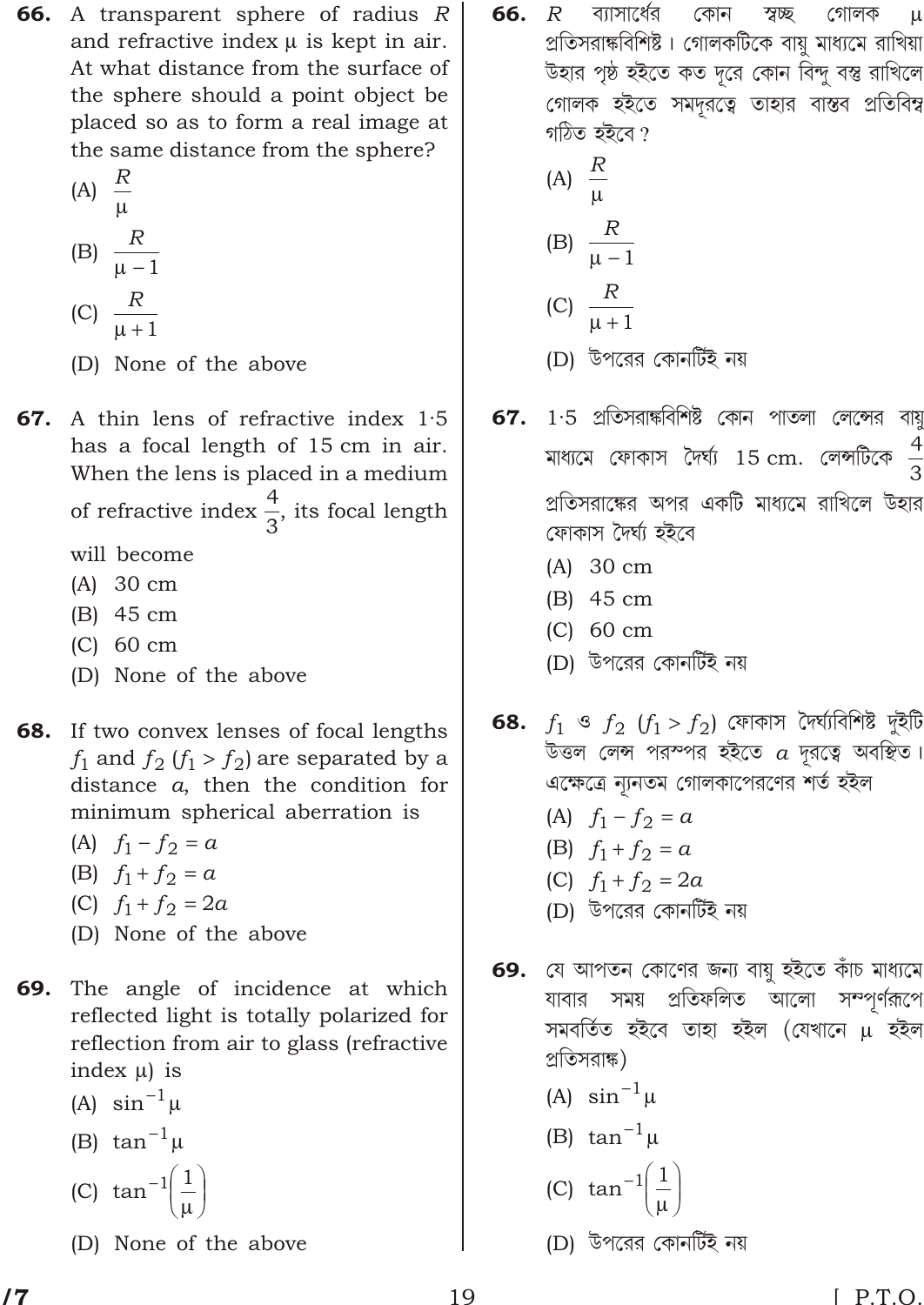- **70.** An unpolarized beam of intensity  $I_0$ is incident on a pair of nicols making an angle of 60° with each other. The intensity of light emerging from the pair is
	- $(A)$   $I_0$
	- (B)  $I_0/8$
	- (C)  $I_0/4$
	- (D) None of the above
- **71.** A double-slit experiment is performed with light of wavelength 500 nm. A thin film of thickness 2 m and refractive index  $1.5$  is introduced in the path of the upper beam. The location of the central maximum will
	- (A) shift downward by nearly two fringes
	- (B) shift upward by nearly two fringes
	- by (C) shift downward nearly ten fringes
	- (D) None of the above
- 72. Which of the following cannot produce two coherent sources?
	- (A) Lloyd's mirror
	- (B) Prism
	- (C) Young's double slits
	- (D) None of the above
- **73.** Which of the following phenomena cannot be explained by Huygens' construction of wavefront?
	- (A) Reflection
	- (B) Refraction
	- (C) Origin of spectra
	- (D) None of the above
- ${\bf 70.}$  পরস্পর 60° কোণে আনত দুইটি নিকল প্রিজমের উপরে  $I_0$  প্রাবল্যের অসমবর্তিত আলো আপতিত হইল। নিকল প্ৰিজম যগ্ম হইতে নিৰ্গত আলোকের প্ৰাবল্য হইবে
	- $(A)$   $I_0$
	- (B)  $I_0/8$
	- (C)  $I_0/4$
	- (D) উপরের কোনর্টিই নয়
- $500 \text{ nm}$  তরঙ্গদৈর্ঘ্যের আলোকের সাহায্যে 71. একটি যুগ্ম রেখাছিদ্রের পরীক্ষা চালানো হইল। উপরের দিকের রেখাছিদ্রের আলোক রশ্মি পথে  $1.5$  প্রতিসরাঙ্কবিশিষ্ট  $2\mod 7$  বেধের একটি পাতলা পাতকে রাখা হইল। এখন কেন্দ্রীয় উজ্জ্বল পটির অবস্থান কি হইবে ?
	- (A) কেন্দ্রীয় পটি নিচের দিকে প্রায় দুইটি পটির সমান বেধে সরিয়া যাইবে
	- (B) কেন্দ্রীয় পটি উপরের দিকে প্রায় দুইটি পটির সমান বেধে সরিয়া যাইবে
	- (C) কেন্দ্রীয় পটি নিচের দিকে প্রায় দর্শটি পটির সমান বেধে সরিয়া যাইবে
	- (D) উপরের কোনর্টিই নয়
- 72. নিম্নের কোন্ ক্ষেত্রে দুইটি সুসংহত আলোক উৎস উৎপাদন সম্বৰপৱ নয়  $\overline{\eta}$ 
	- (A) লয়েড দৰ্পণ
	- $(B)$  প্ৰিজম
	- (C) ইয়ং-এর যুগ্ম রেখাছিদ্র
	- (D) উপরের কোনর্টিই নয়
- $73.$  নিম্নের কোন্ ঘটনাটিকে হাইগেন্সের তরঙ্গমুখ নীতি দিয়ে ব্যাখ্যা করা যাইবে না?
	- (A) প্ৰতিফলন
	- (B) প্রতিসরণ
	- (C) বর্ণালীর উৎপাদন
	- (D) উপরের কোনর্টিই নয়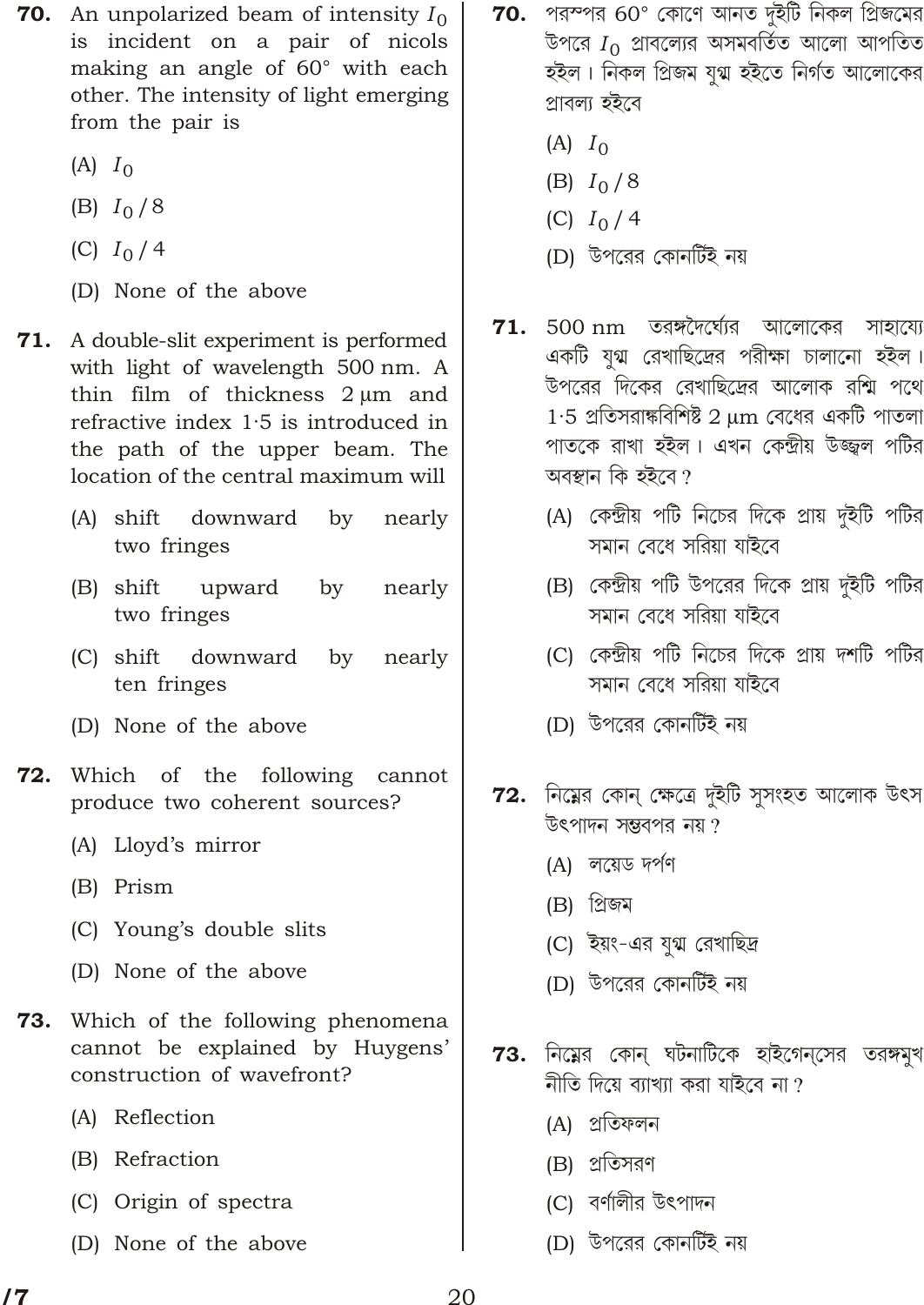- **74.** Light travels through a glass plate of thickness  $t$  and having a refractive index . If  $c$  is the velocity of light in vacuum, the time taken by the light to travel this thickness of glass is
	- $(A)$  t / c
	- $(B)$  tc/
	- $(C)$   $c/t$
	- (D) None of the above
- The resolving power of a reflecting 75. microscope increases with
	- (A) decrease in wavelength of incident light
	- (B) increase in wavelength of incident light
	- (C) increase in diameter of objective lens
	- (D) None of the above
- **76.** For an aperture of size  $a$  illuminated by a parallel beam of light having wavelength, the Fresnel distance is
	- $(A)$  $a/$
	- $a^2/$  $(B)$
	- $a/2$  $(C)$
	- (D) None of the above
- $77.$ The resolving power of telescope can be increased by increasing
	- (A) the wavelength
	- (B) the diameter of objective lens
	- (C) the diameter of eyepiece
	- (D) None of the above
- প্রতিসরাঙ্কবিশিষ্ট  $t$  বেধের কোন কাঁচ পাতের 74. মধ্য দিয়া আলো অগ্রসর হইল। যদি শন্য মাধ্যমে আলোর বেগ  $c$  হয়, তবে ঐ পাতের বেধকে অতিক্রম করিতে আলোর যে সময় লাগিবে তাহা হইল
	- (A)  $t/c$
	- $(B)$  tc/
	- $(C)$   $c/t$
	- (D) উপরের কোনটিই নয়
- কোন প্রতিফলনীয় অণবীক্ষণ যন্ত্রের রিসোলভিং 75. ক্ষমতা বৃদ্ধি পাইবে, যদি
	- (A) আপতিত আলোর তরঙ্গদৈর্ঘ্য হ্রাস পায়
	- (B) আপতিত আলোর তরঙ্গদৈর্ঘ্য বৃদ্ধি পায়
	- (C) অবজেক্টিভ লেন্সের ব্যাস বৃদ্ধি করা হয়
	- (D) উপরের কোনর্টিই নয়
- তরঙ্গদৈর্ঘ্যের সমান্তরাল আলোক রশ্মিগুচ্ছ দ্বারা 76.  $a$  সাইজের কোন রন্ধকে আলোকিত করা হইলে এক্ষেত্রে ফ্রেনেল দূরত্বের মান হইবে
	- $(A)$  $a/$
	- $a^2/$  $(B)$
	- $a/2$  $(C)$
	- (D) উপরের কোনর্টিই নয়
- $77.$  কোন দূরবীক্ষণ যন্ত্রের রিসোল্ভিং ক্ষমতা বৃদ্ধি পাইবে, যদি
	- (A) আলোর তরঙ্গদৈর্ঘ্য বৃদ্ধি করা হয়
	- (B) অবজেক্টিভ লেন্সের ব্যাস বৃদ্ধি করা হয়
	- (C) আইপিসের ব্যাস বদ্ধি করা হয়
	- (D) উপরের কোনর্টিই নয়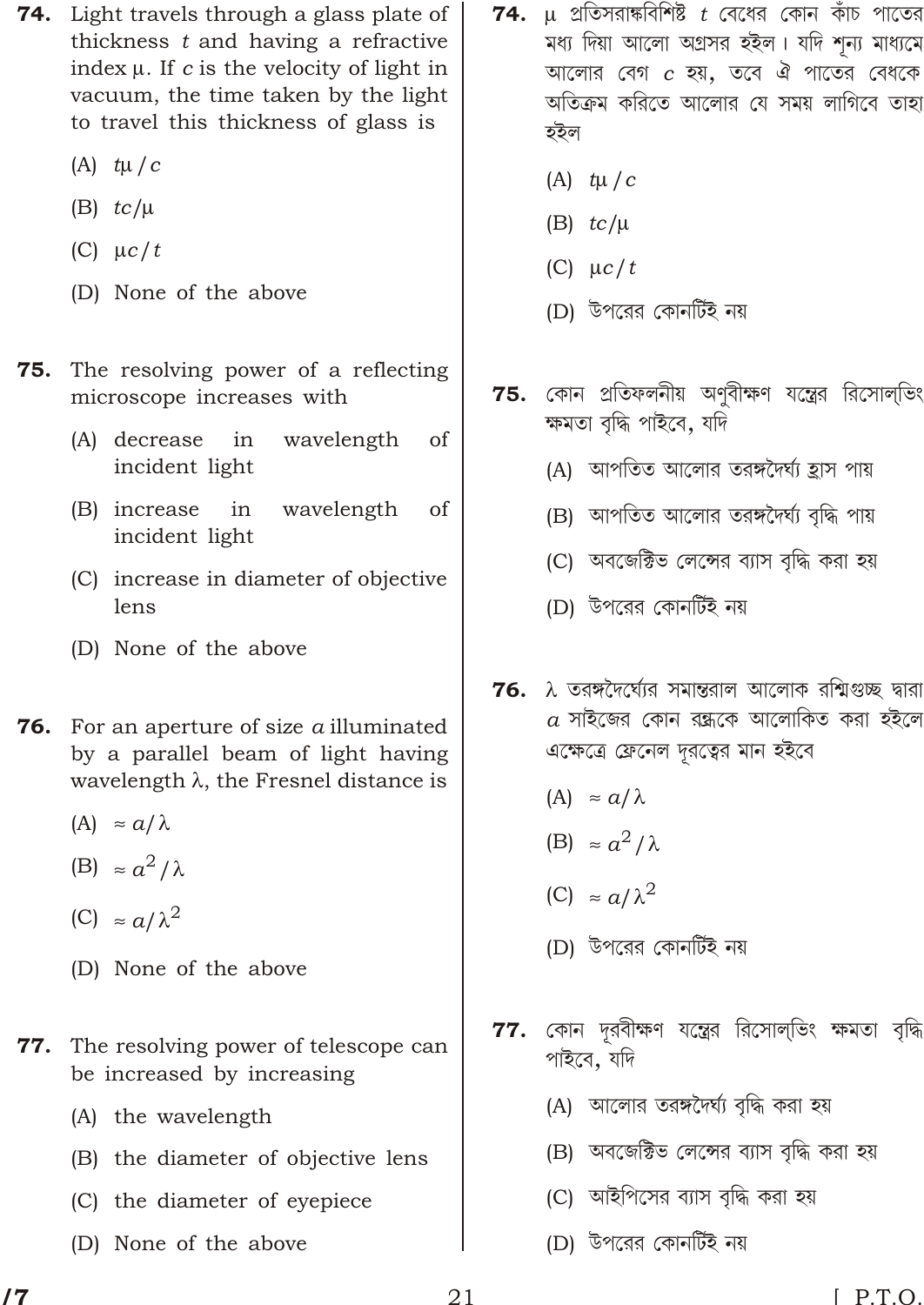- **78.** Colours appear on a thin soap film and soap bubbles due to the phenomenon of
	- (A) interference
	- (B) scattering
	- (C) diffraction
	- (D) dispersion
- **79.** In case of linearly polarized light, the magnitude of the electric field vector
	- (A) is parallel to the direction of propagation
	- (B) does not change with time
	- (C) varies periodically with time
	- (D) None of the above
- **80.** In an elliptically polarized light, the amplitude of vibrations
	- (A) changes in magnitude only
	- (B) changes in direction only
	- (C) remains constant
	- (D) None of the above
- **81.** A solid sphere of radius  $R$  is charged uniformly. At what distance from its surface is the electrostatic potential half of the potential at the centre?
	- $(A)$   $R$
	- $(B)$   $R/3$
	- $(C)$   $R/2$
	- (D) None of the above
- 82. An electric dipole is placed at the origin O and is directed along the  $x$ -axis. At a point  $P$ , far away from the dipole, the electric field is parallel to the y-axis. OP makes an angle with the *x*-axis. In this case
	- $\sqrt{3}$  $(A)$  tan
	- $\sqrt{2}$  $(B)$  tan
	- $(C)$  tan
		-
	- (D) None of the above
- ${\bf 78.}$  একটি পাতলা সাবানের সর ও সাবানের বুদবুদকে রঙীন দেখায় নিম্নের কোন ঘটনার দরুন?
	- (A) ব্যতিচার
	- (B) বিক্ষেপণ
	- (C) অপবর্তন
	- (D) বিচ্ছরণ
- রৈখিক সমাবর্তিত আলোর ক্ষেত্রে তাড়িতিক 79. ভেঈরটি
	- (A) আলোক অগ্রসরের সমান্তরাল
	- (B) সময়ের সাথে অপরিবর্তনশীল
	- (C) সময়ের সাথে পর্যায়বৃত্ত গতিতে পরিবর্তনশীল
	- (D) উপরের কোনর্টিই নয়
- **80.** উপবৃত্তাকার সমাবর্তিত আলোর ক্ষেত্রে কম্পনের বিস্তার
	- (A) শুধুমাত্র মানে পরিবর্তিত হয়
	- (B) শুধমাত্র অভিমখে পরিবর্তিত হয়
	- (C) ধ্রুবক থাকে
	- (D) উপরের কোনর্টিই নয়
- 81.  $R$  ব্যাসার্ধের একটি দৃঢ় গোলককে সমমভাবে আহিত করা হইল। পৃষ্ঠ হইতে কত দূরত্বে স্থির তাড়িতিক বিভবের মান কেন্দ্রের মানের অর্দ্ধেক হইবে ?
	- $(A)$   $R$
	- $(B)$   $R/3$
	- $(C)$   $R/2$
	- (D) উপরের কোনর্টিই নয়
- 82.  $x$ -অক্ষ বরাবর মূল বিন্দু  $O$ -তে একটি তড়িৎ দ্বিমেরুকে বসানো হইল। তড়িৎ দ্বিমেরু হইতে বহু দূরে  $P$  বিন্দুতে তড়িৎ প্রাবল্যের অভিমুখ  $y$ -অক্ষের সমান্তরাল হইল।  $OP$  রেখাটি  $x$ -অক্ষের সাথে কোণ তৈরী করিল। এক্ষেত্রে
	- $\sqrt{3}$  $(A)$  tan
	- $\sqrt{2}$  $(B)$  tan
	- $(C)$  tan
	- (D) উপরের কোনর্টিই নয়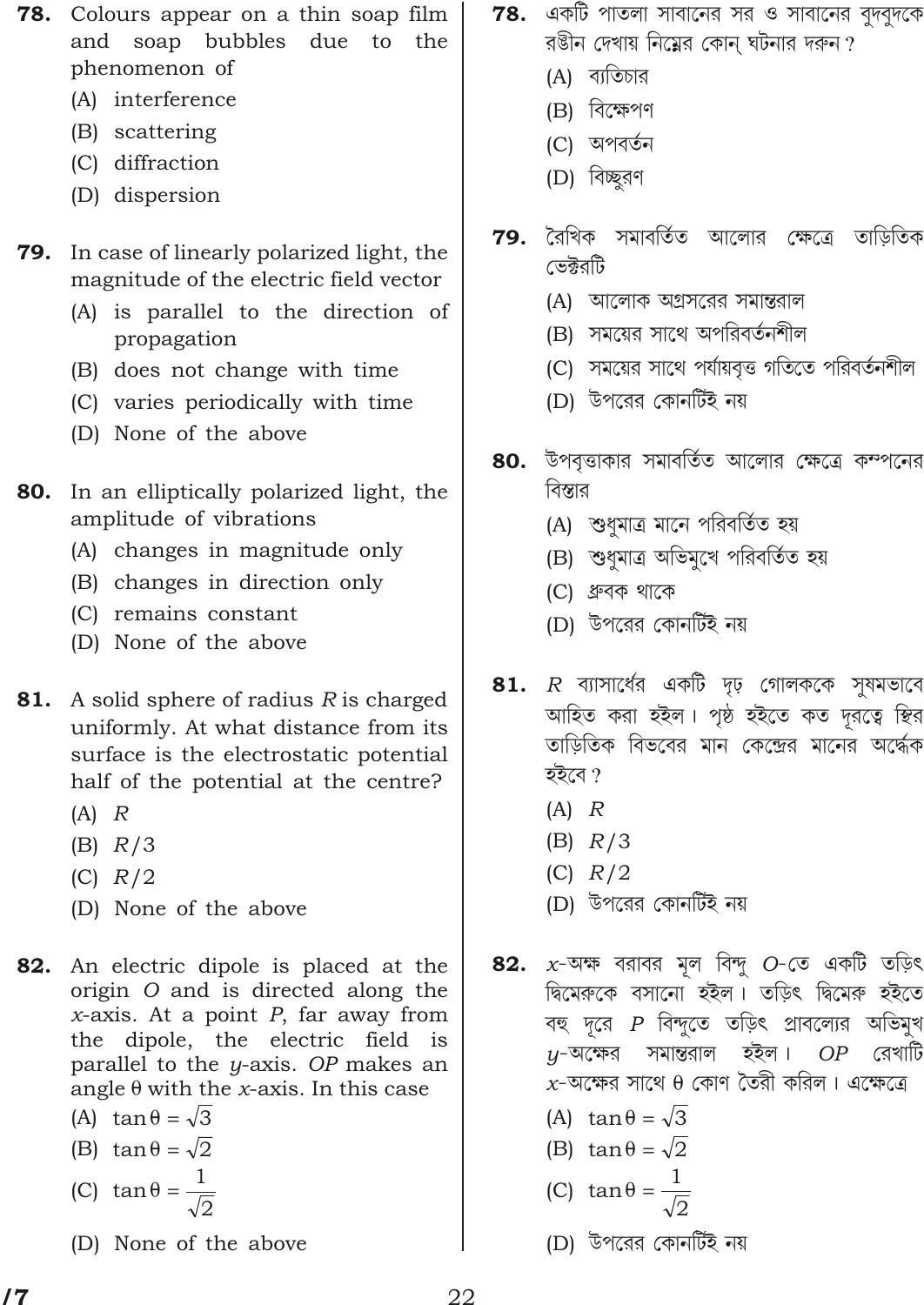**83.** A large flat metal surface has a uniform charge density . An electron of mass  $m$  and charge  $e$ leaves the surface at point A with speed  $u$  and returns to it at point  $B$ . Disregarding gravity, the maximum value of AB is

$$
(A) \frac{u^2m_0}{e}
$$

$$
(B) \frac{u^2 e_0}{m}
$$

$$
\text{(C)} \ \frac{u^2 e}{0 \ m}
$$

- (D) None of the above
- 84. When two uncharged metal balls of radius r each collide, one electron is transferred between them. The potential difference between them would be

(A)  $\frac{e}{4}$ 

$$
(B) \frac{2e}{40r}
$$

$$
(C) \frac{e}{2(4 \ 0^r)}
$$

- (D) None of the above
- **85.** A capacitor is connected to a cell of e.m.f. and some internal resistance. The potential difference across the
	- $(A)$  cell is
	- $(B)$  cell is
	- (C) capacitor is
	- (D) None of the above

একটি দীর্ঘ সমতল ধাতব পাতের আধানের 83. তলমাত্রিক সুষম ঘনত্ব  $\quad$ . ঐ পাতের  $A$  বিন্দু হইতে  $m$  ভরের একটি  $e$  মানের ইলেক্ট্রন  $u$  বেগে নিৰ্গত হইয়া পাতের উপর অন্য একটি বিন্দু  $B$  তে ফিরিয়া আসিল। অভিকর্ষজ ক্ষেত্র উপেক্ষণীয় হইলে AB-এর সর্বোচ্চ মান হইবে

(A) 
$$
\frac{u^2 m_0}{e}
$$
  
(B) 
$$
\frac{u^2 e_0}{m}
$$

$$
(C) \frac{u^-e}{0 \, m}
$$

- (D) উপরের কোনর্টিই নয়
- 84. অনাহিত  $r$  ব্যাসার্ধের দুটি ধাতব বল পরস্পরের সাথে সংঘর্ষে লিপ্ত হইলে উহাদের মধ্যে একটি ইলেক্ট্রনের আদান-প্রদান ঘটিল। এখন বল দুইটির মধ্যে বিভব পাৰ্থক্য হইবে

$$
(A) \frac{e}{4 \cdot 0^r}
$$

$$
(B) \frac{2e}{4 \cdot 0^r}
$$

$$
(C) \frac{e}{2(4 - \sigma^2)}
$$

- (D) উপরের কোনর্টিই নয়
- 85. একটি ধারককে একটি ব্যাটারীর সাথে সংযুক্ত করা হইল। ব্যাটারীর তড়িচ্চালক বল এবং ব্যাটারীতে কিছু আভ্যন্তরীণ রোধ বর্তমান। এক্ষেত্রে
	- (A) ব্যাটারীর দুইপ্রান্তে বিভব পার্থক্য
	- (B) ব্যাটারীর দুইপ্রান্তে বিভব পার্থক্য
	- (C) ধারকের দুইপ্রান্তে বিভব পার্থক্য
	- (D) উপরের কোনর্টিই নয়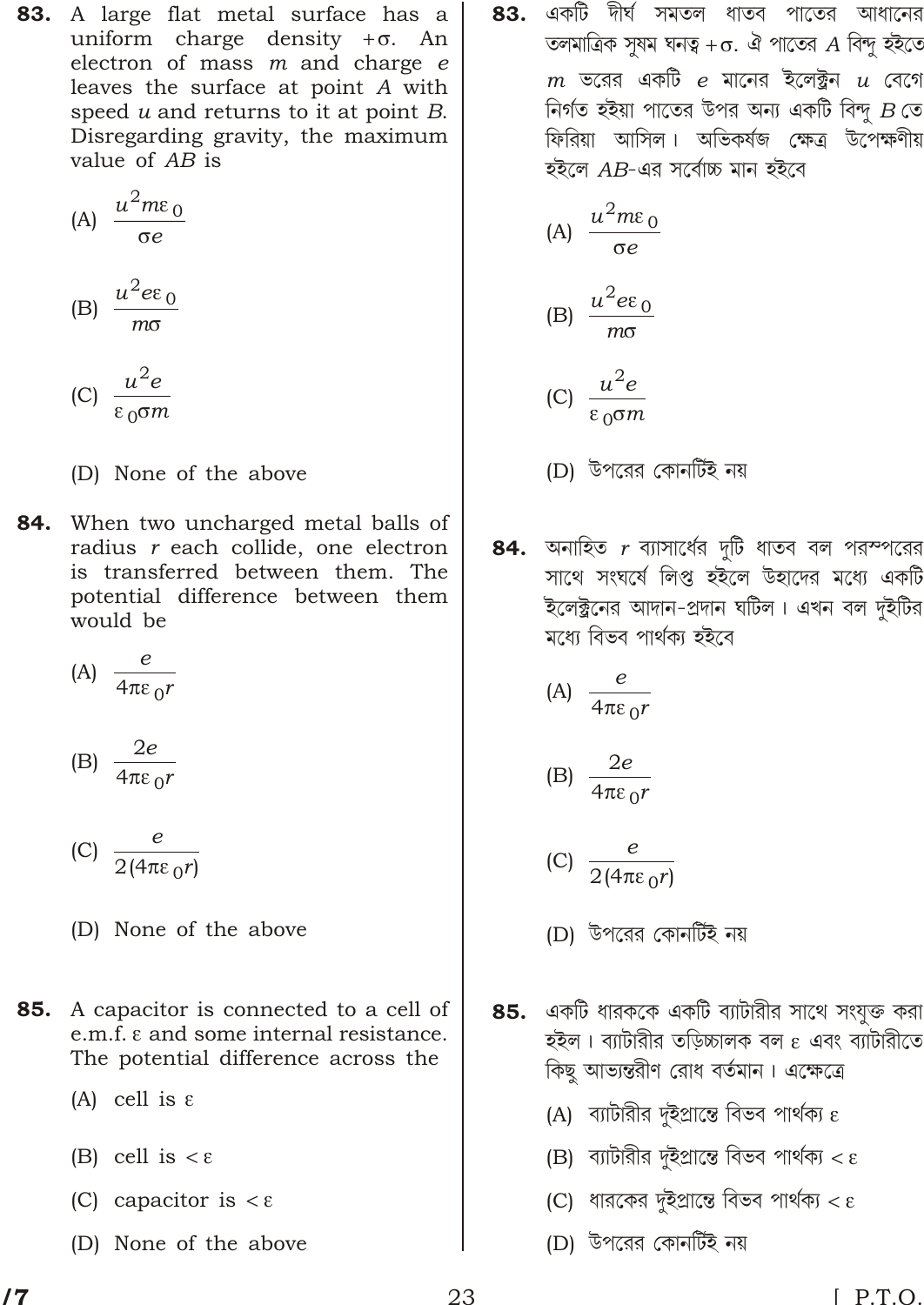- 86. In a parallel-plate capacitor of capacitance C, a metal sheet is inserted between the plates, parallel to them. The thickness of the sheet is half of the separation between the plates. The capacitance now becomes
	- $(A)$  4C
	- $(B) 2C$
	- $(C) C/2$
	- (D) None of the above
- 87. Two points are at distances a and b  $(a \quad b)$  from a long string of charge per unit length . The potential difference between the points is proportional to
	- (A) ln  $\frac{b}{a}$ (B)  $\sqrt{\frac{b}{a}}$ (C)  $\frac{b}{a}$
	-
	- (D) None of the above
- 88. A charged particle moves with a speed  $v$  in a circular path of radius  $r$ around a long uniformly charged conductor. Here
	- $(A)$  v r
	- (B)  $v \frac{1}{x}$
	-
	- (C)  $v$  is independent of r
	- (D) None of the above
- 89. The separation between the plates of a parallel-plate capacitor is made double while it remains connected to a cell. In this case, the electric field in the region between the plates becomes
	- $(A)$  half
	- (B) double
	- $(C)$  same
	- (D) None of the above
- $C$  ধারকত্ববিশিষ্ট কোন সমান্তরাল-পাত ধারকের 86. অভ্যন্তরে একটি ধাতব পাতকে সমান্তরালভাবে প্রবেশ করানো হইল। ধাতব পাতের বেধ পাত দুইটির দূরত্বের অর্ধেক। এখন নতুন ধারকত্ব হইবে
	- $(A)$  4C
	- $(B) 2C$
	- $(C) C/2$
	- (D) উপরের কোনর্টিই নয়
- একটি সুদীর্ঘ আহিত তার হইতে  $a$  ও  $b$  দূরত্বে 87.  $(a$  b) দুইটি বিন্দু বিবেচনা করা হইল। তারটির একক দৈৰ্ঘ্য আধানের পরিমাণ হইলে বিন্দু দুইটির মধ্যে বিভব পার্থক্য নিম্নের কোন্ রাশির সমানুপাতিক হইবে?
	- (A) ln  $\frac{b}{a}$
	- (B)  $\sqrt{\frac{b}{a}}$
	- (C)  $\frac{b}{c}$
	- (D) উপরের কোনর্টিই নয়
- সুষমভাবে আহিত একটি সুদীর্ঘ তারের চতুর্দিকে 88. একটি আহিত কণা  $\nu$  বেগে  $r$  ব্যাসার্ধের বত্তপথে ঘরিতেছে। এক্ষেত্রে
	- $(A)$   $\upsilon$  $\mathbf{r}$
	- (B)  $v \frac{1}{2}$
	- (C)  $\nu$  এর মান  $r$  নিরপেক্ষ
	- (D) উপরের কোনর্টিই নয়
- 89. ব্যাটারীর সাথে সংযুক্ত অবস্থায় কোন একটি সমান্তরাল-পাত ধারকের পাত দুইটির মধ্যবর্তী দূরত্বকে দ্বিগুণ করা হইল। এক্ষেত্রে পাত দুইটির অভ্যন্তরে তড়িৎক্ষেত্রের প্রাবল্য পূর্বাপেক্ষা
	- (A) অৰ্ধেক হইবে
	- (B) দ্বিগুণ হইবে
	- (C) অপরিবর্তিত থাকিবে
	- (D) উপরের কোনর্টিই নয়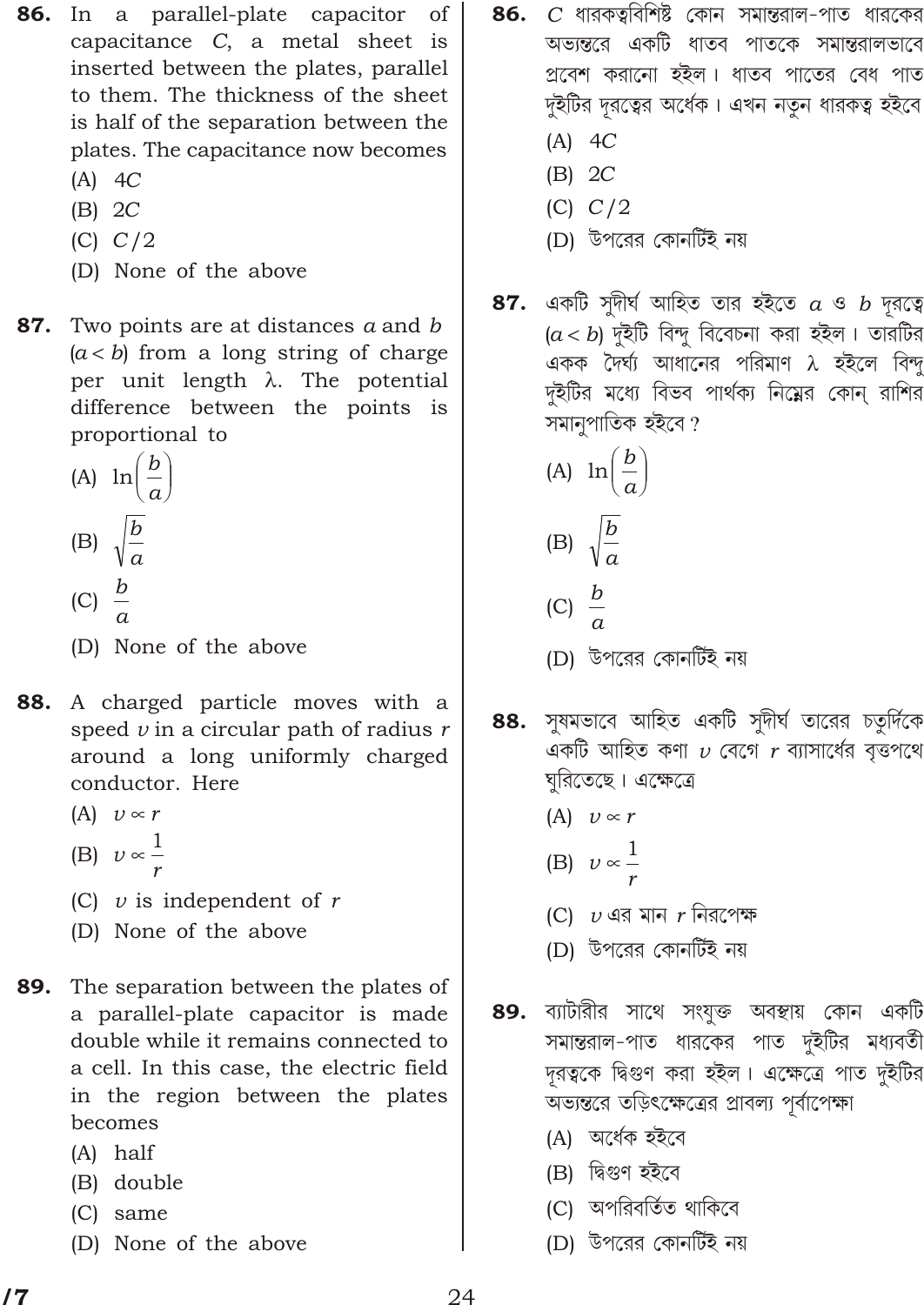- **90.** A and B are two hollow, concentric, conducting spheres, with A inside B. A and B are given charges  $Q_1$  and  $Q_2$ respectively. If they are now joined by a thin wire, what charge will flow from  $A$  to  $B$ ?
	- (A)  $Q_1$   $Q_2$
	- (B)  $(Q_1 \ Q_2)/2$
	- (C)  $(Q_1 \ Q_2)/2$
	- (D) None of the above
- 91. *n* identical cells, each of e.m.f. and internal resistance  $r$ , are joined in series to form a closed circuit. The potential difference across any one cell is
	- $(A)$  zero
	- $(B)$
	- (C)  $\frac{n}{n}$
	-
	- (D) None of the above
- A capacitor is charged and then 92. made to discharge through a resistance. The time constant is In what time will the potential difference across the capacitor decrease by 10%?
	- $(A)$  $ln(10/9)$
	- $(B)$  $\ln(11/10)$
	- $(C) \ln(9)$
	- (D) None of the above
- 93. A capacitor of capacitance C has charge Q. It is connected to an identical capacitor through a resistance. The heat produced in the resistance is
	- (A)  $\frac{Q^2}{2C}$
	- (B)  $\frac{Q^2}{4C}$
	- (C) dependent on the value of the resistance
	- (D) None of the above
- 90.  $A$  ও  $B$  দুইটি ফাঁপা, সমকেন্দ্রিক পরিবাহী গোলক।  $B$  গোলকের অভ্যন্তরে  $A$  গোলকটি অবস্থান করিতেছে।  $A$  ও  $B$  গোলক দুইটিতে যথাক্ৰমে  $Q_1$  ও  $Q_2$  আধান দেওয়া হইল। এখন গোলক দুইটিকে একটি পরিবাহী সরু তার দ্বারা সংযুক্ত করিলে  $A$  থেকে  $B$ -এর দিকে যে পরিমাণ আধান পরিবাহিত হইবে তাহা হইল
	- (A)  $Q_1$   $Q_2$
	- $(B)$   $(Q_1)$  $Q_2/2$
	- (C)  $(Q_1 \ Q_2)/2$
	- (D) উপরের কোনর্টিই নয়
- তড়িচ্চালক বল এবং  $r$  আভ্যন্তরীণ রোধবিশিষ্ট 91.  $n$  সংখ্যক সদৃশ ব্যাটারীকে শ্রেণী সমবায়ে যুক্ত করা হইল। যে-কোন ব্যাটারীর দুই প্রান্তে যে বিভব প্ৰভেদ সৃষ্টি হইবে তাহা হইল
	- $(A)$  \*  $\overline{\mathbb{F}}$
	- $(B)$
	- (C)  $\frac{n}{n}$
	-
	- (D) উপরের কোনর্টিই নয়
- 92. একটি ধারককে আহিত করা হইল এবং একটি রোধকের মধ্য দিয়া অনাহিত করা হইল। সময়াঙ্ক হইলে যে সময়ে ধারকের প্রান্তীয় বিভব  $10\%$ কমিয়া যাইবে তাহা হইল
	- $(A)$  $ln(10/9)$
	- $(B)$  $ln(11/10)$
	- $(C) \ln(9)$
	- (D) উপরের কোনর্টিই নয়
- $C$  ধারকত্ববিশিষ্ট কোন ধারকে আধানের পরিমাণ 93. Q. ইহাকে অনুরূপ আরেকটি ধারকের সাথে রোধকের মাধ্যমে যুক্ত করা হইল। রোধকে উৎপাদিত তাপের পরিমাণ হইল
	- (A)  $\frac{Q^2}{2C}$
	- (B)  $\frac{Q^2}{4C}$
	- (C) রোধকের মানের উপর নির্ভরশীল
	- (D) উপরের কোনর্টিই নয়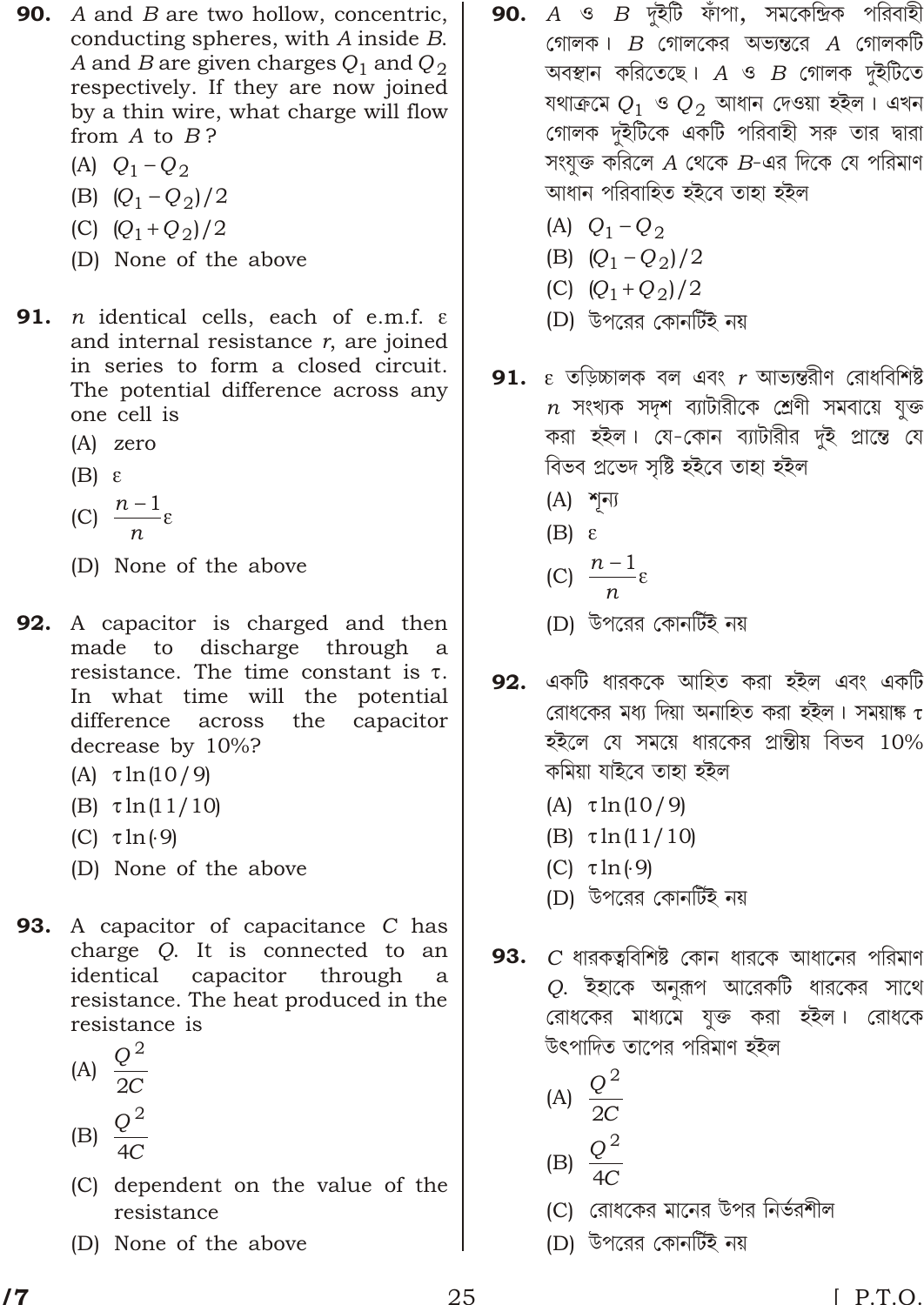The charge flowing through 94. a resistance  $R$  varies with time  $t$  as O at  $bt^2$ . The total heat produced in  $R$  is

(A) 
$$
\frac{a^3R}{6b}
$$
  
\n(B) 
$$
\frac{a^3R}{3b}
$$
  
\n(C) 
$$
\frac{a^3R}{2b}
$$

(D) None of the above

95. Induced charge developed  $(Q_p)$  in a dielectric slab having dielectric constant  $k$  in between the plates of a parallel-plate capacitor is given by (Q is charge in capacitor plate)

- (A)  $Q_p$   $Q_1$   $\frac{1}{k}$ (B)  $Q_p$   $Q$ (C)  $Q_p$   $Q_1$   $\frac{2}{k}$
- (D) None of the above
- resistor of resistance R 96. is A connected to an ideal battery. If the value of  $R$  is decreased, the power dissipated in the resistor will
	- (A) increase
	- (B) decrease
	- (C) remain unchanged
	- (D) None of the above
- 97. A steady current flows in a metallic conductor of non-uniform crosssection. The quantity/quantities constant along the length of the conductor is/are
	- (A) current, electric field and drift speed
	- (B) drift speed only
	- (C) current only
	- (D) None of the above

94.  $\,$  R রোধকের মধ্য দিয়া প্রবাহিত আধান সময়  $\,$  -এর সহিত  $Q$   $at$   $bt^2$  সম্পৰ্ক দ্বারা যক্ত।  $R$ রোধকে মোট উৎপন্ন তাপের পরিমাণ হইল

(A) 
$$
\frac{a^3 R}{6b}
$$
  
\n(B) 
$$
\frac{a^3 R}{3b}
$$
  
\n(C) 
$$
\frac{a^3 R}{2b}
$$

- (D) উপরের কোনর্টিই নয়
- 95. কোন সমান্তরাল পাত ধারকের অভ্যন্তরন্থ পরাবৈদ্যুতিক মাধ্যমে  $Q_{\,p} \,$  পরিমাণ আবিষ্ট আধান তৈরী হইলে উহা যে সন্পর্ক দ্বারা পাত ধারকের আধান O-এর সহিত সম্পর্কযুক্ত তাহা হইল  $(k = 1)$ যাধ্যমের পরাবৈদ্যুতিক ধ্রুবক)
	- (A)  $Q_p$   $Q_1$   $\frac{1}{k}$
	- (B)  $Q_p$   $Q$
	- (C)  $Q_p$   $Q_1$   $\frac{2}{k}$
	- (D) উপরের কোনর্টিই নয়
- $R$  মানের রোধবিশিষ্ট কোন রোধককে একটি 96. আদর্শ ব্যাটারীর সহিত যুক্ত করা হইল।  $R$ -এর মান কমাইতে থাকিলে এই রোধকে ব্যয়িত ক্ষমতা
	- (A) বৃদ্ধি পাইবে
	- (B) হ্ৰাস পাইবে
	- (C) অপরিবর্তিত থাকিবে
	- (D) উপরের কোনর্টিই নয়
- অসম প্রস্থচ্ছেদবিশিষ্ট কোন ধাতব পরিবাহীর মধ্য 97. দিয়ে স্থির প্রবাহমাত্রার তডিৎ প্রবাহিত হইতেছে। রাশি পরিবাহীর দৈর্ঘ্য বরাবর যে / যেসমস্ত অপরিবর্তিত থাকিবে তাহা হইল
	- (A) প্রবাহমাত্রা, তড়িৎ প্রাবল্য এবং ড্রিফ্ট বেগ
	- (B) শুধুমাত্র ড্রিফ্ট বেগ
	- (C) শুধুমাত্র প্রবাহমাত্রা
	- (D) উপরের কোনর্টিই নয়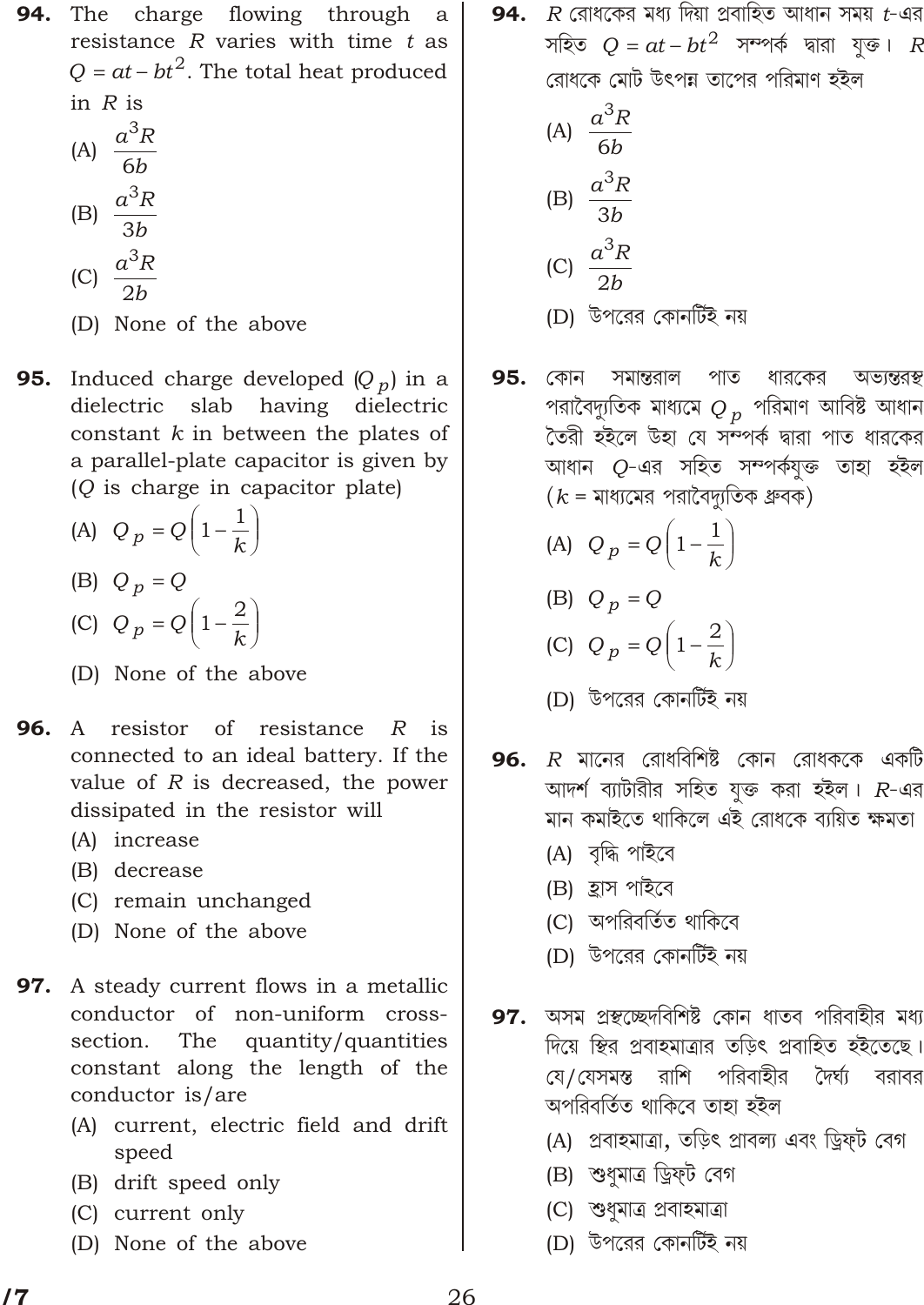- **98.** In any network of linear impedances, if an e.m.f. applied in one mesh produces a certain current in the 2nd mesh, then the same e.m.f. acting in the 2nd mesh will give an identical current in the 1st mesh. This is called
	- (A) reciprocity theorem
	- (B) Norton's theorem
	- (C) Thevenin's theorem
	- (D) None of the above
- **99.** As the temperature of a conductor increases, its resistivity and conductivity change. The ratio of resistivity to conductivity
	- (A) increases
	- (B) decreases
	- (C) may increase decrease or depending on the actual temperature
	- (D) None of the above
- 100. Electric field  $E$  and current density  $J$ have relation
	- $J^{\perp}$  $(A)$   $E$
	- $(B) E$  $J_{\rm}$
	- (C)  $E = \frac{1}{l^2}$
	- (D) None of the above
- 101. The differential equation for conservation of charge is (symbols have their usual meanings)
	- (A)  $\rightarrow$   $\vec{J}$ (B)  $\rightarrow$   $\overrightarrow{J}$   $\rightarrow$ (C)  $\rightarrow$   $\vec{J}$   $\rightarrow$
	- (D) None of the above
- **98.** কোন রৈখিক ইম্পিডেন্স নেটওয়ার্ক বর্তনীতে যদি কোন একটি মেসে প্ৰযুক্ত তড়িচ্চালক বল দ্বিতীয় মেসটিতে প্রবাহমাত্রা সৃষ্টি করে, তবে সমমানের তড়িচ্চালক বল দ্বিতীয় মেসটিতে প্রয়োগ করিলে একই মানের প্রবাহমাত্রা প্রথম মেসটিতে সৃষ্ট হইবে। ইহাকে বলা হয়
	- (A) রেসিপ্রোসিটি উপপাদ্য
	- (B) নৰ্টনের উপপাদ্য
	- (C) থেভেনিনের উপপাদ্য
	- (D) উপরের কোনর্টিই নয়
- 99. কোন পরিবাহীর তাপমাত্রা বৃদ্ধি করিলে ইহার রোধাঙ্ক ও পরিবাহিতাঙ্ক পরিবর্তিত হয়। রোধাঙ্ক ও পরিবাহিতাঙ্কের অনুপাত
	- (A) বৃদ্ধি পায়
	- (B) হ্ৰাস পায়
	- (C) বৃদ্ধি বা হ্রাস নির্ভর করে প্রকৃত তাপমাত্রার উপরে
	- (D) উপরের কোনর্টিই নয়
- 100. তড়িৎ ক্ষেত্রের প্রাবল্য  $E$  এবং প্রবাহ ঘনত্ব  $J$ -এর মধ্যে বিদ্যমান সম্পৰ্কটি হইল
	- (A)  $E \t J^{-1}$
	- $(B) E J$
	- (C)  $E = \frac{1}{I^2}$
	- (D) উপরের কোনর্টিই নয়
- ডিফারেন্সিয়াল 101. আধানের সংরক্ষণ সংক্ৰান্ত সমীকরণটি হইল (চিহ্নগুলি প্রচলিত অর্থ বহন করে)
	- (A)  $\rightarrow$   $\overrightarrow{J}$   $\rightarrow$
	- (B)  $\rightarrow$   $\overrightarrow{J}$   $\rightarrow$
	- (C)  $\overrightarrow{J}$
	- (D) উপরের কোনর্টিই নয়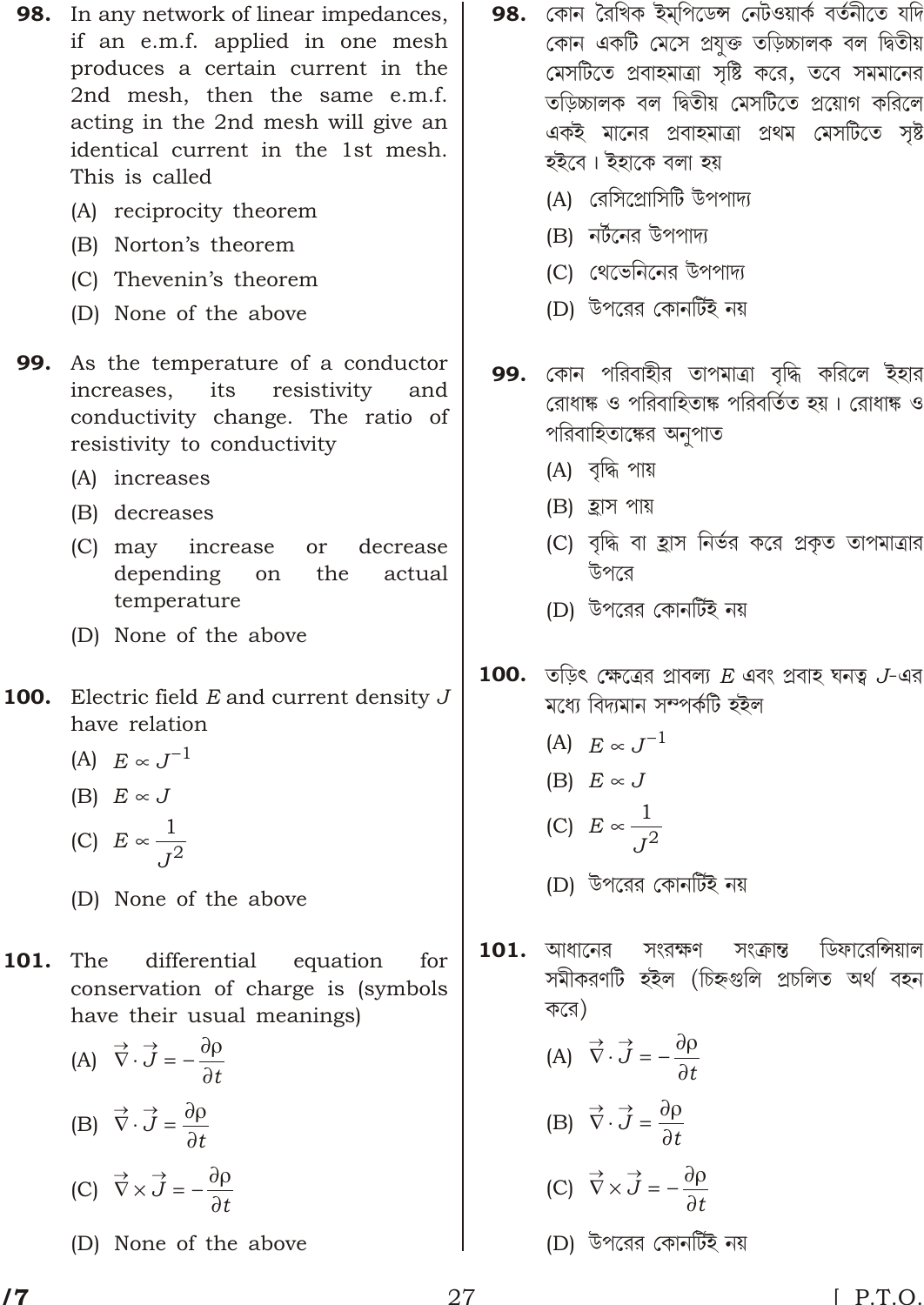| 102. | The electric field produced by<br>a<br>uniformly moving charge is                                        |  |  |
|------|----------------------------------------------------------------------------------------------------------|--|--|
|      | (A) conservative                                                                                         |  |  |
|      | (B) non-conservative                                                                                     |  |  |
|      | (C) anything depending<br>upon                                                                           |  |  |
|      | velocity                                                                                                 |  |  |
|      | (D) None of the above                                                                                    |  |  |
| 103. | The relation which suggests that                                                                         |  |  |
|      | magnetic monopole cannot exist is                                                                        |  |  |
|      | $\overrightarrow{A}$ 0, $\overrightarrow{A}$ is a vector potential<br>(A)                                |  |  |
|      | (B) $\rightarrow$ $\vec{B}$ 0, $\vec{B}$ is magnetic field                                               |  |  |
|      | intensity                                                                                                |  |  |
|      | (C) $\rightarrow$ $\overrightarrow{B}$<br>$\overrightarrow{J}$ , $\overrightarrow{J}$ is current density |  |  |
|      | (D) None of the above                                                                                    |  |  |
|      | 104. The force experienced by a charged                                                                  |  |  |
|      | particle moving in a magnetic field is                                                                   |  |  |
|      | independent of                                                                                           |  |  |
|      | (A) velocity of the particle                                                                             |  |  |
|      | (B) strength of field                                                                                    |  |  |
|      | (C) mass of the particle                                                                                 |  |  |
|      | (D) None of the above                                                                                    |  |  |
| 105. | The magnetic field at the centre of                                                                      |  |  |
|      | current loop is proportional to                                                                          |  |  |
|      | $(A)$ $R$                                                                                                |  |  |

- $(B) R^{-1}$
- (C)  $R^{2}$
- (D) None of the above
- 106. The unit of Bohr magneton is
	- $(A)$  J T
	- $(B)$  J  $^{1}$  T
	- $(C)$  J  $T^{-1}$
	- (D) None of the above
- 107. The relative permeability of a material is 0.99. It will essentially be a
	- (A) paramagnetic substance
	- (B) diamagnetic substance
	- (C) ferromagnetic substance
	- (D) None of the above
- **102.** সুষমভাবে গতিশীল কোন আধান যে তড়িৎ ক্ষেত্ৰ সৃষ্টি করে তাহা
	- (A) সংরক্ষী
	- (B) অসংরক্ষী
	- IC) সংরক্ষী বা অসংরক্ষী যা নির্ভর করে আধানের বেগের উপরে
	- (D) উপরের কোনর্টিই নয়
- 103. নিম্নের যে সম্পর্ক থেকে বোঝা যায় যে বিচ্ছিন একক চৌম্বক মেরুর অস্তিত্ব নেই তাহা হইল
	- $(A) \rightarrow$  $\overrightarrow{A}$  0,  $\overrightarrow{A}$  হল ভেক্টর পোটেনসিয়াল
	- $\vec{B}$   $\,$  0,  $\vec{B}$  হল চৌম্বক ক্ষেত্রের প্রাবল্য  $(B)$ <sup>-7</sup>
	- $\vec{B}$  $\overrightarrow{J}$ ,  $\overrightarrow{J}$  হল প্ৰবাহ ঘনত্ব  $(C)$ <sup>-7</sup>
	- (D) উপরের কোনটিই নয়
- 104. চৌম্বক ক্ষেত্রে বিচরণশীল কোন আধান কণিকা কর্তৃক অনুভূত বল নিম্নের যে রাশির উপরে নিৰ্ভরশীল নয়, তাহা হইল
	- (A) কণিকার বেগ
	- (B) ক্ষেত্রটির শক্তির মান
	- (C) কণিকার ভর
	- (D) উপরের কোনর্টিই নয়
- 105. তড়িৎবাহী কোন বদ্ধ লুপের কেন্দ্রে সৃষ্ট চৌম্বক ক্ষেত্রের প্রাবল্য যে রাশির সমানুপাতিক তাহা হইল
	- $(A)$   $R$
	- $(B) R^{-1}$
	- (C)  $R^{2}$
	- (D) উপরের কোনর্টিই নয়
- বোর ম্যাগনেটনের একক হইল 106.
	- $(A)$  J T
	- $(B)$  J  $\perp$  T
	- (C) J  $T^{-1}$
	- (D) উপরের কোনটিই নয়
- 107. কোন পদার্থের উপাদানের আপেক্ষিক ভেদ্যতা
	- 0.99 হইলে, উহা অবশ্যই
	- (A) পরাচৌম্বক পদার্থ
	- (B) তিরশ্চৌম্বক পদার্থ
	- (C) অয়শ্চৌম্বক পদার্থ
	- (D) উপরের কোনর্টিই নয়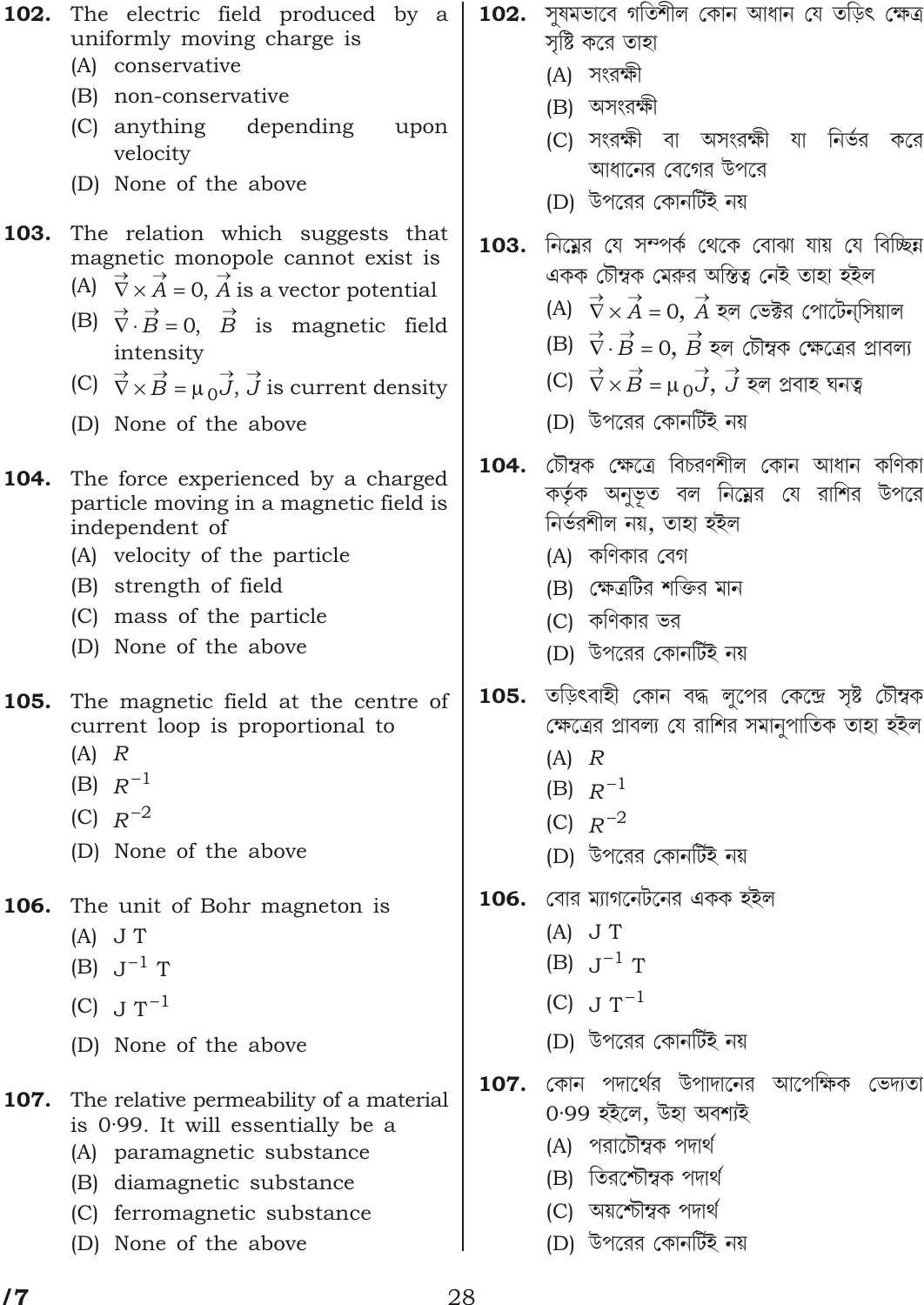108. The unit of magnetic susceptibility is

- $(A)$   $A/m$
- (B)  $A/m^2$
- $(C)$  A m<sup>2</sup>
- (D) None of the above

# 109. Ferrites are

- (A) ferrimagnetic having large electrical conductivity
- (B) ferrimagnetic having negligible electrical conductivity
- (C) diamagnetic having large electrical conductivity
- (D) None of the above

# 110. Which of the following statements is true for magnetic susceptibility  $m^2$

- $<sub>m</sub>$  is positive</sub>  $(A)$
- (B)  $_m$  is negative
- $<sub>m</sub>$  may be positive or negative</sub>  $(C)$
- (D) None of the above

#### The susceptibility of a diamagnetic 111. material is

- (A) very large
- (B) small but positive
- (C) small but negative
- (D) None of the above
- Diamagnetism can be explained in 112. terms of
	- (A) spin motion of electron
	- (B) orbital motion of electron
	- (C) both orbital and spin motions
	- (D) None of the above
- 113. The dipole moment of a current loop does not depend on
	- (A) shape of the loop
	- (B) area of the loop
	- (C) current in the loop
	- (D) None of the above

 $\bf 108.$  চৌম্বক গ্ৰাহিতার একক হল

- $(A)$   $A/m$
- (B)  $A/m^2$
- $(C)$  A m<sup>2</sup>
- (D) উপরের কোনর্টিই নয়

# $109.$  ফেরাইট হল

- (A) উচ্চ তড়িৎ পরিবাহিতাঙ্কের ফেরিটৌম্বক পদার্থ
- তডিৎ পরিবাহিতাক্ষের  $(B)$  নগণ্য মানের ফেরিচৌম্বক পদার্থ
- (C) উচ্চ তড়িৎ পরিবাহিতাঙ্কের তিরশ্চৌম্বক পদার্থ
- (D) উপরের কোনর্টিই নয়
- সম্পর্কিত নিম্নের চৌম্বক গ্ৰাহিতা **110.** কোন  $\mathbf{m}$ বক্তব্যটি সঠিক ?
	- $m$  ধনাত্মক  $(A)$
	- $m$  ঋণাত্মক  $(B)$
	- $_m$  ধনাত্মক বা ঋণাত্মক হইতে পারে  $(C)$
	- (D) উপরের কোনর্টিই নয়
- $111.$  কোন তিরর্শ্চৌম্বক পদার্থের চৌম্বক গ্রাহিতা
	- (A) খব উচ্চ মানের
	- (B) ক্ষুদ্ৰ কিন্তু ধনাত্মক
	- (C) ক্ষদ্ৰ কিন্তু ঋণাত্মক
	- (D) উপরের কোনর্টিই নয়
- $112.$  তিরশ্চৌম্বক ধর্মকে ব্যাখ্যা করা যাইবে
	- (A) ইলেক্টনের স্পিন গতি দিয়ে
	- (B) ইলেক্টনের কক্ষীয় গতি দিয়ে
	- (C) ইলেক্টনের স্পিন ও কক্ষীয় গতির সাহায্যে
	- (D) উপরের কোনর্টিই নয়
- $113.$  কোন তড়িৎবাহী বদ্ধ বৰ্তনীর দ্বিমেরু ভ্রামক কোন্ রাশির উপরে নির্ভরশীল নয় ?
	- (A) বর্তনীর আকৃতির উপরে
	- (B) বর্তনীর ক্ষেত্রফলের উপরে
	- (C) বর্তনীর প্রবাহমাত্রার উপরে
	- (D) উপরের কোনর্টিই নয়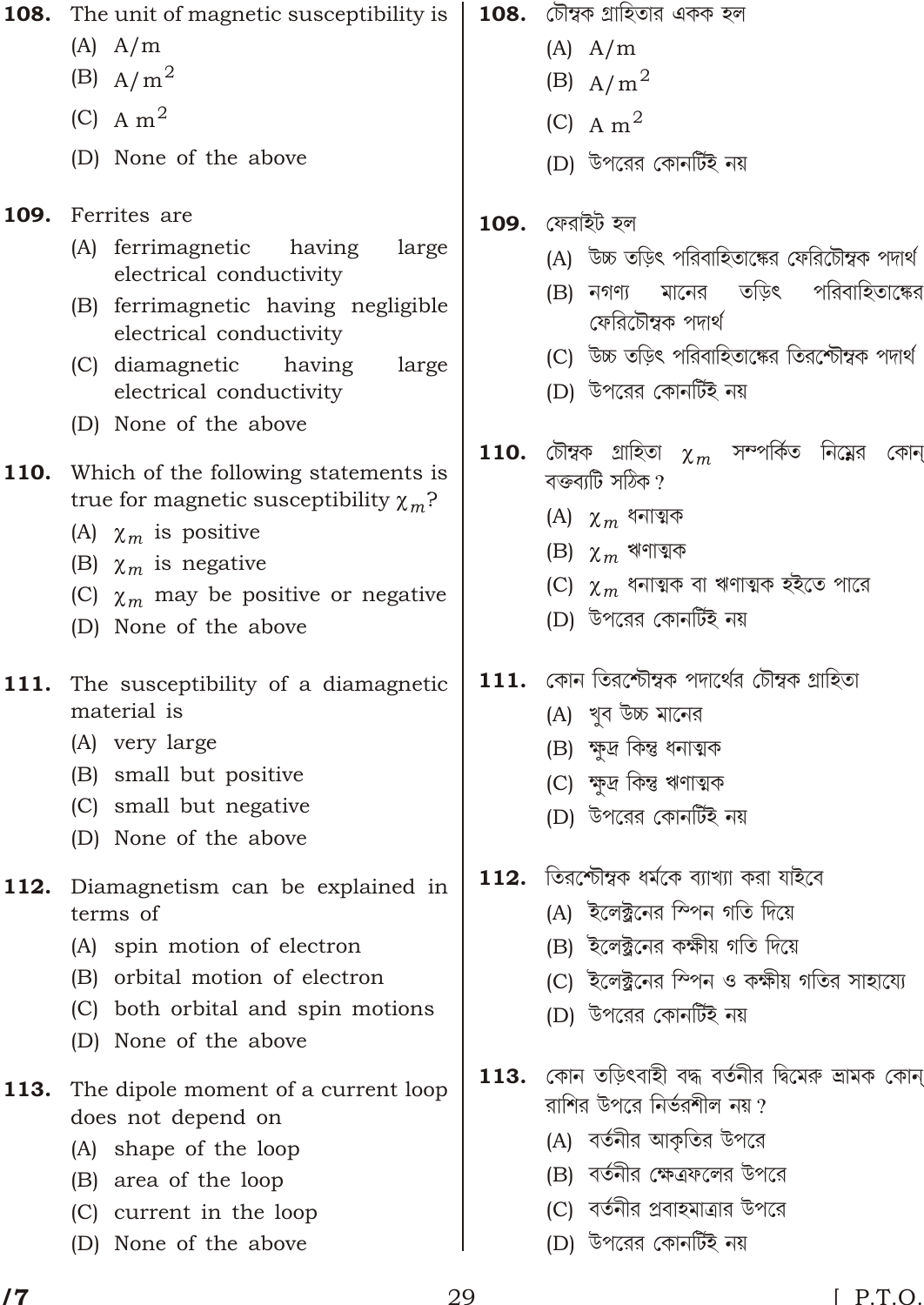114. A cylindrical bar magnet is kept along the axis of a circular coil. On rotating the magnet about its axis, the coil will have induced in it

- (A) alternating current
- (B) direct current
- (C) no current
- (D) None of the above
- **115.** Which of the following does not have dimensions of time?
	- $(A)$   $CR$
	- $(B) L/R$
	- $(C)$   $LC$
	- (D) None of the above
- 116. The displacement current through a circuit is given by

(A) 
$$
0 \frac{\vec{E}}{t}
$$
  
(B) 
$$
0 \frac{\vec{E}}{t}
$$

- $(C)$  $0 \frac{1}{t}$
- (D) None of the above
- 117. In a circuit containing inductance and resistance
	- (A) e.m.f. leads the current
	- (B) current leads the e.m.f.
	- (C) current and e.m.f. are in phase
	- (D) None of the above
- 118. Current in a circuit is wattless when the phase difference between current and voltage is
	- $(A)$  zero
	- $(B)$  /2
	- $(C)$
	- (D) None of the above
- **114.** কোন বৃত্তাকার কুণ্ডলীর অক্ষ বরাবর একটি চোঙাকৃতির দণ্ড চুম্বক রাখা হইল। চুম্বকটিকে উহার অক্ষের সাপেক্ষে ঘুরাইলে কৃণ্ডলীতে আবেশের দরুন সৃষ্টি হইবে
	- (A) পরিবর্তী তড়িৎপ্রবাহ
	- (B) সম তড়িৎপ্ৰবাহ
	- (C) কোন প্ৰবাহ সৃষ্টি হবে না
	- (D) উপরের কোনর্টিই নয়
- $115.$  নিম্নের কোন্ রাশিমালার মাত্রা সময়ের মাত্রা নয় ?
	- $(A)$   $CR$
	- $(B) L/R$
	- $(C)$   $LC$
	- (D) উপরের কোনর্টিই নয়
- $116.$  কোন বর্তনীর সরণ প্রবাহের রাশিটি হইল

(A) 
$$
0 \frac{\vec{E}}{t}
$$
  
\n(B)  $0 \frac{\vec{E}}{t}$ 

- (C)  $0 \frac{1}{t}$
- (D) উপরের কোনর্টিই নয়
- $117.$  আবেশক ও রোধকযুক্ত কোন বর্তনীর ক্ষেত্রে
	- (A) তড়িচ্চালক বল প্ৰবাহমাত্ৰা অপেক্ষা অগ্ৰগামী
	- (B) প্ৰবাহমাত্ৰা তড়িচ্চালক বল অপেক্ষা অগ্ৰগামী
	- (C) প্ৰবাহমাত্ৰা ও তড়িচ্চালক বল সমদশা সম্পন্ন
	- (D) উপরের কোনর্টিই নয়
- $118.$  কোন বৰ্তনীর প্রবাহমাত্রা ওয়াটবিহীন হইতে হইলে প্ৰবাহমাত্ৰা ও বিভবের মধ্যে দশা পাৰ্থক্য হইবে
	- $(A)$  শূন্য
	- $(B)$  $/2$
	- $(C)$
	- (D) উপরের কোনর্টিই নয়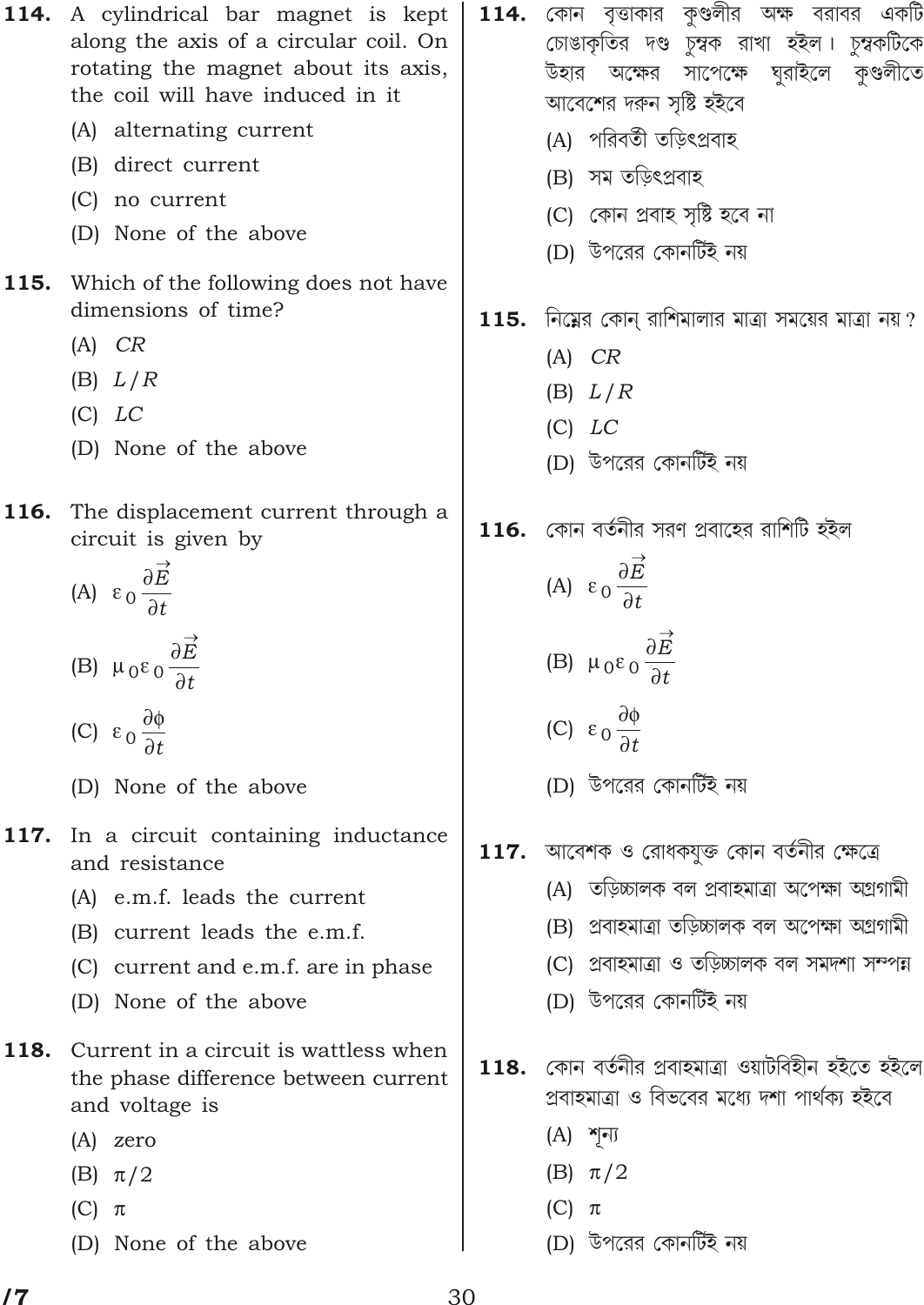is given by (A)  $\frac{L}{R}$ (A)  $\frac{L}{R}$ (B)  $\frac{L}{R}$ (B)  $\frac{L}{R}$ (C)  $\frac{R}{I}$ (C)  $\frac{R}{I}$ (D) উপরের কোনর্টিই নয় (D) None of the above  $L$ - $C$ - $R$  শ্রেণী বর্তনীতে ধারকের আহিতকরণ 120. 120. Charging of a capacitor in an  $L$ -C-R জটিল ড্যাম্পড প্রকৃতির হইবে, যদি series circuit will be critically (A)  $\frac{R^2}{4L^2}$   $\frac{1}{LC}$ damped if (A)  $\frac{R^2}{4L^2}$   $\frac{1}{LC}$ (B)  $\frac{R^2}{4I^2}$   $\frac{1}{LC}$ (B)  $\frac{R^2}{4L^2}$   $\frac{1}{LC}$ (C)  $\frac{R^2}{4L^2}$   $\frac{1}{LC}$ (C)  $\frac{R^2}{4L^2}$   $\frac{1}{LC}$ (D) উপরের কোনর্টিই নয় (D) None of the above -মেসনের অবক্ষয় যে ঘটনাকে সমর্থন করে 121. তাহা হইল Decay of -meson supports 121. (A) দৈৰ্ঘ্য সঙ্কোচন (A) length contraction (B) সময়ের বর্ধন (B) time dilation (C) ভরের আপেক্ষিকতাবাদ (C) relativity of mass (D) উপরের কোনর্টিই নয় (D) None of the above াবিশেষ আপেক্ষিকতাবাদের স্বীকার্যগুলি যে ক্ষেত্রে 122. The postulates of special theory of 122. প্ৰযোজ্য তাহা হইল relativity are applicable to (A) স্থির ফ্রেম (A) stationary frame (B) ত্বরণযুক্ত ফ্রেম (B) accelerated frame (C) জড়ত্বীয় ফ্রেম (C) inertial frame

119.

The Q-factor of a series  $L$ -C-R circuit

119.

 $L$ - $C$ - $R$  শ্রেণী বর্তনীর  $\overline{Q}$  গুণাঙ্কের মান হইল

 $\sqrt{7}$ 

(D) None of the above

(D) উপরের কোনর্টিই নয়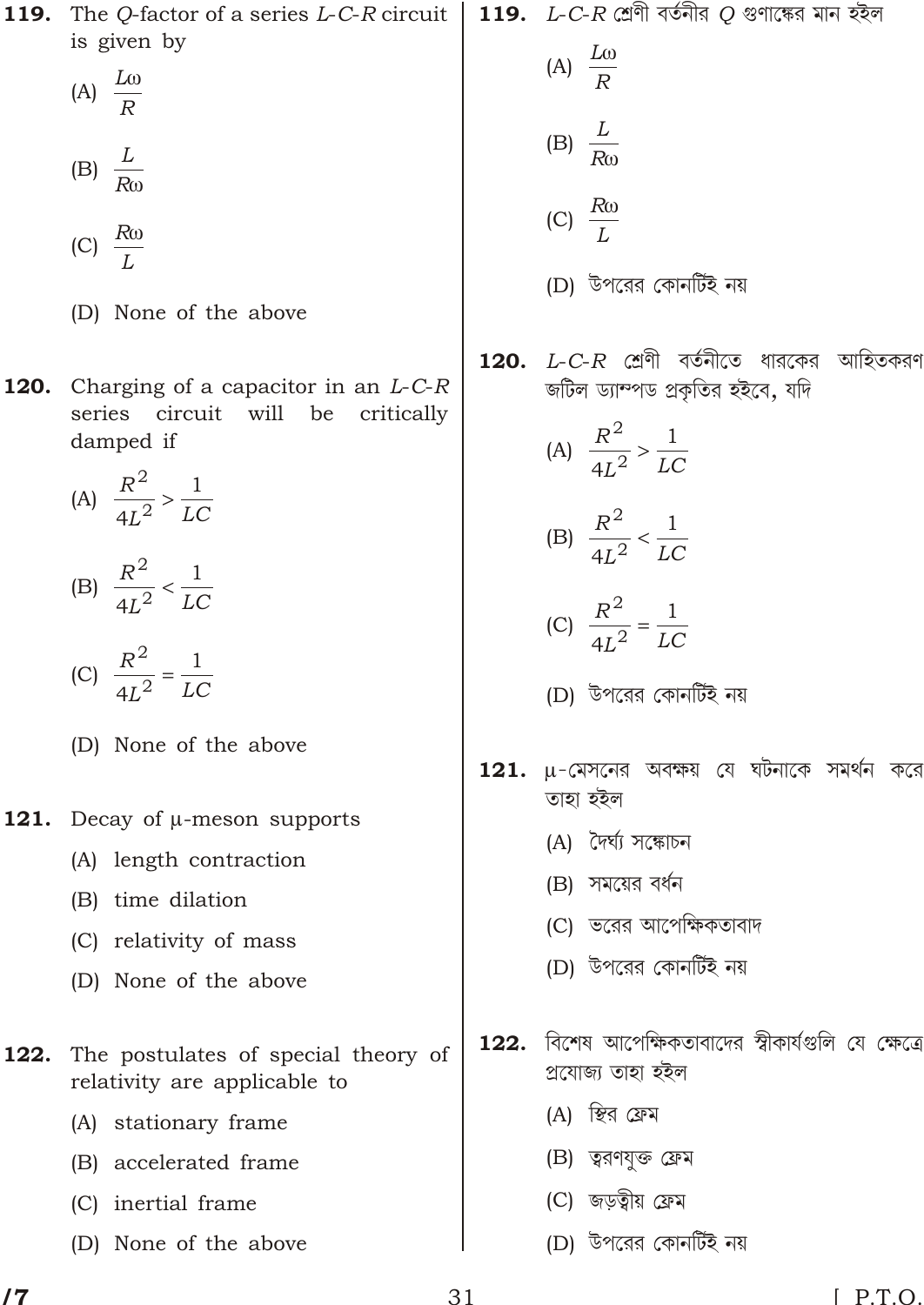- 123. Frame S moves along the positive x-direction of  $S$  frame. A rod placed along  $y$  -axis if observed from  $S$  frame appears
	- (A) contracted
	- (B) elongated
	- (C) unchanged
	- (D) None of the above

#### 124. The difference between a photon and a neutrino is

- (A) spin of photon is 1 and that of neutrino is  $\frac{1}{2}$
- (B) spin of photon is  $\frac{1}{2}$  and that of neutrino is 1
- (C) both have equal spin but photon is electromagnetic in nature
- (D) None of the above
- 125. The binding energy of a nucleus is a measure of its
	- (A) momentum
	- (B) charge
	- (C) stability
	- (D) None of the above

# **126.** According to Yukawa theory, the nuclear forces between the nucleons act through the exchange of

- (A) positron
- $(B)$ -meson
- $(C)$ -meson
- (D) None of the above
- 127. The most penetrating radiation of the following is
	- (A) gamma rays
	- (B) alpha particles
	- (C) beta rays
	- (D) None of the above
- $S$  ফ্রেমের ধনাত্মক  $x$ -অক্ষ অভিমুখে  $S$  ফ্রেমটি 123. গতিশীল আছে।  $y$  -অক্ষ বরাবর রক্ষিত একটি দণ্ডকে S ফ্রেম হইতে প্রত্যক্ষ করা হইলে মনে হইবে দণ্ডটি
	- (A) সঙ্কচিত হইয়াছে
	- (B) দীৰ্ঘায়িত হইয়াছে
	- (C) অপরিবর্তিত আছে
	- (D) উপরের কোনর্টিই নয়
- $124.$  একটি ফোটন ও একটি নিউট্রিনোর মধ্যে পার্থক্য হইল
	- (A) ফোটনের ম্পিন 1 কিন্তু নিউট্রিনোর ম্পিন  $\frac{1}{2}$
	- (B) ফোটনের ম্পিন  $\frac{1}{6}$  কিন্তু নিউট্রিনোর ম্পিন 1
	- (C) উভয়ের স্পিন সম মানের কিন্তু ফোটন তড়িৎচুম্বকীয় প্রকৃতির
	- (D) উপরের কোনর্টিই নয়
- নিউক্লিয়াসের বন্ধন শক্তি যে রাশির পরিমাপ তাহা 125. হইল
	- (A) ভরবেগ
	- (B) আধান
	- (C) সুস্থিরতা
	- (D) উপরের কোনর্টিই নয়
- **126.** ইয়োকাবা তত্ত্ব অনুসারে নিউক্লীয় বল মূলত নিউক্লিয়নগুলির মধ্যে যে ধরনের কণিকার আদান-প্ৰদানের ফলে সৃষ্ট তাহা হইল
	- $(A)$  পজিটন
	- $(B)$ -মেসন
	- $(C)$  $-$ মেসন
	- (D) উপরের কোনর্টিই নয়
- বিকিরণটি অধিকতর নিম্নের 127. কোন ডেদন ক্ষমতাসম্পন্ন?
	- (A) গামা রশ্মি
	- (B) আলফা কণিকা
	- (C) বিটা রশ্মি
	- (D) উপরের কোনটিই নয়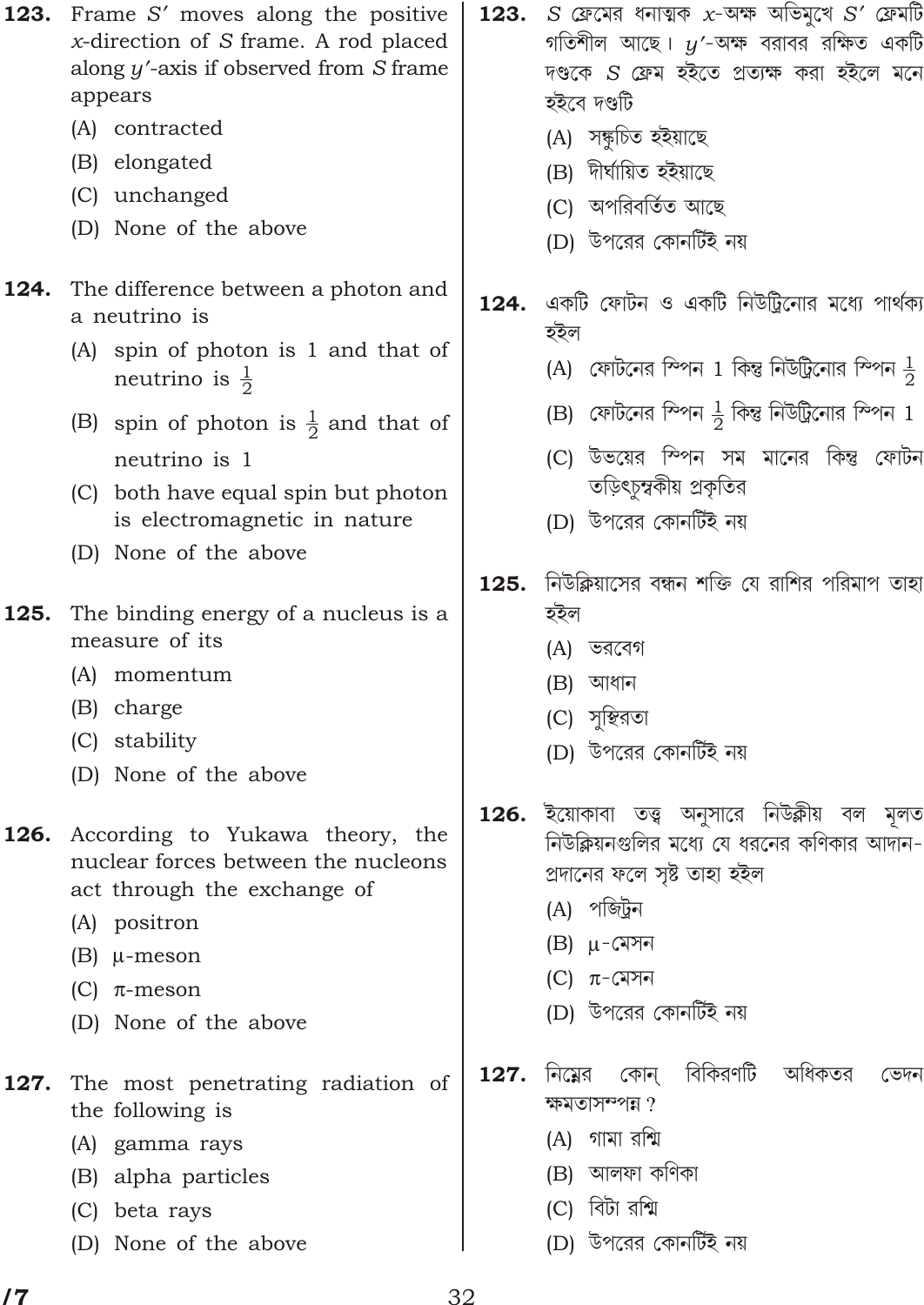- **128.** A particle with a rest mass  $m_0$  is moving with the speed of light c. The de Broglie wavelength associated is given by  $(h =$  Planck constant)
	- h (A)  $\frac{\mu}{m_0c}$
	- $(B) 0$
	- $(C)$
	- (D) None of the above
- 129. The de Broglie wavelength associated with electrons accelerated through a potential difference V volts is

(A) 
$$
\sqrt{\frac{150}{V}} \text{\AA}
$$
  
\n(B)  $\sqrt{\frac{150}{V}} \text{ m}$   
\n(C)  $\frac{150}{\sqrt{V}} \text{\AA}$ 

- (D) None of the above
- 130. A hydrogen atom is in P state. For this state, the values of J are
	- (A)  $\frac{1}{2}, \frac{3}{2}, \frac{5}{2}$ (B)  $\frac{1}{2}$ ,  $\frac{3}{2}$
	-
	- (C)  $\frac{1}{2}$ ,  $\frac{3}{2}$
	- (D) None of the above
- The shape of the electron orbit is 131. determined by the quantum number
	- $(A)$  n
	- $(B)$  l
	- $(C)$  *i*
	- (D) None of the above
- 132. X-rays will not show the phenomenon of
	- (A) diffraction
	- (B) polarization
	- (C) interference
	- (D) None of the above
- $m_{\rm 0}$  ছির ভরের কোন কণিকা আলোর বেগ  $c$ 128. নিয়ে ধাবমান। ইহার সহিত সংযুক্ত ডি ব্রগ্লীর তরঙ্গদৈর্ঘ্য হইল  $(h = \text{?A})$ 
	- (A)  $\frac{h}{m_0c}$
	- $(B) 0$
	- $(C)$
	- (D) উপরের কোনর্টিই নয়
- $V$  বিভব প্রভেদের মধ্য দিয়া ত্বরিত কোন 129. ইলেক্ট্রনের সঙ্গে সংযুক্ত ডি ব্রগ্লী তরঙ্গদৈর্ঘ্যের মান হইল

(A) 
$$
\sqrt{\frac{150}{V}} \text{\AA}
$$
  
\n(B)  $\sqrt{\frac{150}{V}} \text{ m}$   
\n(C)  $\frac{150}{P} \text{\AA}$ 

$$
\frac{\sqrt{V}}{\sqrt{V}}
$$
 (D)  $\frac{1}{\sqrt{V}}$ পরের কোনটিই নয়

- একটি হাইড্রোজেন পরমাণু  $P$  শক্তিস্তরে আছে। ঐ 130. স্তরে  $J$ -এর মানগুলি হইল
	- (A)  $\frac{1}{2}, \frac{3}{2}, \frac{5}{2}$ 
		-
	- (B)  $\frac{1}{2}$ ,  $\frac{3}{2}$
	- (C)  $\frac{1}{2}$ ,  $\frac{3}{2}$ 
		-
	- (D) উপরের কোনর্টিই নয়
- $\,$  131. ইলেক্ট্রনের কক্ষপথের আকৃতি যে কোয়ান্টাম নম্বর দ্বারা নির্দ্ধারিত হয় তাহা হইল
	- $(A)$  n
	- $(B)$  l
	- $(C)$  i
	- (D) উপরের কোনর্টিই নয়

X-রশ্মি নিম্নের কোন্ ঘটনাকে প্রদর্শন করিতে 132. পারে না?

- (A) অপবর্তন
- (B) সমবর্তন
- (C) ব্যতিচার
- (D) উপরের কোনর্টিই নয়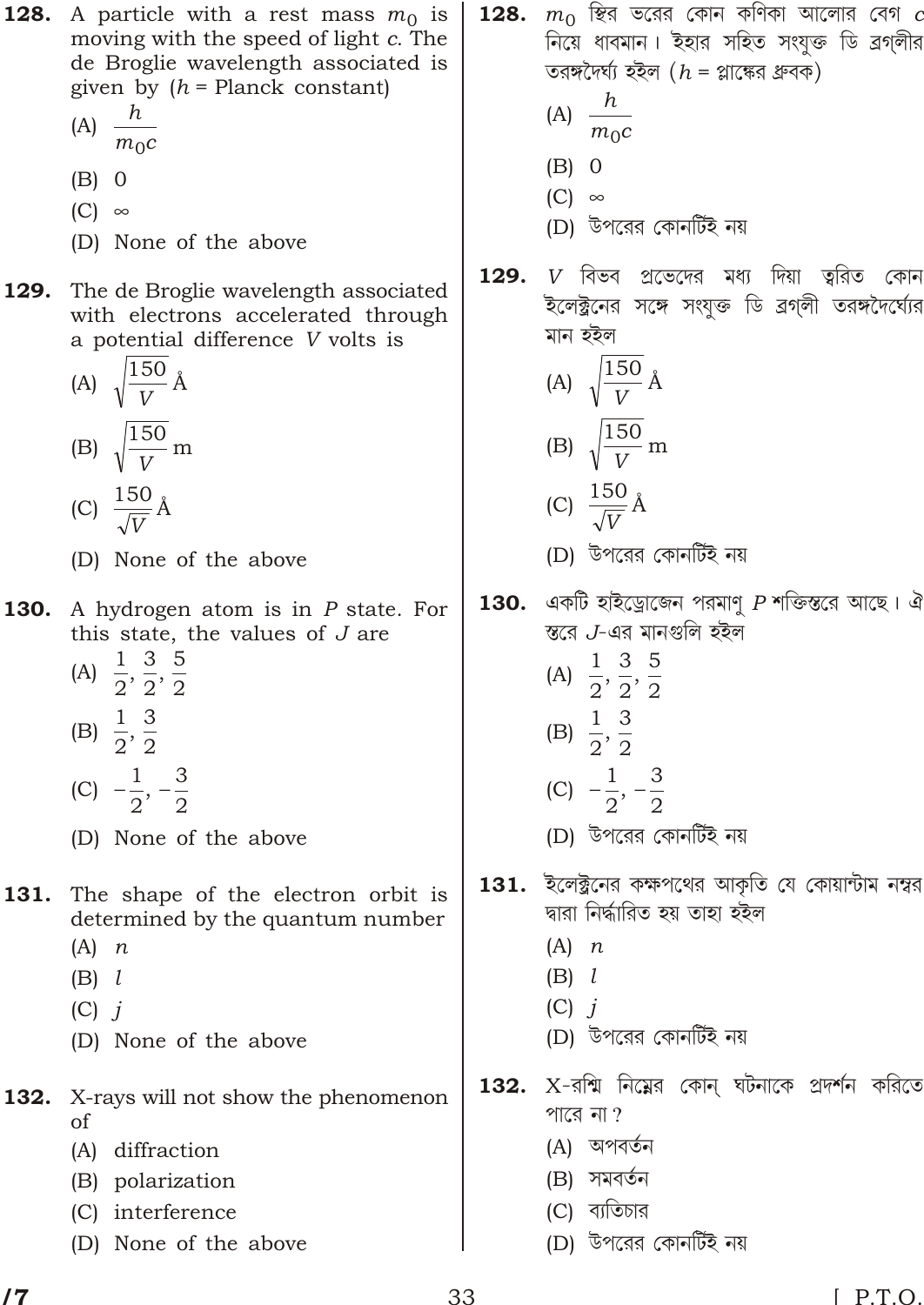| 133. | The dimension of the Rydberg   133. রিডবার্গ ধ্রুবকের মাত্রা হইল<br>constant is                                                                 |      |                                                                                                                                            |
|------|-------------------------------------------------------------------------------------------------------------------------------------------------|------|--------------------------------------------------------------------------------------------------------------------------------------------|
|      | (A) $M^{0}L^{1}T$                                                                                                                               |      | (A) $M^{0}L^{1}T$                                                                                                                          |
|      | (B) $M^{0}L^{1}T^{0}$                                                                                                                           |      | (B) $M^{0}L^{1}T^{0}$                                                                                                                      |
|      | (C) $M^{0}L^{1}T^{1}$                                                                                                                           |      | (C) $M^{0}L^{1}T^{1}$                                                                                                                      |
|      | (D) None of the above                                                                                                                           |      | (D) উপরের কোনর্টিই নয়                                                                                                                     |
| 134. | The radius of the 1st Bohr orbit is<br>$a_0$ . The electron in nth orbit has a<br>radius                                                        |      | $\bf 134.$ প্রথম বোর কক্ষপথের ব্যাসার্ধ $a_0$ হইলে $n$ তম<br>বোর কক্ষপথের ব্যাসার্ধ হইবে<br>(A) $na_0$                                     |
|      | (A) $na_0$                                                                                                                                      |      | (B) $n^2 a_0$                                                                                                                              |
|      | (B) $n^2 a_0$                                                                                                                                   |      |                                                                                                                                            |
|      | (C) $a_0/n^2$                                                                                                                                   |      | (C) $a_0/n^2$                                                                                                                              |
|      | (D) None of the above                                                                                                                           |      | (D) উপরের কোনর্টিই নয়                                                                                                                     |
| 135. | The<br>energy of an electron<br>in<br>hydrogen atom is<br>3 4 eV.<br>Its<br>angular momentum would be<br>(A) $\frac{h}{2}$<br>(B) $\frac{h}{h}$ |      | 135. হাইড্রোজেন পরমাণুতে কোন ইলেক্ট্রনের শক্তি<br>3 4 eV. ইলেক্ট্রনটির কৌণিক ভরবেগের মান<br>হইবে<br>(A) $\frac{h}{2}$<br>(B) $\frac{h}{h}$ |
|      | 3h<br>(C) $\frac{3\pi}{2}$<br>(D) None of the above<br>[where $h =$ Planck constant]                                                            |      | (C) $\frac{3h}{2}$<br>(D) উপরের কোনর্টিই নয়<br>[যেখানে $h$ = প্লাক্ষের ধ্রুবক]                                                            |
| 136. | exclusion<br>Pauli's<br>principle<br>is<br>applicable in<br>(A) M-B statistics<br>(B) F-D statistics<br>(C) B-E statistics                      | 136. | পাউলির অপবর্জন নীতি নিম্নের কোন্ ক্ষেত্রে<br>প্ৰযোজ্য ?<br>(A) M-B পরিসংখ্যান<br>(B) F-D পরিসংখ্যান<br>(C) B-E পরিসংখ্যান                  |
|      | (D) None of the above                                                                                                                           |      | (D) উপরের কোনর্টিই নয়                                                                                                                     |
|      |                                                                                                                                                 |      |                                                                                                                                            |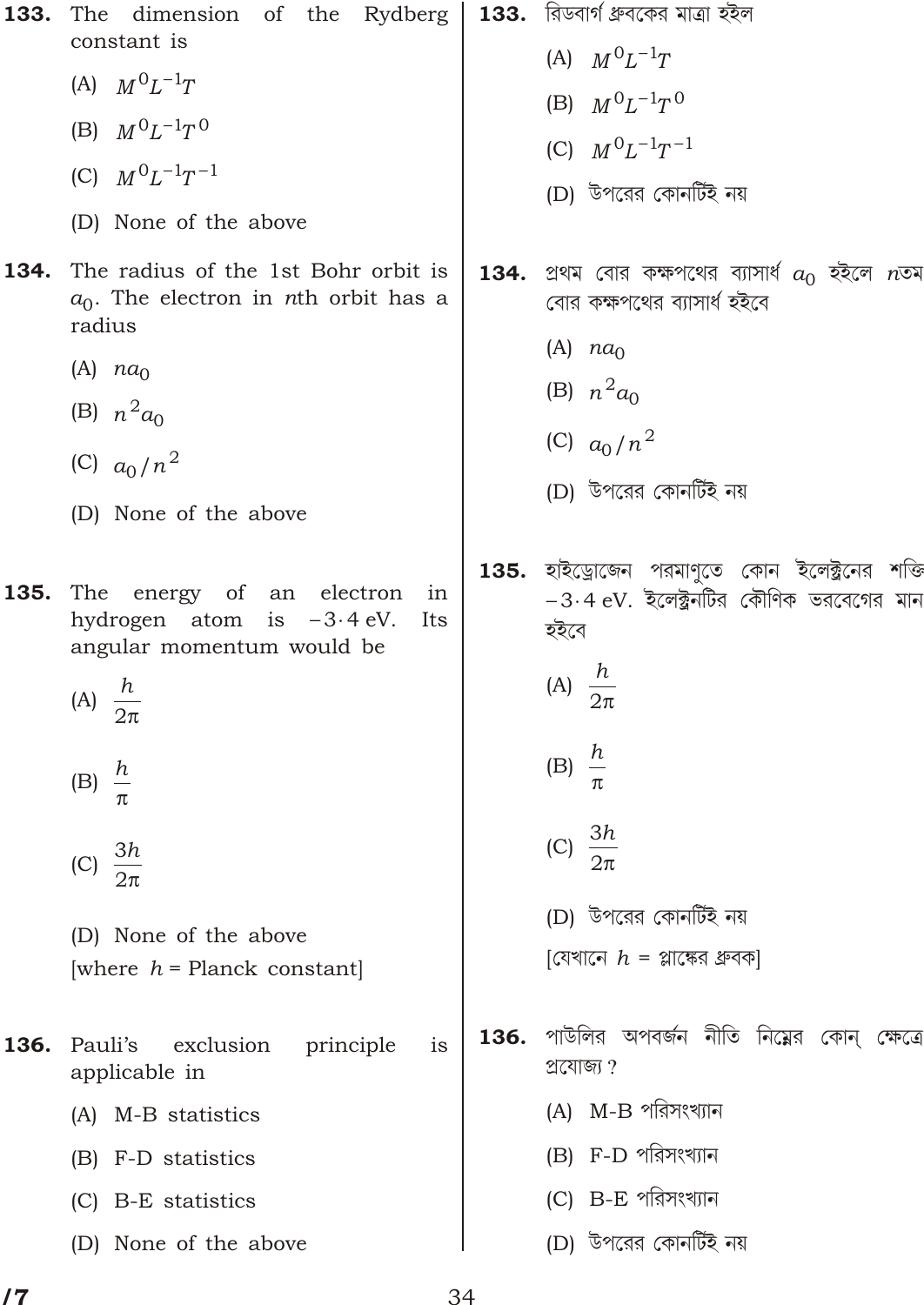$137.$  F-D পরিসংখ্যানের ডিস্ট্রিবিউশন অপেক্ষক  $f$ **137.** If  $f$  is the F-D distribution function,  $\frac{f}{F}$  dE  $\frac{f}{\sqrt{D}}$  dE then হইলে  $(A)$  1  $(A)$  1  $(B)$  $(B)$  $(C)$  0  $(C)$  0 (D) উপরের কোনর্টিই নয় (D) None of the above 138. মক্ত ইলেক্ট্রন তত্ত্বে আয়ন গহুরগুলির দর<mark>্</mark>নন In free electron theory, the electric 138. field due to ion cores তড়িৎক্ষেত্র প্রাবল্য হইবে (A) is neglected (A) উপেক্ষণীয় (B) is assumed to be periodic (B) পর্যায়বৃত্ত প্রকৃতির (C) is assumed to be constant (C) ধ্রুবক (D) None of the above (D) উপরের কোনর্টিই নয় 139. If  $_F$  is Fermi energy at absolute  $\bf{139.}$  পরম শূন্য তাপমাত্রায় ফার্মি শক্তির মান $_{\rm F}$  হইলে zero, then the mean energy of ঐ তাপমাত্রায় ইলেক্ট্রনের গড় শক্তি হইবে electron at absolute zero is (A)  $-\frac{3}{2}$  F (A)  $-\frac{3}{2}$  F (B)  $-\frac{2}{3}$  F (B)  $-\frac{2}{3}$  F (C)  $-\frac{3}{5}$  F (C)  $-\frac{3}{5}$  F (D) উপরের কোনর্টিই নয় (D) None of the above **140.** ফার্মি স্তর হইল 140. Fermi level is the (A) ইলেক্ট্রন দ্বারা পর্ণ সর্বনিয়ু স্তর (A) lowest level filled with electrons (B) ইলেক্ট্রন দ্বারা পূর্ণ সর্বোচ্চ স্তর (B) highest level containing electrons (C) সৰ্বোচ্চ খালি স্তর (C) highest vacant level (D) উপরের কোনর্টিই নয় (D) None of the above 141. ট্রান্জিস্টার চল ও -এর মধ্যে সঠিক সম্পর্কটি 141. The correct relation between transistor parameters and is হইল  $(A)$  $(A)$  $\overline{1}$  $\mathbf{1}$  $(B)$  $(B)$  $\overline{1}$  $\mathbf{1}$  $(C)$  $(C)$ (D) উপরের কোনর্টিই নয় (D) None of the above

 $\sqrt{7}$ 

 $[ P.T.O.$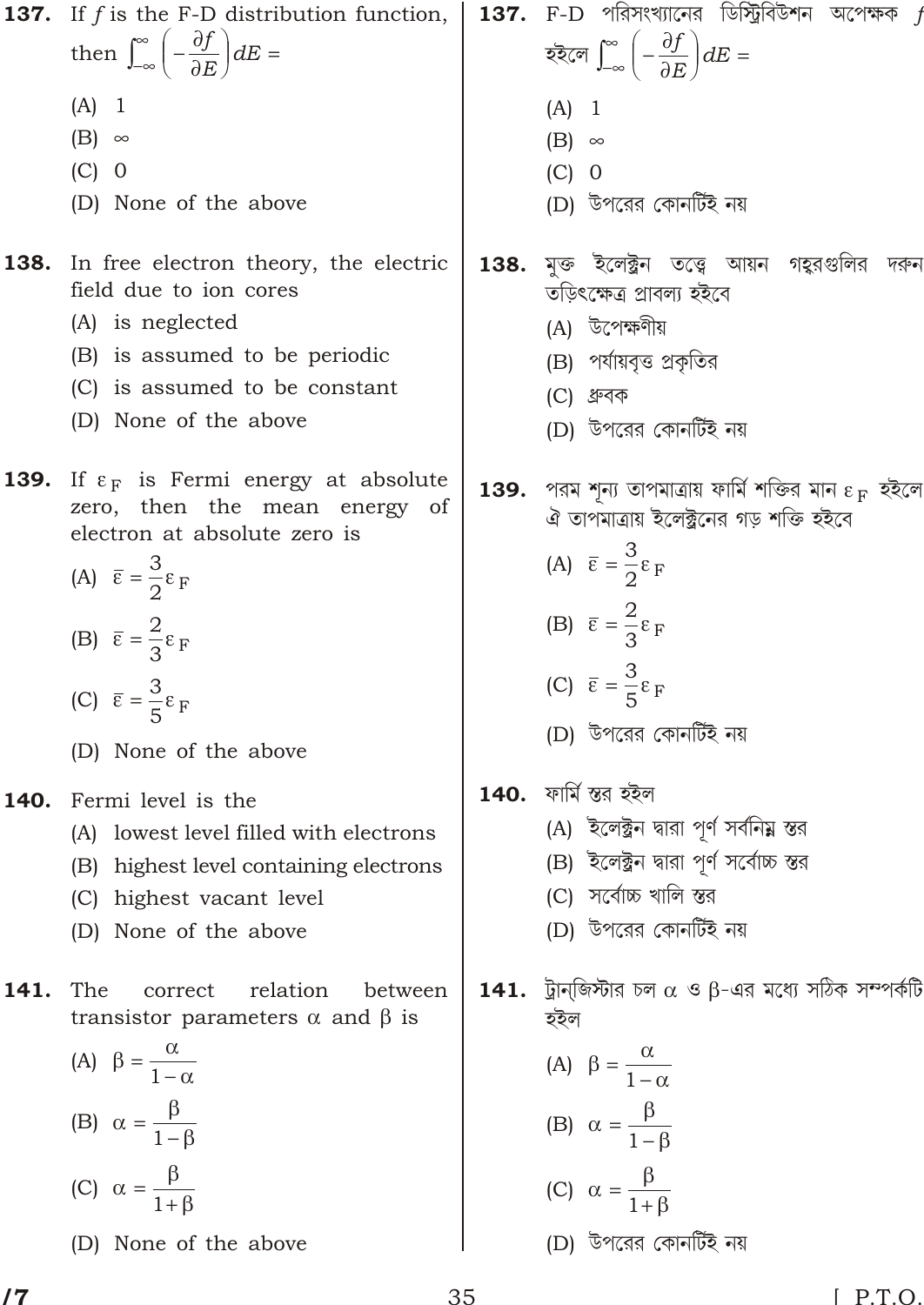| 142. | A general purpose diode is more<br>likely to suffer Avalanche breakdown<br>than<br>Zener<br>breakdown<br>rather<br>because | 142. | একটি<br>সাধারণ<br>ডায়োডের<br>ক্ষেত্রে<br>জেনার<br>ব্ৰেকডাউন অপেক্ষা অ্যাভেলন্স ব্ৰেকডাউন অধিক<br>পরিমাণে হয় কারণ |
|------|----------------------------------------------------------------------------------------------------------------------------|------|--------------------------------------------------------------------------------------------------------------------|
|      | (A) its leakage current is small                                                                                           |      | (A) এর লিকেজ প্রবাহ কম                                                                                             |
|      | (B) it has strong covalent bond                                                                                            |      | (B) ইহার শক্তিশালী সমযোজী বন্ধন বর্তমান                                                                            |
|      | (C) it is lightly doped                                                                                                    |      | (C) ইহা হালকা ভাবে ডোপ্ড                                                                                           |
|      | (D) None of the above                                                                                                      |      | (D) উপরের কোনর্টিই নয়                                                                                             |
| 143. | Consider the energy level diagram<br>of an intrinsic semiconductor. The<br>Fermi level lies in the                         |      | <b>143.</b> একটি বিশুদ্ধ অৰ্দ্ধপরিবাহীর ক্ষেত্রে ফার্মি স্তরটি<br>থাকে<br>যোজ্যতা ব্যান্ডে<br>(A)                  |
|      | (A) valence band                                                                                                           |      | (B) নিষিদ্ধ ফাঁক অঞ্চলে                                                                                            |
|      | (B) forbidden gap                                                                                                          |      |                                                                                                                    |
|      | (C) conduction band                                                                                                        |      | (C) পরিবাহী ব্যান্ডে                                                                                               |
|      | (D) None of the above                                                                                                      |      | (D) উপরের কোনর্টিই নয়                                                                                             |
| 144. | The temperature coefficient of an<br>extrinsic semiconductor is                                                            | 144. | একটি অবিশুদ্ধ অৰ্দ্ধপরিবাহীর তাপমাত্রা গুণাঙ্গ<br>হইবে                                                             |
|      | (A) positive                                                                                                               |      | (A) ধনাত্মক                                                                                                        |
|      | (B) negative                                                                                                               |      | ঋণাত্মক<br>(B)                                                                                                     |
|      | $(C)$ zero                                                                                                                 |      | $(C)$ শূন্য                                                                                                        |
|      | (D) None of the above                                                                                                      |      | (D) উপরের কোনর্টিই নয়                                                                                             |
| 145. | The main reason why electrons can<br>tunnel through a $P-N$ junction is<br>that                                            | 145. | $\,P\text{-}N$ সংযোগের মধ্যে দিয়ে যে কারণে ইলেক্ট্রনের<br>সুড়ঙ্গ ক্রিয়া সম্ভবপর হয় তাহা হইল                    |
|      | (A) they have high energy                                                                                                  |      | (A) এদের শক্তি উচ্চ মানের                                                                                          |
|      | barrier potential is very low<br>(B)                                                                                       |      | (B) বিভব প্রাচীর খুব নিম্ন মানের                                                                                   |
|      | depletion layer is extremely thin<br>(C)                                                                                   |      | (C) ডিপ্লেশন লেয়ারটি খুব পাতলা                                                                                    |
|      | None of the above<br>(D)                                                                                                   |      | (D) উপরের কোনর্টিই নয়                                                                                             |
| 146. | During daytime, the D-layer in the<br>ionosphere                                                                           | 146. | দিনের বেলাতে আয়নমণ্ডলের D-লেয়ারটি                                                                                |
|      | (A) disappears                                                                                                             |      | (A) অপসারিত হয়                                                                                                    |
|      | exists<br>(B)                                                                                                              |      | (B) বৰ্তমান থাকে                                                                                                   |
|      | (C) splits into two layers                                                                                                 |      | (C) দুটি লেয়ারে বিভক্ত হয়                                                                                        |
|      | None of the above<br>(D)                                                                                                   |      | (D) উপরের কোনর্টিই নয়                                                                                             |

 $17$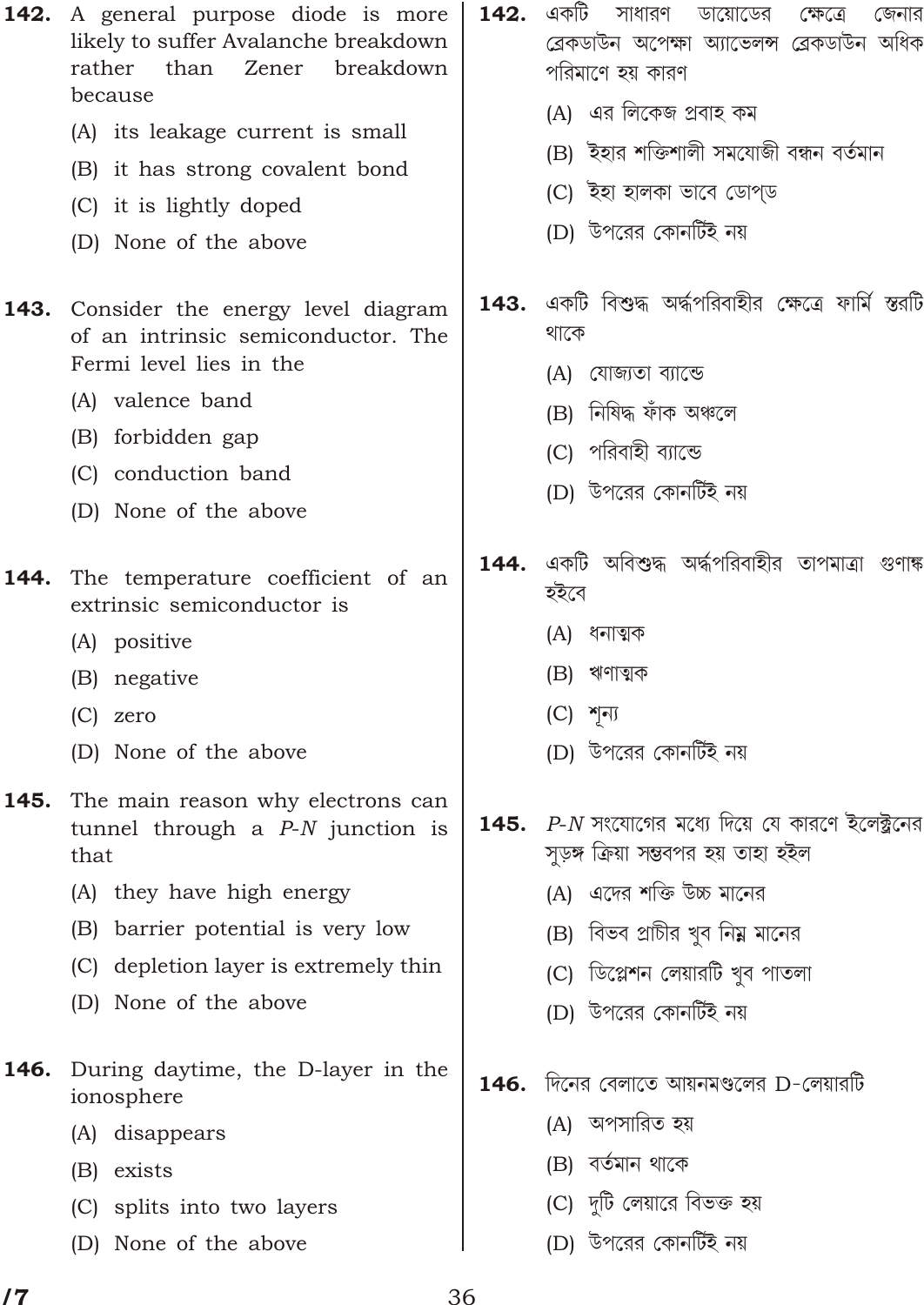|      | <b>147.</b> The critical frequency for ionospheric<br>propagation is proportional to | 147. | আয়নমণ্ডলে তরঙ্গ অগ্রসরসংক্রান্ত সঙ্কট কম্পাঙ্ক<br>নিম্নের কোন্ রাশির সাথে সমানুপাতিক? |
|------|--------------------------------------------------------------------------------------|------|----------------------------------------------------------------------------------------|
|      | (A) the maximum electron density                                                     |      | (A) সৰ্বাধিক ইলেক্ট্ৰন ঘনত্ব                                                           |
|      | (B) square of the maximum electron<br>density                                        |      | (B) সর্বাধিক ইলেক্ট্রন ঘনত্বের বর্গ                                                    |
|      | (C) square root of the maximum<br>electron density                                   |      | (C) সর্বাধিক ইলেক্ট্রন ঘনত্বের বর্গমূল<br>(D) উপরের কোনটিই নয়                         |
|      | (D) None of the above                                                                |      |                                                                                        |
| 148. | A NOR gate is ON only when all the<br>inputs are                                     |      | 148. একটি NOR গেট ON অবস্থায় থাকিবে, যদি<br>ইহার সকল ইনপুট হয়                        |
|      | $(A)$ ON                                                                             |      | $(A)$ ON                                                                               |
|      | (B) positive                                                                         |      |                                                                                        |
|      | $(C)$ zero                                                                           |      | (B) ধনাত্মক                                                                            |
|      | (D) None of the above                                                                |      | $(C)$ শূন্য                                                                            |
|      |                                                                                      |      | (D) উপরের কোনটিই নয়                                                                   |
| 149. | Boolean algebra is essentially based                                                 |      |                                                                                        |
|      | on<br>(A) symbols                                                                    |      | <b>149.</b> বুলিয়ান বীজগণিত মূলত নিম্নের কোনটির উপরে<br>ভিত্তি করে ?                  |
|      | (B) logic                                                                            |      | (A) সিম্বল                                                                             |
|      | $(C)$ truth                                                                          |      | (B) লজিক                                                                               |
|      | (D) None of the above                                                                |      | (C) সত্যতা                                                                             |
|      |                                                                                      |      | (D) উপরের কোনর্টিই নয়                                                                 |
| 150. | A master-slave flip-flop is made up<br>of                                            |      |                                                                                        |
|      | flip-flops<br>connected<br>(A)<br>two<br>in                                          |      | 150. একটি মাস্টার-স্লেভ ফ্লিপ-ফ্লপ বর্তনীতে থাকিবে                                     |
|      | series                                                                               |      | (A) দুটি ফ্লিপ-ফ্লপের শ্রেণী সমবায়                                                    |
|      | flip-flops<br>connected<br>$(B)$ two<br>in<br>parallel                               |      | (B) দুটি ফ্লিপ-ফ্লপের সমান্তরাল সমবায়                                                 |
|      | a D-latch<br>(C)                                                                     |      | (C) একটি $D$ -ল্যাচ                                                                    |
|      | (D) None of the above                                                                |      | (D) উপরের কোনর্টিই নয়                                                                 |
|      |                                                                                      |      |                                                                                        |

37

 $17$ 

 $[ P.T.O.$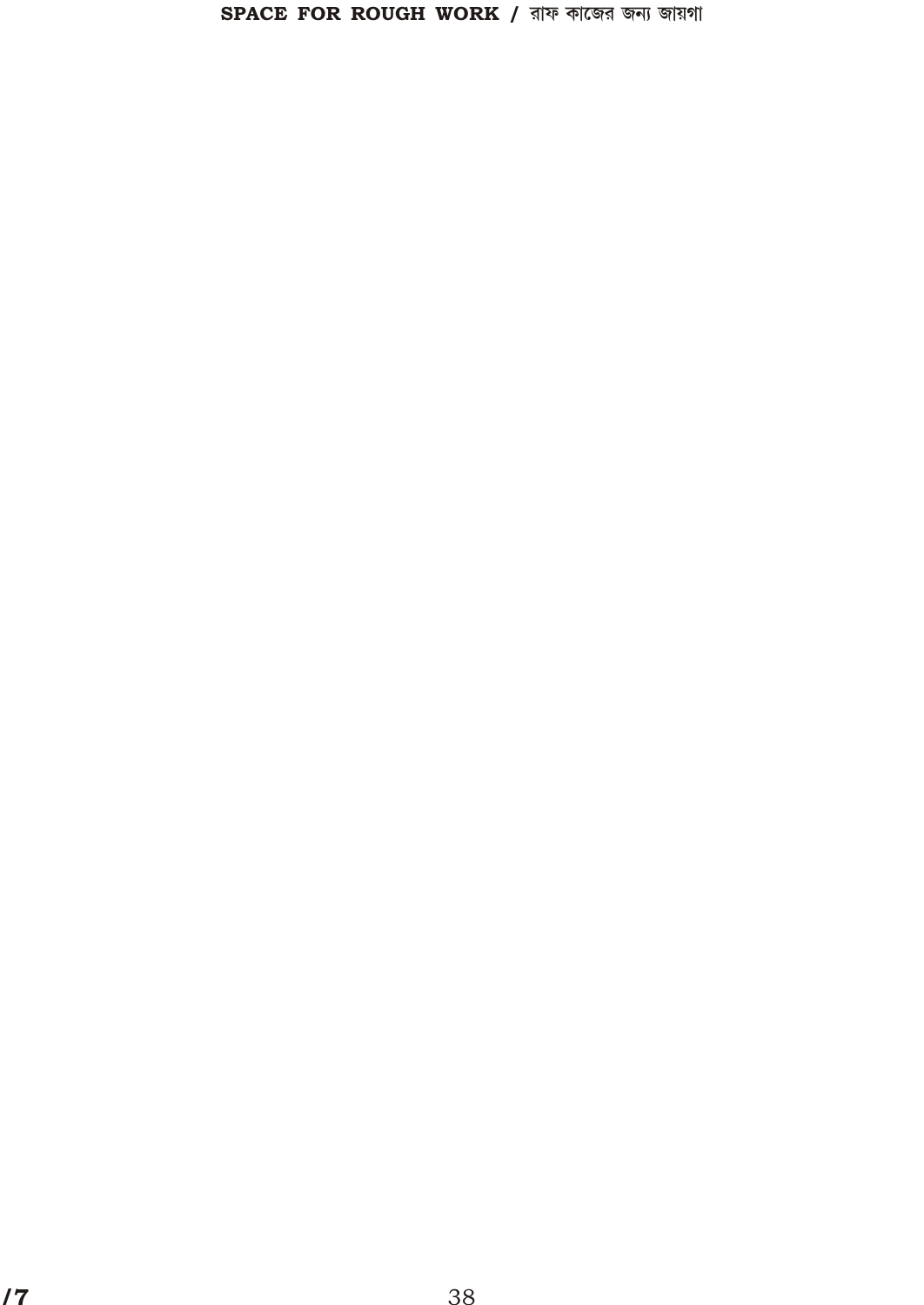$\star \star \star$